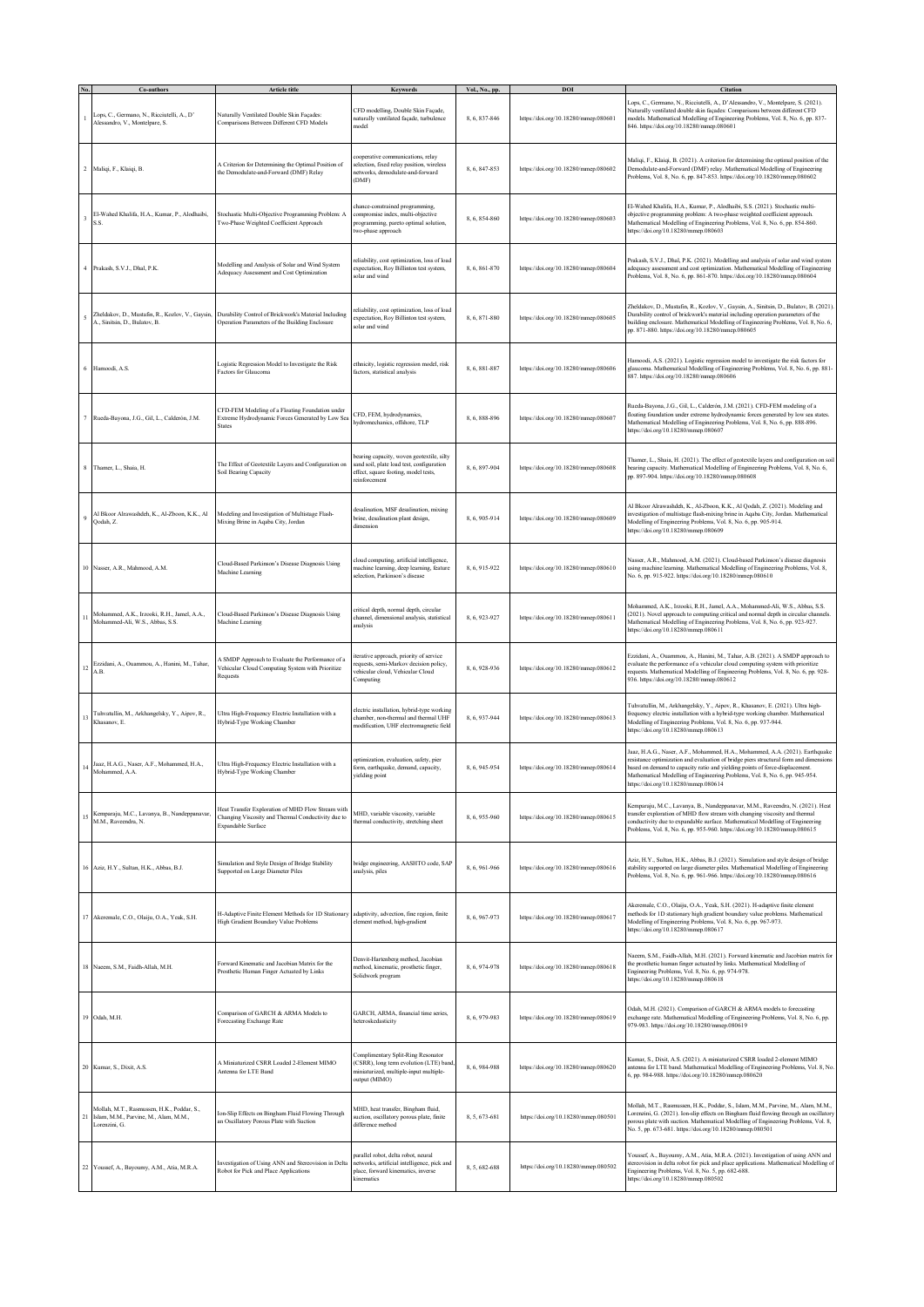| 23     | Kotb, M.S., Sharawy, A., Mohie El-Din, M.M.                                                                            | E-Bayesian Estimation for Kumaraswamy Distributio<br>Using Progressive First Failure Censoring                                                                                | E-Bayesian estimation, Kumaraswamy<br>distribution, progressive first failure<br>ensored, Monte Carlo simulation                                                              | 8, 5, 689-702 | https://doi.org/10.18280/mmep.080503 | Kotb, M.S., Sharawy, A., Mohie El-Din, M.M. (2021). E-Bayesian estimation for<br>Kumaraswamy distribution using progressive first failure censoring. Mathematical<br>Modelling of Engineering Problems, Vol. 8, No. 5, pp. 689-702.<br>https://doi.org/10.18280/mmep.080503                                                                                   |
|--------|------------------------------------------------------------------------------------------------------------------------|-------------------------------------------------------------------------------------------------------------------------------------------------------------------------------|-------------------------------------------------------------------------------------------------------------------------------------------------------------------------------|---------------|--------------------------------------|---------------------------------------------------------------------------------------------------------------------------------------------------------------------------------------------------------------------------------------------------------------------------------------------------------------------------------------------------------------|
| 24     | Tahiri, A., Mansouri, K., Rahmani, K., Kouadri,<br>A., Douroum, E.                                                     | Analytical Solution of Non-Newtonian Nanofluid<br>Flows Within Circular Duct under Convective<br><b>Boundary Condition</b>                                                    | ariational method, convective boundary<br>onditions, non-Newtonian nanofluids,<br>viscous dissipation, circular duct                                                          | 8, 5, 703-714 | https://doi.org/10.18280/mmep.080504 | Tahiri, A., Mansouri, K., Rahmani, K., Kouadri, A., Douroum, E. (2021). Analytical<br>solution of non-Newtonian nanofluid flows within circular duct under convective<br>boundary condition. Mathematical Modelling of Engineering Problems, Vol. 8, No. 5<br>pp. 703-714. https://doi.org/10.18280/mmep.080504                                               |
| 25     | Devianti, Jayanti, D.S., Amrida, N., Sitorus, A.,<br>Thamren, D.S.                                                     | Potential Hydroelectric Power Plant for a Remote Area<br>Utilizing Subwatershed Lawe-Simpali                                                                                  | appropriate technology, electricity,<br>energy, natural resources, rural<br>communities, water                                                                                | 8.5.715-720   | https://doi.org/10.18280/mmep.080505 | Devianti, Jayanti, D.S., Amrida, N., Sitorus, A., Thamren, D.S. (2021). Potential<br>Hydroelectric power plant for a remote area utilizing subwatershed Lawe-simpali.<br>Mathematical Modelling of Engineering Problems, Vol. 8, No. 5, pp. 715-720.<br>https://doi.org/10.18280/mmep.080505                                                                  |
| 26     | Ershkov, S., Leshchenko, D.                                                                                            | Revisiting Glacier Dynamics for Stationary<br>Approximation of Plane-Parallel Creeping Flow                                                                                   | basal slip, creeping flow, critical maximal<br>level of stress, glacier dynamics, glacial<br>ice, non-Newtonian fluid, viscous-plastic<br>flow                                | 8, 5, 721-726 | https://doi.org/10.18280/mmep.080506 | Ershkov, S., Leshchenko, D. (2021). Revisiting glacier dynamics for stationary<br>approximation of plane-parallel creeping flow. Mathematical Modelling of<br>Engineering Problems, Vol. 8, No. 5, pp. 721-726.<br>https://doi.org/10.18280/mmep.080506                                                                                                       |
| 27     | Escandón-Panchana, P., Morante-Carballo, F.,<br>Herrera-Franco, G., Pineda, E., Yagual, J.                             | Computer Application to Estimate PVT Conditions in<br>Oil Wells in the Ecuadorian Amazon                                                                                      | computer application, mathematical<br>correlations, physical properties of oil,<br>PVT estimate                                                                               | 8, 5, 727-738 | https://doi.org/10.18280/mmcp.080507 | Escandón-Panchana, P., Morante-Carballo, F., Herrera-Franco, G., Pineda, E.,<br>Yagual, J. (2021). Computer application to estimate PVT conditions in oil wells in<br>the Ecuadorian Amazon. Mathematical Modelling of Engineering Problems, Vol. 8,<br>No. 5, pp. 727-738. https://doi.org/10.18280/mmep.080507                                              |
| 28     | Alam, N., Poddar, S., Karim, M.E., Hasan, M.S.,<br>Lorenzini, G.                                                       | Transient MHD Radiative Fluid Flow over an Incline<br>Porous Plate with Thermal and Mass Diffusion: An<br>EFDM Numerical Approach                                             | AHD, inclined porous plate, heat and<br>nass diffusion, Soret effect, Dufour effect                                                                                           | 8, 5, 739-749 | https://doi.org/10.18280/mmep.080508 | Alam, N., Poddar, S., Karim, M.E., Hasan, M.S., Lorenzini, G. (2021). Transient<br>MHD radiative fluid flow over an inclined porous plate with thermal and mass<br>diffusion: An EFDM numerical approach. Mathematical Modelling of Engineering<br>Problems, Vol. 8, No. 5, pp. 739-749. https://doi.org/10.18280/mmep.080508                                 |
| 29     | Kusrini, E., Miranda, S.                                                                                               | Determining Performance Metrics of Supply Chain<br>Management in Make-to-Order Small-Medium<br>Enterprise Using Supply Chain Operation Reference<br>Model (SCOR Version 12.0) | performance measurement, performance<br>metric, SCOR 12, supply chain<br>nanagement                                                                                           | 8, 5, 750-756 | https://doi.org/10.18280/mmep.080509 | Kusrini, E., Miranda, S. (2021). Determining performance metrics of supply chain<br>nanagement in make-to-order small-medium enterprise using Supply Chain<br>Operation Reference model (SCOR Version 12.0). Mathematical Modelling of<br>Engineering Problems, Vol. 8, No. 5, pp. 750-756.<br>https://doi.org/10.18280/mmep.080509                           |
| 30     | Shubbar, M.M., Abdul-Rahaim, L.A., Hamad,<br>A.A.                                                                      | Cloud-Based Automated Power Factor Correction and<br>Power Monitoring                                                                                                         | cloud computing, power factor correction<br>APFC, IoT, neural networks, NodeMCU,<br>Wi-Fi, computational                                                                      | 8.5.757-762   | https://doi.org/10.18280/mmep.080510 | Shubbar, M.M., Abdul-Rahaim, L.A., Hamad, A.A. (2021). Cloud-based automated<br>power factor correction and power monitoring. Mathematical Modelling of<br>Engineering Problems, Vol. 8, No. 5, pp. 757-762.<br>https://doi.org/10.18280/mmep.080510                                                                                                          |
| 31     | Fazli, M., Khiabani, F.M., Daneshian, B.                                                                               | Hybrid Whale and Genetic Algorithms with Fuzzy<br>Values to Solve the Location Problem                                                                                        | fuzzy function, generic algorithm,<br>location problem, whale algorithm                                                                                                       | 8, 5, 763-768 | https://doi.org/10.18280/mmep.080511 | Fazli, M., Khiabani, F.M., Daneshian, B. (2021). Hybrid whale and genetic<br>algorithms with fuzzy values to solve the location problem. Mathematical Modelling<br>of Engineering Problems, Vol. 8, No. 5, pp. 763-768.<br>https://doi.org/10.18280/mmep.080511                                                                                               |
| 32     | Bhoopal, N., Rao, D.S.M., Narukullapati, B.K.,<br>Kasireddy, I., Kumar, D.G.                                           | Selective Harmonic Elimination Based THD<br>Minimization of a Symmetric 9-Level Inverter Using<br>Ant Colony Optimization                                                     | THD, SHEPWM, ACO, multi-level<br>nverter, optimization, symmetric Inverter                                                                                                    | 8, 5, 769-774 | https://doi.org/10.18280/mmep.080512 | Bhoopal, N., Rao, D.S.M., Narukullapati, B.K., Kasireddy, I., Kumar, D.G. (2021).<br>Selective harmonic elimination based THD minimization of a symmetric 9-level<br>inverter using ant colony optimization. Mathematical Modelling of Engineering<br>Problems, Vol. 8, No. 5, pp. 769-774. https://doi.org/10.18280/mmep.080512                              |
| 33     | ND.                                                                                                                    | Nguyen, D.N., Nguyen, T.A., Hoang, T.B., Dang, Establishing the Method to Predict the Limited Roll<br>Angle of the Vehicle Based on the Basic Dimensions                      | dynamic vehicle, rollover state function<br>(RSF), roll angle, limit of rollover                                                                                              | 8, 5, 775-779 | https://doi.org/10.18280/mmep.080513 | Nguyen, D.N., Nguyen, T.A., Hoang, T.B., Dang, N.D. (2021). Establishing the<br>method to predict the limited roll angle of the vehicle based on the basic dimensions<br>Mathematical Modelling of Engineering Problems, Vol. 8, No. 5, pp. 775-779.<br>https://doi.org/10.18280/mmep.080513                                                                  |
| 34     | Giuliano, A., Catizzone, E.                                                                                            | Modelling and Environmental Aspects of Direct or<br>Indirect Dimethyl Ether Synthesis Using Digestate as<br>eedstock                                                          | ligestate, gasification, dimethyl ether,<br>rocess simulation, sustainability, carbon<br>lioxide emission assessment, waste-to-<br>chemicals                                  | 8, 5, 780-786 | https://doi.org/10.18280/mmep.080514 | Giuliano, A., Catizzone, E. (2021). Modelling and environmental aspects of direct or<br>indirect dimethyl ether synthesis using digestate as feedstock. Mathematical<br>Modelling of Engineering Problems, Vol. 8, No. 5, pp. 780-786.<br>https://doi.org/10.18280/mmep.080514                                                                                |
| 35     | Al-Awadi, A.T.                                                                                                         | The Variation of Scour Depth near Vertical and<br>Inclined Cylindrical Bridge Piers: An Experimental<br>Study                                                                 | cour depth, bridge piers, inclined piers,<br>ertical piers, flow intensity, modified<br>empirical formula                                                                     | 8, 5, 787-792 | https://doi.org/10.18280/mmep.080515 | Al-Awadi, A.T. (2021). The variation of scour depth near vertical and inclined<br>cylindrical bridge piers: An experimental study. Mathematical Modelling of<br>Engineering Problems, Vol. 8, No. 5, pp. 787-792.<br>https://doi.org/10.18280/mmep.080515                                                                                                     |
| 36     | Rizal, J., Gunawan, A.Y., Indratno, S.W.,<br>Meilano, I.                                                               | The Application of Copula Continuous Extension<br>Technique for Bivariate Discrete Data: A Case Study<br>on Dependence Modeling of Seismicity Data                            | ontinuous extension technique,<br>dependence, copula model, Kendall's tau.<br>andom perturbation, earthquakes                                                                 | 8.5.793-804   | https://doi.org/10.18280/mmep.080516 | Rizal, J., Gunawan, A.Y., Indratno, S.W., Meilano, I. (2021). The application of<br>copula continuous extension technique for bivariate discrete data: A case study on<br>dependence modeling of seismicity data. Mathematical Modelling of Engineering<br>Problems, Vol. 8, No. 5, pp. 793-804. https://doi.org/10.18280/mmep.080516                         |
| 37     | Ahmed, M.I.B., Rahman, A.U., Farooqui, M.,<br>Alamoudi, F., Baageel, R., Alqarni, A.                                   | Early Identification of COVID-19 Using Dynamic<br><b>Fuzzy Rule Based System</b>                                                                                              | COVID-19, early identification, fuzzy<br>rule-based system, dynamic membership<br>function                                                                                    | 8, 5, 805-812 | https://doi.org/10.18280/mmep.080517 | Ahmed, M.I.B., Rahman, A.U., Farooqui, M., Alamoudi, F., Baageel, R., Alqarni, A.<br>(2021). Early identification of COVID-19 using dynamic fuzzy rule based system.<br>Mathematical Modelling of Engineering Problems, Vol. 8, No. 5, pp. 805-812.<br>https://doi.org/10.18280/mmep.080517                                                                   |
| 38     | Tavarov, S.S., Sidorov, A.I., Sultonov, O.O.                                                                           | Modelling the Operating Mode of the Urban Electrical<br>Network and Developing a Method for Managing<br><b>These Modes</b>                                                    | electrical networks, variable factors,<br>voltage unbalance, network mode control<br>device                                                                                   | 8, 5, 813-818 | https://doi.org/10.18280/mmep.080518 | Tavarov, S.S., Sidorov, A.I., Sultonov, O.O. (2021). Modelling the operating mode of<br>the urban electrical network and developing a method for managing these modes.<br>Mathematical Modelling of Engineering Problems, Vol. 8, No. 5, pp. 813-818.<br>https://doi.org/10.18280/mmep.080518                                                                 |
| 39     | Lodhi, R.K., Jaiswal, B.R., Nandan, D., Ramesh,                                                                        | Numerical Solution of Two-Parameter Singularly<br>Perturbed Convection-Diffusion Boundary Value<br>Problems via Fourth Order Compact Finite Difference<br>Method              | ompact finite difference method,<br>onvection-diffusion, singular<br>perturbation, two-parameter, uniform<br>mesh                                                             | 8.5.819-825   | https://doi.org/10.18280/mmep.080519 | Lodhi, R.K., Jaiswal, B.R., Nandan, D., Ramesh, K. (2021). Numerical solution of<br>two-parameter singularly perturbed convection-diffusion boundary value problems<br>via fourth order compact finite difference method. Mathematical Modelling of<br>Engineering Problems, Vol. 8, No. 5, pp. 819-825.<br>https://doi.org/10.18280/mmep.080519              |
| $40\,$ | Al-Dabbas, M.A.A.                                                                                                      | The Availability of Hybrid Nano Adsorption-Multi<br>Stage Ejector Cooling Cycle with a Different Type of<br><b>Steam Generator</b>                                            | olar cooling, ejector refrigeration, cop,<br>nulti-stage ejector, booster, steam jet<br>ejector, adsorption refrigeration,<br>geothermal, solar chimney, MATLAB,<br>olid flow | 8, 5, 826-836 | https://doi.org/10.18280/mmep.080520 | Al-Dabbas, M.A.A. (2021). The availability of hybrid nano adsorption-multi stage<br>ejector cooling cycle with a different type of steam generator. Mathematical<br>Modelling of Engineering Problems, Vol. 8, No. 5, pp. 826-836.<br>https://doi.org/10.18280/mmcp.080520                                                                                    |
| 41     | Mekhtiche, H., Zirari, M., Lorenzini, G., Ahmad,<br>H., Menni, Y., Ameur, H., Rebhi, R., Khalilpoor,<br>N., Korichi, A | Study of the Interfacial Dynamic Behavior During Sla<br>Formation Alumina on Steel Substrate by FSI/VOF                                                                       | alumina particle, finite element method,<br>numerical simulation, interfacial dynamic<br>ochavior                                                                             | 8, 4, 493-500 | https://doi.org/10.18280/mmep.080401 | Mekhtiche, H., Zirari, M., Lorenzini, G., Ahmad, H., Menni, Y., Ameur, H., Rebhi,<br>R., Khalilpoor, N., Korichi, A. (2021). Study of the interfacial dynamic behavior<br>during slat formation alumina on steel substrate by FSI/VOF. Mathematical<br>Modelling of Engineering Problems, Vol. 8, No. 4, pp. 493-500.<br>https://doi.org/10.18280/mmep.080401 |
| 42     | Tarrad, A.H.                                                                                                           | Borehole Thermal Analysis for a Closed Loop Vertica<br>U-Tube DX Ground Heat Exchanger                                                                                        | orchole thermal resistance, sizing a U-<br>Tube, equivalent diameter, geothermal<br>energy source, R-410A                                                                     | 8, 4, 501-509 | https://doi.org/10.18280/mmep.080402 | Tarrad, A.H. (2021). Borehole thermal analysis for a closed loop vertical U-tube DX<br>ground heat exchanger. Mathematical Modelling of Engineering Problems, Vol. 8,<br>No. 4, pp. 501-509. https://doi.org/10.18280/mmep.080402                                                                                                                             |
| 43     | Khaldjigitov, A., Djumayozov, U., Sagdullaeva,                                                                         | Numerical Solution of Coupled Thermo-Elastic-Plasti<br>Dynamic Problems                                                                                                       | thermoplasticity, displacement,<br>emperature, stress, differential equation,<br>explicit scheme, convergence                                                                 | 8, 4, 510-518 | https://doi.org/10.18280/mmep.080403 | Khaldjigitov, A., Djumayozov, U., Sagdullaeva, D. (2021). Numerical solution of<br>coupled thermo-elastic-plastic dynamic problems. Mathematical Modelling of<br>Engineering Problems, Vol. 8, No. 4, pp. 510-518.<br>https://doi.org/10.18280/mmep.080403                                                                                                    |
| 44     | Ben Salamah, M.J., Savsar, M.                                                                                          | Analyzing and Detecting Drifts in a Flowmeter by<br>Discrete Fourier Transform                                                                                                | liscrete Fourier transform (DFT).<br>flowmeter, instrumentation, instrument<br>drift, measurement quality, metrology                                                          | 8, 4, 519-526 | https://doi.org/10.18280/mmep.080404 | Ben Salamah, M.J., Savsar, M. (2021). Analyzing and detecting drifts in a flowmeter<br>by discrete Fourier transform. Mathematical Modelling of Engineering Problems, Vol.<br>8, No. 4, pp. 519-526. https://doi.org/10.18280/mmep.080404                                                                                                                     |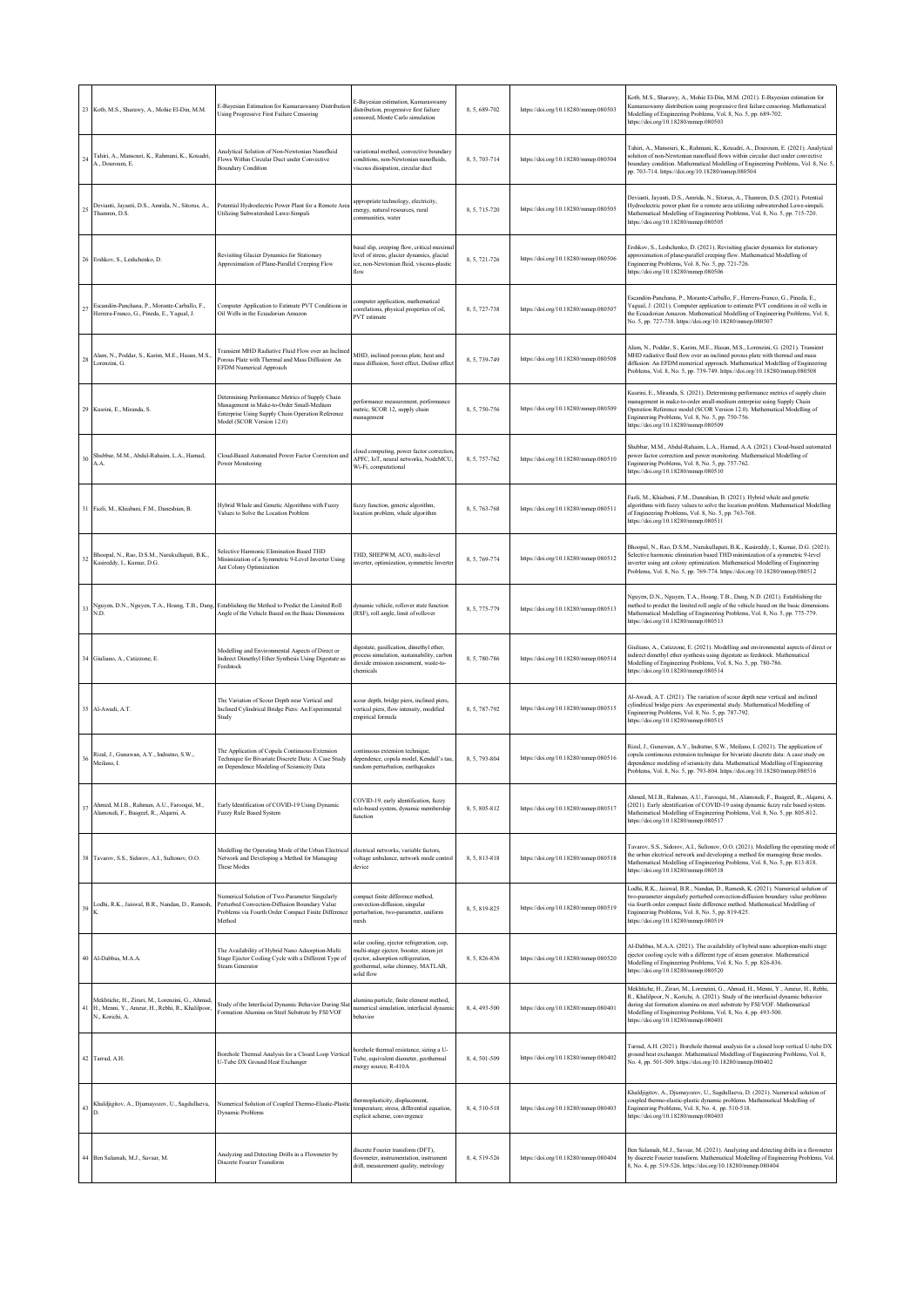|        | 45 UshaRani, R., Rajendran, L., Abukhaled, M.                                              | Approximations for the Concentration and<br>Effectiveness Factor in Porous Catalysts of Arbitrary<br>Shape: Taylor Series and Akbari-Ganji's Methods                                           | nathematical modeling, nonlinear<br>diffusion, reaction equation, Michaelis-<br>Menten kinetic, Taylor series, Akbari-<br>Ganji's method                                            | 8, 4, 527-537 | https://doi.org/10.18280/mmep.080405 | JshaRani, R., Rajendran, L., Abukhaled, M. (2021). Approximations for the<br>concentration and effectiveness factor in porous catalysts of arbitrary shape: Taylor<br>Series and Akbari-Ganji's methods. Mathematical Modelling of Engineering<br>Problems, Vol. 8, No. 4, pp. 527-537. https://doi.org/10.18280/mmep.080405                                        |
|--------|--------------------------------------------------------------------------------------------|------------------------------------------------------------------------------------------------------------------------------------------------------------------------------------------------|-------------------------------------------------------------------------------------------------------------------------------------------------------------------------------------|---------------|--------------------------------------|---------------------------------------------------------------------------------------------------------------------------------------------------------------------------------------------------------------------------------------------------------------------------------------------------------------------------------------------------------------------|
|        | 46 Dhange, M., Sankad, G., Bhujakkanavar, U.                                               | Blood Flow with Multiple Stenoses in a Force Field                                                                                                                                             | multiple stenoses, Casson fluid, force<br>field, impedance, wall shear stress                                                                                                       | 8.4.538-546   | https://doi.org/10.18280/mmep.080406 | Dhange, M., Sankad, G., Bhujakkanavar, U. (2021). Blood flow with multiple<br>stenoses in a force field. Mathematical Modelling of Engineering Problems, Vol. 8,<br>No. 4, pp. 538-546. https://doi.org/10.18280/mmep.080406                                                                                                                                        |
| $47\,$ | Mukhtar, Ali, M.K.B.M., Javaid, A., Ismail,<br>M.T., Fudholi, A.                           | Accurate and Hybrid Regularization - Robust<br>Regression Model in Handling Multicollinearity and<br>Outlier Using 8SC for Big Data                                                            | variable selection, regularization<br>regression, robust regression, model<br>selection, 8 selection criteria                                                                       | 8, 4, 547-556 | https://doi.org/10.18280/mmep.080407 | Mukhtar, Ali, M.K.B.M., Javaid, A., Ismail, M.T., Fudholi, A. (2021). Accurate and<br>hybrid regularization - robust regression model in handling multicollinearity and<br>outlier using 8SC for big data. Mathematical Modelling of Engineering Problems,<br>Vol. 8, No. 4, pp. 547-556. https://doi.org/10.18280/mmep.080407                                      |
|        | 48 Gorial, I.I.                                                                            | A Numerical Method for Solving the Mobile/Immobi<br>Diffusion Equation with Non-Local Conditions                                                                                               | Caputo fractional derivatives, fractional<br>mobile/immobile diffusion model, non-<br>local condition, two-sided multi-<br>dimensional, fractional variational<br>iteration method  | 8.4.557-565   | https://doi.org/10.18280/mmep.080408 | Gorial, I.I. (2021). A numerical method for solving the mobile/immobile diffusion<br>equation with non-local conditions. Mathematical Modelling of Engineering<br>Problems, Vol. 8, No. 4, pp. 557-565. https://doi.org/10.18280/mmep.080408                                                                                                                        |
|        | 49 Vatambeti, R., Dhal, P.K.                                                               | Congestion Control and Optimal Size of a<br>Photovoltaic Device Using Multiverse Optimization<br>Technique                                                                                     | photovoltaic (PV), voltage stability,<br>continuation power flow (CPF),<br>nultiverse optimization (MVO), IEEE 30<br>bus, real power, reactive power, load<br>capability            | 8, 4, 566-574 | https://doi.org/10.18280/mmep.080409 | Vatambeti, R., Dhal, P.K. (2021). Congestion control and optimal size of a<br>photovoltaic device using multiverse optimization technique. Mathematical<br>Modelling of Engineering Problems, Vol. 8, No. 4, pp. 566-574.<br>https://doi.org/10.18280/mmep.080409                                                                                                   |
| 50     | Muhammad, N.B., Sarfraz, M., Ghauri, S.A.,<br>Masood, S.                                   | Optimized Polynomial Classifier for Classification of<br>M-PSK Signals                                                                                                                         | automatic modulation classification,<br>higher order cumulants, polynomial<br>classifier, M-PSK, genetic algorithm                                                                  | 8, 4, 575-582 | https://doi.org/10.18280/mmep.080410 | Muhammad, N.B., Sarfraz, M., Ghauri, S.A., Masood, S. (2021). Optimized<br>bolynomial classifier for classification of M-PSK signals. Mathematical Modelling of<br>Engineering Problems, Vol. 8, No. 4, pp. 575-582.<br>https://doi.org/10.18280/mmep.080410                                                                                                        |
|        | 51 Murali, D., Annapurani, S.                                                              | Improvement of Static Voltage Gain of a Non-Isolated<br>Positive Output Single-Switch DC-DC Converter<br>Structure Using a Diode-Capacitor Cell                                                | oupled inductor, diode-capacitor cell,<br>high voltage conversion ratio,<br>MATLAR/SIMULINK_non-isolated<br>converter, reduced switch voltage stress                                | 8, 4, 583-590 | https://doi.org/10.18280/mmep.080411 | Murali, D., Annapurani, S. (2021). Improvement of static voltage gain of a non-<br>isolated positive output single-switch DC-DC converter structure using a diode-<br>capacitor cell. Mathematical Modelling of Engineering Problems, Vol. 8, No. 4, pp.<br>583-590. https://doi.org/10.18280/mmep.080411                                                           |
|        | 52 Kaidassov, Z., Tutkusheva, Z.S.                                                         | Algorithm for Calculating the Global Minimum of a<br>Smooth Function of Several Variables                                                                                                      | cubature formulas, absolute minimum,<br>global minimum, extreme problem,<br>optimisation problem                                                                                    | 8, 4, 591-596 | https://doi.org/10.18280/mmep.080412 | Kaidassov, Z., Tutkusheva, Z.S. (2021). Algorithm for calculating the global<br>minimum of a smooth function of several variables. Mathematical Modelling of<br>Engineering Problems, Vol. 8, No. 4, pp. 591-596.<br>https://doi.org/10.18280/mmep.080412                                                                                                           |
| 53     | Abdulkarim, A.H., Eleiwi, M.A., Tahseen, T.A.,<br>Canli, E.                                | Numerical Forced Convection Heat Transfer of<br>Nanofluids over Back Facing Step and Through<br><b>Heated Circular Grooves</b>                                                                 | back facing step, CFD, heat transfer,<br>laminar, nanofluid, temperature<br>distribution                                                                                            | 8, 4, 597-610 | https://doi.org/10.18280/mmep.080413 | Abdulkarim, A.H., Eleiwi, M.A., Tahseen, T.A., Canli, E. (2021). Numerical forced<br>onvection heat transfer of nanofluids over back facing step and through heated<br>circular grooves. Mathematical Modelling of Engineering Problems, Vol. 8, No. 4,<br>pp. 597-610. https://doi.org/10.18280/mmep.080413                                                        |
|        | 54 Poongkothai, J., Mahesh, S., Selvamani, R.                                              | Modeling and Assessment of Rotation and Gravity in<br>Piezoelectric Viscothermoelastic Multilayered<br>Composite LEMV / CFRP Cylinder                                                          | thermoelascity, multilayered cylinders,<br>LEMV, CFRP, dual phase lagging model                                                                                                     | 8, 4, 611-616 | https://doi.org/10.18280/mmep.080414 | Poongkothai, J., Mahesh, S., Selvamani, R. (2021). Modeling and assessment of<br>rotation and gravity in a piezoelectric viscothermoelastic multilayered composite<br>LEMV / CFRP cylinder. Mathematical Modelling of Engineering Problems, Vol. 8,<br>No. 4, pp. 611-616. https://doi.org/10.18280/mmep.080414                                                     |
|        | 55 Naser, A.F., Mohammed, H.A., Mohammed, A.A.                                             | Mathematical Modeling of Linear Static and Dynami<br>Analysis for Pier Height Effect on the Structural<br>Performance of Bridges Structures                                                    | bridge pier, linear static, dynamic, pier<br>height, structural performance, moment.<br>frequency                                                                                   | 8, 4, 617-625 | https://doi.org/10.18280/mmep.080415 | Vaser, A.F., Mohammed, H.A., Mohammed, A.A. (2021). Mathematical modeling of<br>linear static and dynamic analysis for pier height effect on the structural performance<br>of bridges structures. Mathematical Modelling of Engineering Problems, Vol. 8, No.<br>4, pp. 617-625. https://doi.org/10.18280/mmep.080415                                               |
|        | Nofal, A.N., Assimi, A.N., Jaamour, Y.M.                                                   | Joint Power Allocation and Bit-Loading for<br>Multicarrier Systems with Discrete Modulation                                                                                                    | adaptive modulation, bit-loading, data<br>rate maximization, discrete modulation,<br>Hughes-Hartogs algorithm, multicarrier<br>system, power allocation                             | 8, 4, 626-634 | https://doi.org/10.18280/mmep.080416 | Nofal, A.N., Assimi, A.N., Jaamour, Y.M. (2021). Joint power allocation and bit-<br>loading for multicarrier systems with discrete modulation. Mathematical Modelling of<br>Engineering Problems, Vol. 8, No. 4, pp. 626-634.<br>https://doi.org/10.18280/mmep.080416                                                                                               |
|        | 57 Aljassas, S.M., Kadhim, D.A., Habeeb, E.Y.                                              | Two Numerical Methods (RO (MSuM) and RO<br>(SuMSu)) for Triple Integrals with for Continuous<br>Functions                                                                                      | triple Integrals, continuous functions,<br>Mid-Point Rule, suggested method,<br>Romberg accelerating                                                                                | 8, 4, 635-644 | https://doi.org/10.18280/mmep.080417 | Aljassas, S.M., Kadhim, D.A., Habeeb, E.Y. (2021). Two numerical methods (RO<br>(MSuM) and RO (SuMSu)) for triple integrals with for continuous functions.<br>Mathematical Modelling of Engineering Problems, Vol. 8, No. 4, pp. 635-644.<br>https://doi.org/10.18280/mmep.080417                                                                                   |
| 58     | Al-Mamun, A., Reza-E-Rabbi, S., Arifuzzaman,<br>S.M., Alam, U.S., Parvez, M.S., Khan, M.S. | Chemically Reactive MHD Eyring-Powell Nanofluid<br>Flow past a Stretching Surface with Convergence Test                                                                                        | Eyring-Powell nanofluid, MHD, explicit<br>finite scheme, streamlines, isothermal<br>lines                                                                                           | 8, 4, 645-653 | https://doi.org/10.18280/mmep.080418 | Al-Mamun, A., Reza-E-Rabbi, S., Arifuzzaman, S.M., Alam, U.S., Parvez, M.S.,<br>Khan, M.S. (2021). Chemically reactive MHD Eyring-Powell nanofluid flow past a<br>stretching surface with convergence test. Mathematical Modelling of Engineering<br>Problems, Vol. 8, No. 4, pp. 645-653. https://doi.org/10.18280/mmep.080418                                     |
|        | 59 Rabah, G., Azeddine, S.                                                                 | The Influence of Variable Density on Turbulent Wall<br>Jet: A Numerical Comparative Study                                                                                                      | binary mixing, buoyancy forces, enhance<br>wall treatment, large and Kolmogorov<br>scale, second moment closure, stratified<br>flow, turbulence boundary layer, variable<br>density | 8.4.654-664   | https://doi.org/10.18280/mmep.080419 | Rabah, G., Azeddine, S. (2021). The influence of variable density on turbulent wall<br>jet: A numerical comparative study. Mathematical Modelling of Engineering<br>Problems, Vol. 8, No. 4, pp. 654-664. https://doi.org/10.18280/mmep.080419                                                                                                                      |
| 60     | Al-Tajer, A.M., Kramallah, A.A., Mohsen, A.M.,<br>Mahmoud, N.S.                            | Experimental Investigation of Heat Transfer of<br>Nanofluid in Elliptical and Circular Tubes                                                                                                   | elliptical tube, Nusselt number, nanofluid<br>turbulent flow                                                                                                                        | 8, 4, 665-671 | https://doi.org/10.18280/mmep.080420 | Al-Tajer, A.M., Kramallah, A.A., Mohsen, A.M., Mahmoud, N.S. (2021).<br>Experimental investigation of heat transfer of nanofluid in elliptical and circular<br>tubes. Mathematical Modelling of Engineering Problems, Vol. 8, No. 4, pp. 665-671.<br>https://doi.org/10.18280/mmep.080420                                                                           |
| 61     | Mesai-ahmed, H., Bentaallah, A., Cardoso,<br>A.J.M., Djeriri, Y., Jlassi, I.               | Robust Neural Control of the Dual Star Induction<br>Generator Used in a Grid-Connected Wind Energy<br>Conversion System                                                                        | wind energy, dual star induction<br>generator (DSIG), ANN controller, PI<br>controller                                                                                              | 8, 3, 323-332 | https://doi.org/10.18280/mmep.080301 | Mesai-ahmed, H., Bentaallah, A., Cardoso, A.J.M., Djeriri, Y., Jlassi, I. (2021).<br>Robust neural control of the dual star induction generator used in a grid-connected<br>wind energy conversion system. Mathematical Modelling of Engineering Problems,<br>Vol. 8, No. 3, pp. 323-332. https://doi.org/10.18280/mmep.080301                                      |
|        | 62 Ike, C.C.                                                                               | Fourier Integral Transformation Method for Solving<br>Two Dimensional Elasticity Problems in Plane Strain<br><b>Using Love Stress Functions</b>                                                | Fourier integral method, two dimensional<br>elasticity problem in plane strain, Love<br>stress function, biharmonic stress<br>compatibility equation                                | 8, 3, 333-346 | https://doi.org/10.18280/mmep.080302 | Ike, C.C. (2021). Fourier integral transformation method for solving two dimensional<br>elasticity problems in plane strain using love stress functions. Mathematical<br>Modelling of Engineering Problems, Vol. 8, No. 3, pp. 333-346.<br>https://doi.org/10.18280/mmep.080302                                                                                     |
| 63     | Sharma, M., Soni, M.                                                                       | A Finite Element Modeling and Simulation of Human<br>Temporomandibular Joint with and Without TM<br>Disorders: An Indian Experience                                                            | finite element analysis, TMJ, jaw joint,<br>biomechanics, stress distribution,<br>bruxism, clenching                                                                                | 8, 3, 347-355 | https://doi.org/10.18280/mmep.080303 | Sharma, M., Soni, M. (2021). A finite element modeling and simulation of human<br>temporomandibular joint with and without TM disorders: An Indian experience.<br>Mathematical Modelling of Engineering Problems, Vol. 8, No. 3, pp. 347-355.<br>https://doi.org/10.18280/mmep.080303                                                                               |
|        | 64 Abdulsahib, A.D., Al-Farhany, K.                                                        | Review of the Effects of Stationary/Rotating Cylinder<br>in a Cavity on the Convection Heat Transfer in Porou<br>Media with/without Nanofluid                                                  | mixed convection, nanofluid, porous<br>nedium, two layers, circular cylinder,<br>rotating cylinder                                                                                  | 8, 3, 356-364 | https://doi.org/10.18280/mmep.080304 | Abdulsahib, A.D., Al-Farhany, K. (2021). Review of the effects of stationary/rotating<br>cylinder in a cavity on the convection heat transfer in porous media with/without<br>nanofluid. Mathematical Modelling of Engineering Problems, Vol. 8, No. 3, pp. 356-<br>364. https://doi.org/10.18280/mmep.080304                                                       |
|        | 65 Yendra, R., Hanaish, I.S., Fudholi, A.                                                  | Power Bayesian Markov Chain Monte Carlo (MCMC<br>for Modelling Extreme Temperatures in Sumatra<br>Island Using Generalised Extreme Value (GEV) and<br>Generalised Logistic (GLO) Distributions | MCMC, extreme value distribution,<br>generalised logistic distribution,<br>maximum temperature                                                                                      | 8, 3, 365-376 | https://doi.org/10.18280/mmep.080305 | Yendra, R., Hanaish, I.S., Fudholi, A. (2021). Power Bayesian Markov Chain Monte<br>Carlo (MCMC) for modelling extreme temperatures in Sumatra Island using<br>generalised extreme value (GEV) and generalised logistic (GLO) distributions.<br>Mathematical Modelling of Engineering Problems, Vol. 8, No. 3, pp. 365-376.<br>https://doi.org/10.18280/mmep.080305 |
|        | 66 Sakaliuk, O.Y., Trishyn, F.A.                                                           | Mathematical Model and Efficiency of Courses<br><b>Timetable Creation Process</b>                                                                                                              | automation, automated control system,<br>control object, identification, optimality<br>criterion, Pareto compromise, scheduling                                                     | 8, 3, 377-385 | https://doi.org/10.18280/mmep.080306 | Sakaliuk, O.Y., Trishyn, F.A. (2021). Mathematical model and efficiency of courses<br>timetable creation process. Mathematical Modelling of Engineering Problems, Vol. 8,<br>No. 3, pp. 377-385. https://doi.org/10.18280/mmep.080306                                                                                                                               |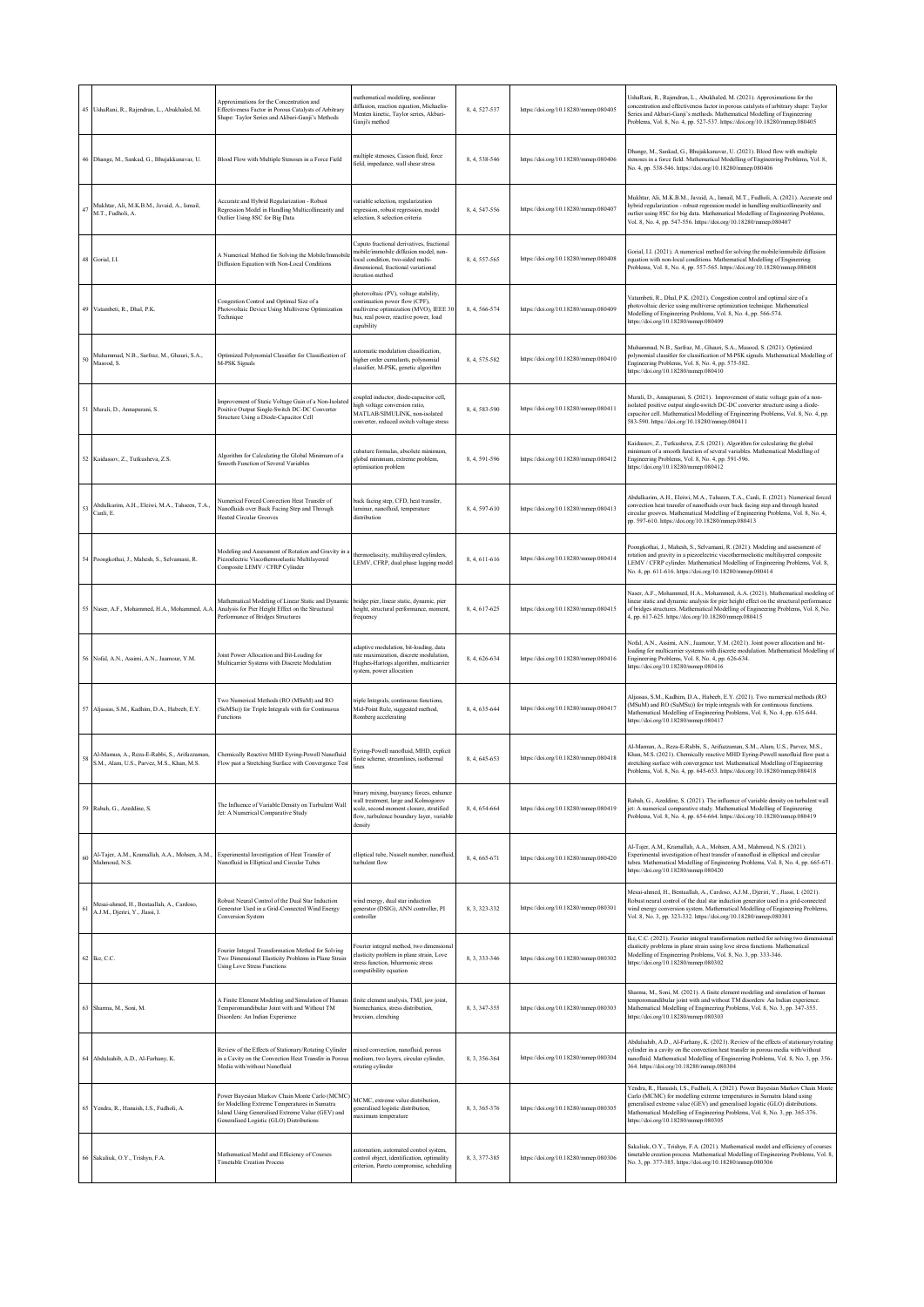| 67     | Yousif, A.H., Kadhim, H.T., Al-Chlaihawi,<br>K.K.I.                                         | 2D Numerical Study of Heat Transfer Enhancement<br>Using Fish-Tail Locomotion Vortex Generators                                                                       | 2D simulation, convection heat transfer,<br>vortex generator, fish-tail locomotion                                                                                                     | 8.3.386-392   | https://doi.org/10.18280/mmep.080307 | Yousif, A.H., Kadhim, H.T., Al-Chlaihawi, K.K.I. (2021). 2D numerical study of<br>heat transfer enhancement using fish-tail locomotion vortex generators. Mathematical<br>Modelling of Engineering Problems, Vol. 8, No. 3, pp. 386-392.<br>https://doi.org/10.18280/mmep.080307                                                                                                   |
|--------|---------------------------------------------------------------------------------------------|-----------------------------------------------------------------------------------------------------------------------------------------------------------------------|----------------------------------------------------------------------------------------------------------------------------------------------------------------------------------------|---------------|--------------------------------------|------------------------------------------------------------------------------------------------------------------------------------------------------------------------------------------------------------------------------------------------------------------------------------------------------------------------------------------------------------------------------------|
|        | 68 Kolidakis, S.Z., Botzoris, G.N.                                                          | Identifying the Optimum Forecasting Horizon to<br>Apply the Singular Spectrum Analysis on Daily Road<br><b>Traffic Volume Forecasts</b>                               | transport demand, road traffic forecasting<br>singular spectrum analysis, forecasting<br>ability, ex-post evaluation                                                                   | 8, 3, 393-402 | https://doi.org/10.18280/mmep.080308 | Kolidakis, S.Z., Botzoris, G.N. (2021). Identifying the optimum forecasting horizon<br>to apply the singular spectrum analysis on daily road traffic volume forecasts.<br>Mathematical Modelling of Engineering Problems, Vol. 8, No. 3, pp. 393-402.<br>https://doi.org/10.18280/mmep.080308                                                                                      |
|        | 69 Nouar, F.S., Oukli, M., Khadraoui, M.                                                    | New Irregular Mesh Technique Used in Three-<br>Dimensional Simulation of Relaxation<br>semiconductors                                                                 | finite difference method. Gummel's<br>algorithm, Newton's algorithm, geometric<br>series transport equations, recombination<br>rate, relaxation time, lifetime                         | 8, 3, 403-408 | https://doi.org/10.18280/mmep.080309 | Nouar, F.S., Oukli, M., Khadraoui, M. (2021). New irregular mesh technique used in<br>three-dimensional simulation of relaxation semiconductors. Mathematical Modelling<br>of Engineering Problems, Vol. 8, No. 3, pp. 403-408.<br>https://doi.org/10.18280/mmep.080309                                                                                                            |
|        | 70 Mohanty, M., Jena, S.R., Misra, S.K.                                                     | Mathematical Modelling in Engineering with Integral<br>Transforms via Modified Adomian Decomposition<br>Method                                                        | Elzaki transform, Mohand transform,<br>Aboodh transform, Initial Value Problem<br>(IVPs), Modified Adomian<br>Decomposition Method (MADM)                                              | 8, 3, 409-417 | https://doi.org/10.18280/mmep.080310 | Mohanty, M., Jena, S.R., Misra, S.K. (2021). Mathematical modelling in engineering<br>with integral transforms via modified adomian decomposition method. Mathematical<br>Modelling of Engineering Problems, Vol. 8, No. 3, pp. 409-417.<br>https://doi.org/10.18280/mmep.080310                                                                                                   |
|        | 71 Fazuruddin, S., Sreekanth, S., Raju, G.S.S.                                              | Numerical Simulation of Slip effect on Lid-Driven<br>Cavity Flow Problem for High Reynolds Number:<br>Vorticity - Stream Function Approach                            | lid-driven cavity, square enclosure, partia<br>slip conditions, finite difference scheme,<br>Reynolds number                                                                           | 8, 3, 418-424 | https://doi.org/10.18280/mmep.080311 | Fazuruddin, S., Sreekanth, S., Raju, G.S.S. (2021). Numerical simulation of slip<br>effect on lid-driven cavity flow problem for high Reynolds number: Vorticity - stream<br>function approach. Mathematical Modelling of Engineering Problems, Vol. 8, No. 3,<br>pp. 418-424. https://doi.org/10.18280/mmep.080311                                                                |
|        | 72 Gorial, I.I.                                                                             | Numerical Simulation for Fractional Percolation<br>Equation                                                                                                           | fractional derivative, explicit finite<br>difference method (EFDM), fractional<br>percolation equation (FPE), stability,<br>convergence of numerical method                            | 8, 3, 425-430 | https://doi.org/10.18280/mmep.080312 | Gorial, I.I. (2021). Numerical simulation for fractional percolation equation.<br>Mathematical Modelling of Engineering Problems, Vol. 8, No. 3, pp. 425-430.<br>https://doi.org/10.18280/mmep.080312                                                                                                                                                                              |
|        | 73 Rueda-Bayona, J.G., Eras, J.J.C., Gutiérrez, A.S.                                        | Modeling Wind Speed with a Long-Term Horizon and<br>High-Time Interval with a Hybrid Fourier-Neural<br>Network Model                                                  | Fourier analysis, nonlinear autoregressive<br>network, wind potential, reanalysis, wind-<br>speed                                                                                      | 8, 3, 431-440 | https://doi.org/10.18280/mmep.080313 | Rueda-Bayona, J.G., Eras, J.J.C., Gutiérrez, A.S. (2021). Modeling wind speed with<br>a long-term horizon and high-time interval with a hybrid Fourier-neural network<br>model. Mathematical Modelling of Engineering Problems, Vol. 8, No. 3, pp. 431-<br>440. https://doi.org/10.18280/mmep.080313                                                                               |
|        | 74 Khudair, R.A., Alkiffai, A.N., Sleibi, A.S.                                              | Using T'-Transformation for Solving Tank and<br><b>Heating System Equations</b>                                                                                       | fuzzy number, differential equation. Taris<br>transformation, fuzzy valued functions,<br>fuzzy transformations                                                                         | 8, 3, 441-446 | https://doi.org/10.18280/mmep.080314 | Khudair, R.A., Alkiffai, A.N., Sleibi, A.S. (2021). Using T -transformation for<br>solving tank and heating system equations. Mathematical Modelling of Engineering<br>Problems, Vol. 8, No. 3, pp. 441-446. https://doi.org/10.18280/mmep.080314                                                                                                                                  |
| 75     | Manna, S., Chowdhury, T., Dhar, A.K., Nieto,<br>J.J.                                        | On Mathematical Modelling of the Indian Human Ha<br>Industry in the Post-COVID-19 Era                                                                                 | mathematical modelling, human hair<br>industry, lockdown effect due to COVID-<br>19, economic impact, optimal profit                                                                   | 8.3.447-452   | https://doi.org/10.18280/mmep.080315 | Manna, S., Chowdhury, T., Dhar, A.K., Nieto, J.J. (2021). On mathematical<br>modelling of the Indian human hair industry in the Post-COVID-19 era.<br>Mathematical Modelling of Engineering Problems, Vol. 8, No. 3, pp. 447-452.<br>https://doi.org/10.18280/mmep.080315                                                                                                          |
| 76     | Adnan, S.A., Alchalaby, A., Hassan, H.A.                                                    | Future Optimization Algorithm to Estimate<br>Attenuation in 532 nm Laser Beam of UWOC-<br>Channel: Improved Neural Network Model                                      | attenuation coefficients, ANN, classified<br>ocean water, optimization, UWOC                                                                                                           | 8, 3, 453-460 | https://doi.org/10.18280/mmep.080316 | Adnan, S.A., Alchalaby, A., Hassan, H.A. (2021). Future optimization algorithm to<br>estimate attenuation in 532 nm laser beam of UWOC-channel: Improved neural<br>network model. Mathematical Modelling of Engineering Problems, Vol. 8, No. 3, pp.<br>453-460. https://doi.org/10.18280/mmep.080316                                                                              |
|        | 77 Naidu, G.G., Jajimoggala, S.                                                             | Distortion Control for Dissimilar Welding of SS321 to<br>Hastelloy C-276 with CO2 Laser Beam Butt Joints<br>Using Taguchi Methods                                     | laser beam welding, dissimilar materials.<br>orthogonal array, distortion, ANOVA                                                                                                       | 8, 3, 461-466 | https://doi.org/10.18280/mmep.080317 | Naidu, G.G., Jajimoggala, S. (2021). Distortion control for dissimilar welding of<br>SS321 to Hastelloy C-276 with CO2 laser beam butt joints using Taguchi methods.<br>Mathematical Modelling of Engineering Problems, Vol. 8, No. 3, pp. 461-466.<br>https://doi.org/10.18280/mmep.080317                                                                                        |
| 78     | Baimakhan, R., Kadirova, Z., Seinassinova, A.,<br>Baimakhan, A., Abdiakhmetova, Z.          | Mathematical Modeling of the Water Saturation<br>Algorithm of the Mountain Slope on the Example of<br>the Catastrophic Landslide of the Northern Tien Shan<br>Ak Kain | hillside, inclined layers, landslide, soil,<br>stress                                                                                                                                  | 8.3.467-476   | https://doi.org/10.18280/mmep.080318 | Baimakhan, R., Kadirova, Z., Seinassinova, A., Baimakhan, A., Abdiakhmetova, Z.<br>(2021). Mathematical modeling of the water saturation algorithm of the mountain<br>slope on the example of the catastrophic landslide of the Northern Tien Shan Ak<br>Kain. Mathematical Modelling of Engineering Problems, Vol. 8, No. 3, pp. 467-476.<br>https://doi.org/10.18280/mmep.080318 |
|        | 79 Hamad, A.M., Salman, B.B.                                                                | Different Estimation Methods of the Stress-Strength<br>Reliability Restricted Exponentiated Lomax<br>Distribution                                                     | restricted exponentiated Lomax<br>distribution, stress-strength series RS,<br>moment method, shrinkage estimation                                                                      | 8, 3, 477-484 | https://doi.org/10.18280/mmep.080319 | Hamad, A.M., Salman, B.B. (2021). Different estimation methods of the stress-<br>strength reliability restricted exponentiated lomax distribution. Mathematical<br>Modelling of Engineering Problems, Vol. 8, No. 3, pp. 477-484.<br>https://doi.org/10.18280/mmep.080319                                                                                                          |
| 80     | Nanda, S., Mallik, B.B., Majumder, S.D.,<br>Karthick, R.K., Suman, S., Sonkar, S.           | Mathematical Modelling of Pulsatile Flow of Non-<br>Newtonian Fluid Through a Constricted Artery                                                                      | CVD (cardiovascular disease), power lay<br>fluid model, pulsatile flow, slip condition,<br>stenosis                                                                                    | 8, 3, 485-491 | https://doi.org/10.18280/mmep.080320 | Nanda, S., Mallik, B.B., Majumder, S.D., Karthick, R.K., Suman, S., Sonkar, S.<br>(2021). Mathematical modelling of pulsatile flow of Non-Newtonian fluid through a<br>constricted artery. Mathematical Modelling of Engineering Problems, Vol. 8, No. 3,<br>pp. 485-491. https://doi.org/10.18280/mmep.080320                                                                     |
| 81     | Lorenzini, G., Kamarposhti, M.A., Solvman,<br>A.A.A.                                        | Optimal Location of Sectionners and Distributed<br>Generation Resources to Improve Reliability in<br><b>Distribution Networks</b>                                     | switching devices, distribution network,<br>reliability, distributed generation, micro-<br>grid, sectionner                                                                            | 8, 2, 165-169 | https://doi.org/10.18280/mmcp.080201 | Lorenzini, G., Kamarposhti, M.A., Solyman, A.A.A. (2021). Optimal location of<br>sectionners and distributed generation resources to improve reliability in distribution<br>networks. Mathematical Modelling of Engineering Problems, Vol. 8, No. 2, pp. 165-<br>169. https://doi.org/10.18280/mmep.080201                                                                         |
|        | 82 Ezekwesili, O.J.I., Agunwamba, J.C.                                                      | Mechanistic Mathematical Modelling of Pothole<br>Development from Loss of Roadway Subsurface-<br>Materials                                                            | nechanistic mathematical model, potholo<br>internal-erosion, loss of roadway<br>subsurface materials, traffic load pressure<br>excess pore-water pressure, pumping out<br>of particles | 8.2.170-178   | https://doi.org/10.18280/mmep.080202 | Ezekwesili, O.J.I., Agunwamba, J.C. (2021). Mechanistic mathematical modelling of<br>pothole development from loss of roadway subsurface-materials. Mathematical<br>Modelling of Engineering Problems, Vol. 8, No. 2, pp. 170-178.<br>https://doi.org/10.18280/mmep.080202                                                                                                         |
|        | 83 Chaudhury, R., Islam, S.                                                                 | A Multi-Objective Risk Return Trade off Models for<br>Banks: Fuzzy Programming Approach                                                                               | nterest rate risk, liquidity risk, duration,<br>convexity, fuzzy programming                                                                                                           | 8, 2, 179-188 | https://doi.org/10.18280/mmep.080203 | Chaudhury, R., Islam, S. (2021). A multi-objective risk return trade off models for<br>banks: Fuzzy programming approach. Mathematical Modelling of Engineering<br>Problems, Vol. 8, No. 2, pp. 179-188. https://doi.org/10.18280/mmep.080203                                                                                                                                      |
|        | 84 Jhodkar, D., Khan, A., Gupta, K.                                                         | Fuzzy-MOORA Based Optimization of Machining<br>Parameters for Machinability Enhancement of<br>Titanium                                                                | fuzzy, machining, hybrid optimization,<br>surface roughness, tool wear                                                                                                                 | 8, 2, 189-198 | https://doi.org/10.18280/mmep.080204 | Jhodkar, D., Khan, A., Gupta, K. (2021). Fuzzy-MOORA based optimization of<br>machining parameters for machinability enhancement of titanium. Mathematical<br>Modelling of Engineering Problems, Vol. 8, No. 2, pp. 189-198.<br>https://doi.org/10.18280/mmep.080204                                                                                                               |
|        | 85 Nguyen, T.A.                                                                             | Control the Hydraulic Stabilizer Bar to Improve the<br>Stability of the Vehicle When Steering                                                                         | active stabilizer bar, hydraulic stabilizer<br>bar, anti-roll moment, dynamics vehicle,<br>rollover                                                                                    | 8, 2, 199-206 | https://doi.org/10.18280/mmep.080205 | Nguyen, T.A. (2021). Control the hydraulic stabilizer bar to improve the stability of<br>the vehicle when steering. Mathematical Modelling of Engineering Problems, Vol. 8,<br>No. 2, pp. 199-206. https://doi.org/10.18280/mmep.080205                                                                                                                                            |
| 86     | Kamisan, N.A.B., Lee, M.H., Hassan, S.F.,<br>Norrulashikin, S.M., Nor, M.E., Rahman, N.H.A. | Forecasting Wind Speed Data by Using a Combination<br>of ARIMA Model with Single Exponential Smoothing                                                                | ARIMA model, hybrid time series model,<br>wind speed forecasting, wind energy                                                                                                          | 8, 2, 207-212 | https://doi.org/10.18280/mmcp.080206 | Kamisan, N.A.B., Lee, M.H., Hassan, S.F., Norrulashikin, S.M., Nor, M.E., Rahma<br>N.H.A. (2021). Forecasting wind speed data by using a combination of ARIMA<br>model with single exponential smoothing. Mathematical Modelling of Engineering<br>Problems, Vol. 8, No. 2, pp. 207-212. https://doi.org/10.18280/mmep.080206                                                      |
|        | 87 Nandan, D., Mahajan, A., Kanungo, J.                                                     | An Efficient VLSI Architecture Design of<br>Antilogarithm Converter with 10-Regions Error<br>Correction Scheme                                                        | antilogarithmic converter, digital signal<br>processing, error analysis, logarithmic<br>converter, logarithmic multiplication,<br>Mitchell method                                      | 8, 2, 213-218 | https://doi.org/10.18280/mmep.080207 | Nandan, D., Mahajan, A., Kanungo, J. (2021). An efficient VLSI architecture design<br>of antilogarithm converter with 10-regions error correction scheme. Mathematical<br>Modelling of Engineering Problems, Vol. 8, No. 2, pp. 213-218.<br>https://doi.org/10.18280/mmep.080207                                                                                                   |
| $88\,$ | Slamti, A., Mehdaoui, Y., Chenouni, D.,<br>Lakhliai, Z.                                     | A Dual Frequency Compensation Technique to<br>Improve Stability and Transient Response for a Three<br>Stage Low-Drop-Out Linear Regulator                             | power management, system on a chip<br>(SoC), Low-Drop-Out regulator (LDO),<br>stability, minimum load current, transient<br>load regulation, CMOS technology                           | 8, 2, 219-229 | https://doi.org/10.18280/mmep.080208 | Slamti, A., Mehdaoui, Y., Chenouni, D., Lakhliai, Z. (2021). A dual frequency<br>compensation technique to improve stability and transient response for a three stage<br>Low-Drop-Out linear regulator. Mathematical Modelling of Engineering Problems,<br>Vol. 8, No. 2, pp. 219-229. https://doi.org/10.18280/mmep.080208                                                        |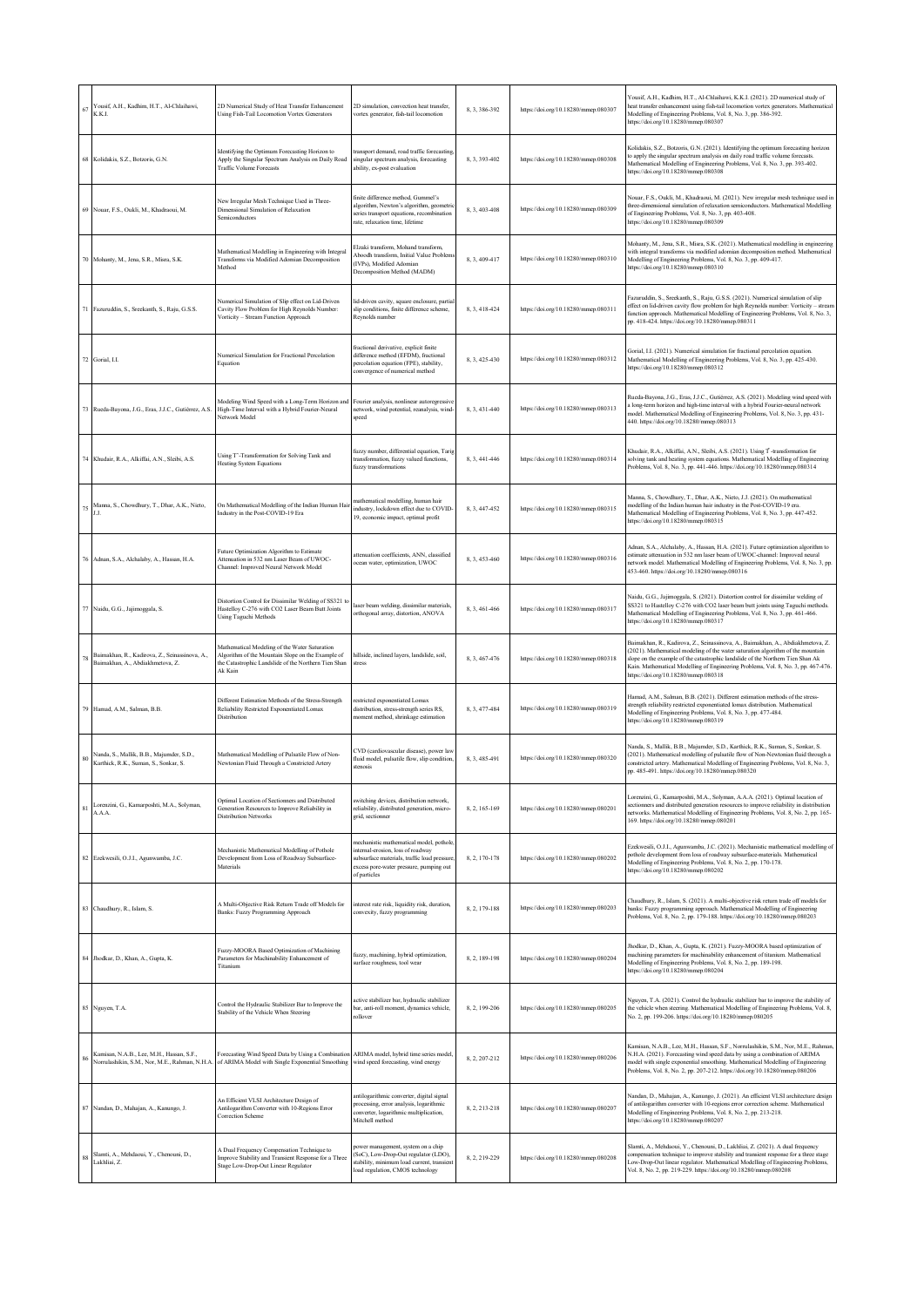| 89  | Naser, I.H., Mahdi, M.B., Meqtoof, F.H., Etih,<br>H.A.                                               | Modelling Trip Distribution Using the Gravity Model<br>and Fratar's Method                                                                                                                                          | trip distribution, gravity model, Fratar's<br>method, trip origin, trip destination                                                                                                                     | 8, 2, 230-236 | https://doi.org/10.18280/mmep.080209 | Naser, I.H., Mahdi, M.B., Megtoof, F.H., Etih, H.A. (2021). Modelling trip<br>distribution using the gravity model and Fratar's method. Mathematical Modelling of<br>Engineering Problems, Vol. 8, No. 2, pp. 230-236.<br>https://doi.org/10.18280/mmep.080209                                                                                                   |
|-----|------------------------------------------------------------------------------------------------------|---------------------------------------------------------------------------------------------------------------------------------------------------------------------------------------------------------------------|---------------------------------------------------------------------------------------------------------------------------------------------------------------------------------------------------------|---------------|--------------------------------------|------------------------------------------------------------------------------------------------------------------------------------------------------------------------------------------------------------------------------------------------------------------------------------------------------------------------------------------------------------------|
| 90  | Albaghdadi, A.M., Baharom, M.B., Sualiman,<br>S.A.                                                   | Balancing and Simulation of a Double Crank-Rocker<br>Engine Model for Optimum Reduction of Shaking<br>Forces and Shaking Moments                                                                                    | Crank-Rocker (CR) engine, Double<br>Crank-Rocker (DCR), engine vibration,<br>four-bar mechanism, balancing                                                                                              | 8, 2, 237-245 | https://doi.org/10.18280/mmep.080210 | Albaghdadi, A.M., Baharom, M.B., Sualiman, S.A. (2021). Balancing and simulatior<br>of a double crank-rocker engine model for optimum reduction of shaking forces and<br>shaking moments. Mathematical Modelling of Engineering Problems, Vol. 8, No. 2,<br>pp. 237-245. https://doi.org/10.18280/mmep.080210                                                    |
|     | 91 Brahimi, T., Smain, T.                                                                            | A Nonstationary Mathematical Model for Acceleration autoregressive, nonstationary, stochastic,<br><b>Time Series</b>                                                                                                | ductility, hysteretic                                                                                                                                                                                   | 8, 2, 246-252 | https://doi.org/10.18280/mmep.080211 | Brahimi, T., Smain, T. (2021). A nonstationary mathematical model for acceleration<br>time series. Mathematical Modelling of Engineering Problems, Vol. 8, No. 2, pp. 246-<br>252. https://doi.org/10.18280/mmep.080211                                                                                                                                          |
|     | 92 Zebbar, D., Zebbar, S., Kherris, S., Mostefa, K.                                                  | Inert Gas and Refrigerating Vapor Mass Flow Rates<br>Ratio: A Much Promising Parameter for Diffusion-<br>Absorption-Refrigeration Systems Performances<br>Evaluation                                                | absorption, ammoniac-water-hydrogen,<br>diffusion, evaporator, propane - n-nonane<br>-hydrogen, refrigerant                                                                                             | 8.2.253-258   | https://doi.org/10.18280/mmep.080212 | Zebbar, D., Zebbar, S., Kherris, S., Mostefa, K. (2021). Inert gas and refrigerating<br>vapor mass flow rates ratio: A much promising parameter for diffusion-absorption-<br>refrigeration systems performances evaluation. Mathematical Modelling of<br>Engineering Problems, Vol. 8, No. 2, pp. 253-258.<br>https://doi.org/10.18280/mmep.080212               |
|     | 93 Belfegas, B., Larbi, S., Tayebi, T.                                                               | Experimental and Theoretical Investigation on a Solar<br>Chimney System for Ventilation of a Living Room                                                                                                            | olar chimney, energy performances,<br>passive ventilation, experimental study,<br>numerical simulation                                                                                                  | 8, 2, 259-266 | https://doi.org/10.18280/mmep.080213 | Belfegas, B., Larbi, S., Tayebi, T. (2021). Experimental and theoretical investigation<br>on a solar chimney system for ventilation of a living room. Mathematical Modelling<br>of Engineering Problems, Vol. 8, No. 2, pp. 259-266.<br>https://doi.org/10.18280/mmep.080213                                                                                     |
|     | 94 Tahir, J.K.                                                                                       | Numerical Computations for One Class of Dynamica<br>Mathematical Models in Quasi-Sobolev Space                                                                                                                      | dynamical mathematical models, quasi-<br>Sobolev space, projection method, Hoff<br>model, Barenblat-Zheltov-Kochina model                                                                               | 8, 2, 267-272 | https://doi.org/10.18280/mmep.080214 | Tahir, J.K. (2021). Numerical computations for one class of dynamical mathematical<br>models in quasi-Sobolev space. Mathematical Modelling of Engineering Problems,<br>Vol. 8, No. 2, pp. 267-272. https://doi.org/10.18280/mmep.080214                                                                                                                         |
|     | 95 Talaei, Y., Hosseinzadeh, H., Noeiaghdam, S.                                                      | A Finite Difference-Spectral Method for Solving the<br>European Call Option Black-Scholes Equation                                                                                                                  | Black-Scholes equation, generalized<br>Jacobi polynomials, backward-difference<br>method, numerical solution                                                                                            | 8, 2, 273-278 | https://doi.org/10.18280/mmep.080215 | Talaei, Y., Hosseinzadeh, H., Noeiaghdam, S. (2021). A finite difference-spectral<br>method for solving the European call option Black-Scholes equation. Mathematical<br>Modelling of Engineering Problems, Vol. 8, No. 2, pp. 273-278.<br>https://doi.org/10.18280/mmep.080215                                                                                  |
| 96  | Wikarta, A., Shiddieqy, R.H.A., Khosmin,<br>Sidharta, I.                                             | Finite Element Simulation for Electric-Car Chassis<br>Development from Scratch                                                                                                                                      | electric car chassis, development from<br>scratch, finite element simulation.<br>torsional stiffness, stress analysis                                                                                   | 8, 2, 279-284 | https://doi.org/10.18280/mmep.080216 | Wikarta, A., Shiddieqy, R.H.A., Khosmin, Sidharta, I. (2021). Finite element<br>simulation for electric-car chassis development from scratch. Mathematical Modelling<br>of Engineering Problems, Vol. 8, No. 2, pp. 279-284.<br>https://doi.org/10.18280/mmep.080216                                                                                             |
|     | 97 Kar, S., Senapati, N., Swain, B.K., Dash, M.                                                      | The Effect of Viscous Dissipation and Low Pressure<br>Gradient on a Magnetohydrodynamics Flow over a<br><b>Flat Plate</b>                                                                                           | boundary layer flow, HPM, MHD,<br>pressure gradient, shooting technique,<br>viscous dissipation                                                                                                         | 8, 2, 285-292 | https://doi.org/10.18280/mmep.080217 | Kar, S., Senapati, N., Swain, B.K., Dash, M. (2021). The effect of viscous<br>dissipation and low pressure gradient on a magnetohydrodynamics flow over a flat<br>plate. Mathematical Modelling of Engineering Problems, Vol. 8, No. 2, pp. 285-292.<br>https://doi.org/10.18280/mmep.080217                                                                     |
|     | 98 Elyazid, A., Koussaila, I., Djamal, A., Kaci, G.                                                  | Improved Control Strategy of DS-PMSG Based<br>Standalone Tidal Turbine System Using Sensorless<br><b>Field Oriented Control</b>                                                                                     | dual star permanent magnet synchronous<br>generator, extended Kalman filter, field<br>oriented control, fuzzy logic controller,<br>marine current turbine                                               | 8.2.293-301   | https://doi.org/10.18280/mmep.080218 | Elyazid, A., Koussaila, I., Djamal, A., Kaci, G. (2021). Improved control strategy of<br>DS-PMSG based standalone tidal turbine system using sensorless field oriented<br>control. Mathematical Modelling of Engineering Problems, Vol. 8, No. 2, pp. 293-<br>301. https://doi.org/10.18280/mmep.080218                                                          |
| 99  | Mostef, B., Kaddour, R., Mimoun, Y., Embarek,<br>D., Amar, K.                                        | Optimization of the Stability and Reliability of Rotor<br>System by the Methodology of Design Experiments                                                                                                           | Plakett-Burman, hydrodynamic bearings,<br>stability, stiffness, gyroscopic forces,<br>critical rotational speeds                                                                                        | 8, 2, 302-314 | https://doi.org/10.18280/mmep.080219 | Mostef, B., Kaddour, R., Mimoun, Y., Embarek, D., Amar, K. (2021). Optimization<br>of the stability and reliability of rotor system by the methodology of design<br>experiments. Mathematical Modelling of Engineering Problems, Vol. 8, No. 2, pp.<br>302-314. https://doi.org/10.18280/mmcp.080219                                                             |
|     | 100 Laamari, Y., Allaoui, S., Bendaikha, A., Saad, S.                                                | Fault Detection Between Stator Windings Turns of<br>Permanent Magnet Synchronous Motor Based on<br>Torque and Stator-Current Analysis Using FFT and<br>Discrete Wavelet Transform                                   | PMSM, fault detection, modeling, inter-<br>turn short circuit, fast Fourier transform,<br>discrete wavelet transform                                                                                    | 8, 2, 315-322 | https://doi.org/10.18280/mmep.080220 | Laamari, Y., Allaoui, S., Bendaikha, A., Saad, S. (2021). Fault detection between<br>stator windings turns of permanent magnet synchronous motor based on torque and<br>stator-current analysis using FFT and discrete wavelet transform. Mathematical<br>Modelling of Engineering Problems, Vol. 8, No. 2, pp. 315-322.<br>https://doi.org/10.18280/mmep.080220 |
|     | šalmi, M., Boursas, A., Derradji, M., Lorenzini,<br>101 G., Ahmad, H., Menni, Y., Ameur, H., Maoudj, | Improved Heat Transfer in W-Baffled Air-Heat<br>Exchangers with Upper-Inlet and Lower-Exit                                                                                                                          | numerical simulation, channel heat<br>exchanger, w-shaped baffles, air heat<br>transfer fluid, flow field                                                                                               | 8.1.1-9       | https://doi.org/10.18280/mmep.080101 | Salmi, M., Boursas, A., Derradji, M., Lorenzini, G., Ahmad, H., Menni, Y., Ameur,<br>H., Maoudj, R. (2021). Improved heat transfer in W-baffled air-heat exchangers with<br>upper-inlet and lower-exit. Mathematical Modelling of Engineering Problems, Vol. 8,<br>No. 1, pp. 1-9. https://doi.org/10.18280/mmep.080101                                          |
| 102 | Kamarposhti, M.A., Lorenzini, G., Solyman,<br>A.A.A.                                                 | Locating and Sizing of Distributed Generation Source<br>and Parallel Capacitors Using Multiple Objective<br>Particle Swarm Optimization Algorithm                                                                   | distributed generation, parallel capacitors<br>voltage profile, loss reduction, MOPSO<br>algorithm                                                                                                      | 8, 1, 10-24   | https://doi.org/10.18280/mmep.080102 | Kamarposhti, M.A., Lorenzini, G., Solyman, A.A.A. (2021). Locating and sizing of<br>distributed generation sources and parallel capacitors using multiple objective particle<br>swarm optimization algorithm. Mathematical Modelling of Engineering Problems,<br>Vol. 8, No. 1, pp. 10-24. https://doi.org/10.18280/mmep.080102                                  |
|     | 103 Sahoo, S., Prusty, K.K., Mishra, S.                                                              | MHD Flow of Micropolar Fluid via Porous Medium<br>Within the Rotating Frame of Reference                                                                                                                            | MHD flow, micropolar fluid, rotating<br>frame, chemical reaction, porous medium                                                                                                                         | 8, 1, 25-32   | https://doi.org/10.18280/mmep.080103 | Sahoo, S., Prusty, K.K., Mishra, S. (2021). MHD flow of micropolar fluid via porous<br>medium within the rotating frame of reference. Mathematical Modelling of<br>Engineering Problems, Vol. 8, No. 1, pp. 25-32.<br>https://doi.org/10.18280/mmep.080103                                                                                                       |
|     | 104 Chaayra, T., Ben-azza, H., El Bouanani, F.                                                       | A Closed-Form Approximation to the Distribution for<br>the Sum of Independent Non-identically Generalized<br>Gamma Variates and Applications                                                                        | average symbol error probability, average<br>channel capacity, Fox's H-function,<br>maximal-ratio combining, outage<br>probability, probability density function,<br>sum generalized gamma distribution | 8, 1, 33-44   | https://doi.org/10.18280/mmep.080104 | Chaayra, T., Ben-azza, H., El Bouanani, F. (2021). A closed-form approximation to<br>the distribution for the sum of independent non-identically generalized gamma<br>variates and applications. Mathematical Modelling of Engineering Problems, Vol. 8,<br>No. 1, pp. 33-44. https://doi.org/10.18280/mmep.080104                                               |
|     | 105 Kedar, S., Murali, G., Bewoor, A.K.                                                              | Mathematical Modelling and Analysis of Hybrid Solar evacuated tube solar collector, compound<br>Desalination System Using Evacuated Tube Collector<br>(ETC) and Compound Parabolic Concentrator (CPC)               | parabolic concentrator, condenser, solar<br>desalination system                                                                                                                                         | 8.1.45-51     | https://doi.org/10.18280/mmep.080105 | Kedar, S., Murali, G., Bewoor, A.K. (2021). Mathematical modelling and analysis of<br>hybrid solar desalination system using evacuated tube collector (ETC) and compound<br>parabolic concentrator (CPC). Mathematical Modelling of Engineering Problems,<br>Vol. 8, No. 1, pp. 45-51. https://doi.org/10.18280/mmep.080105                                      |
|     | Gupta, M.K., Sharma, P., Sinha, N., Kumar, A.,<br>$106$ Verma, V.                                    | Frequency Based Estimation of Angular Velocity in<br>Triple Pendulum                                                                                                                                                | decision tree, Euler Lagrange, triple link<br>pendulum, time series analysis                                                                                                                            | 8, 1, 52-58   | https://doi.org/10.18280/mmep.080106 | Gupta, M.K., Sharma, P., Sinha, N., Kumar, A., Verma, V. (2021). Frequency based<br>estimation of angular velocity in triple pendulum. Mathematical Modelling of<br>Engineering Problems, Vol. 8, No. 1, pp. 52-58.<br>https://doi.org/10.18280/mmep.080106                                                                                                      |
|     | 107 Retnani W.E.Y., Bukhori, S.                                                                      | Serious Game Relationship Between Socio-Economic<br>and Territorial Condition                                                                                                                                       | sustainable development, internal factor<br>variables, external factor variables,<br>supply, demand                                                                                                     | 8.1.59-63     | https://doi.org/10.18280/mmep.080107 | Retnani W.E.Y., Bukhori, S. (2021). Serious game relationship between socio-<br>economic and territorial condition. Mathematical Modelling of Engineering Problems,<br>Vol. 8, No. 1, pp. 59-63. https://doi.org/10.18280/mmep.080107                                                                                                                            |
|     | $108$ P.K., Fogue, M.                                                                                | Modeling of the Stress-Strain Relationship of Wood<br>Fothe, T., Azeufack, U.G., Kenmeugne, B., Talla, Material Beyond Its Elasticity Limit under Cyclic<br>Compressive Loading: Comparative Study of Two<br>Models | vood, cyclic compression, envelope<br>curves, damage, mathematical models                                                                                                                               | 8, 1, 64-70   | https://doi.org/10.18280/mmep.080108 | Fothe, T., Azeufack, U.G., Kenmeugne, B., Talla, P.K., Fogue, M. (2021). Modeling<br>of the stress-strain relationship of wood material beyond its elasticity limit under<br>cyclic compressive loading: comparative study of two models. Mathematical<br>Modelling of Engineering Problems, Vol. 8, No. 1, pp. 64-70.<br>https://doi.org/10.18280/mmep.080108   |
|     | 109 Senapati, M., Parida, S.K.                                                                       | Influence of Buoyant Forces on<br>Magnetohydrodynamics (MHD) Blood Flow with an<br>Interaction of Thermal Radiation                                                                                                 | thermal radiation, slip flow, permeability,<br>thermal and mass buoyancy, Runge-Kutta<br>method                                                                                                         | 8, 1, 71-80   | https://doi.org/10.18280/mmep.080109 | Senapati, M., Parida, S.K. (2021). Influence of buoyant forces on<br>magnetohydrodynamics (MHD) blood flow with an interaction of thermal radiation.<br>Mathematical Modelling of Engineering Problems, Vol. 8, No. 1, pp. 71-80.<br>https://doi.org/10.18280/mmep.080109                                                                                        |
| 110 | Griche, I., Messalti, S., Saoudi, K., Touafek,<br>M.Y., Zitouni, F.                                  | A New Controller for Voltage and Stability<br>Improvement of Multi Machine Power System Tuned<br>by Wind Turbine                                                                                                    | power system, voltage improvement, wind<br>turbine (WT), ANFIS controller                                                                                                                               | 8, 1, 81-88   | https://doi.org/10.18280/mmep.080110 | Griche, I., Messalti, S., Saoudi, K., Touafek, M.Y., Zitouni, F. (2021). A new<br>controller for voltage and stability improvement of multi machine power system tuned<br>by wind turbine. Mathematical Modelling of Engineering Problems, Vol. 8, No. 1, pp.<br>81-88. https://doi.org/10.18280/mmep.080110                                                     |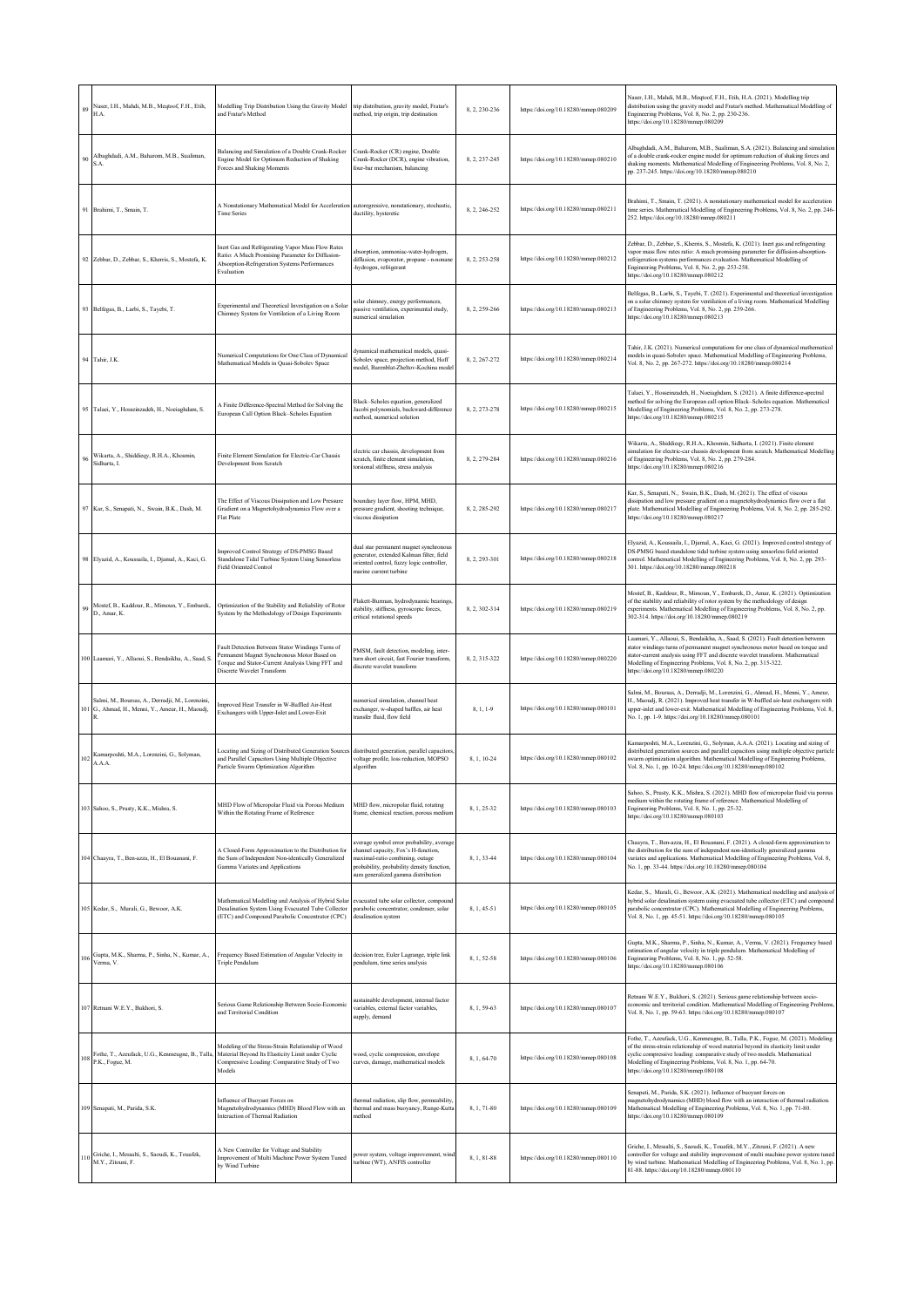| 111 | Goeritno, A.                                                                                                   | Ordinary Differential Equations Models for Observing<br>the Phenomena of Temperature Changes on a Single<br>Rectangular Plate Fin                                               | observing the phenomena of temperature<br>changes, ordinary differential equations<br>nodels, single rectangular plate fin                                 | 8, 1, 89-94   | https://doi.org/10.18280/mmep.080111 | Goeritno, A. (2021). Ordinary differential equations models for observing the<br>ohenomena of temperature changes on a single rectangular plate fin. Mathematical<br>Modelling of Engineering Problems, Vol. 8, No. 1, pp. 89-94.<br>https://doi.org/10.18280/mmep.080111                                                                                                                |
|-----|----------------------------------------------------------------------------------------------------------------|---------------------------------------------------------------------------------------------------------------------------------------------------------------------------------|------------------------------------------------------------------------------------------------------------------------------------------------------------|---------------|--------------------------------------|------------------------------------------------------------------------------------------------------------------------------------------------------------------------------------------------------------------------------------------------------------------------------------------------------------------------------------------------------------------------------------------|
| 112 | Abu-Nab, A.K., Abu-Bakr, A.F.                                                                                  | Effect of Heat Transfer on the Growing Bubble with<br>the Nanoparticles/Water Nanofluids in Turbulent Flo                                                                       | emperature distribution, bubble growth,<br>anoparticles/water nanofluids, turbulent<br>flow, mathematical modeling                                         | 8.1.95-102    | https://doi.org/10.18280/mmep.080112 | Abu-Nab, A.K., Abu-Bakr, A.F. (2021). Effect of heat transfer on the growing bubble<br>vith the nanoparticles/water nanofluids in turbulent flow. Mathematical Modelling of<br>Engineering Problems, Vol. 8, No. 1, pp. 95-102.<br>https://doi.org/10.18280/mmep.080112                                                                                                                  |
|     | 113 Okhrimenko, V., Zbitnieva, M.                                                                              | Mathematical Model of Tubular Linear Induction<br>Motor                                                                                                                         | oupled magnetization currents, electric<br>field strength, geometric structure<br>optimization, magnetic field induction,<br>polar coordinate system, TLIM | 8, 1, 103-109 | https://doi.org/10.18280/mmep.080113 | Okhrimenko, V., Zbitnieva, M. (2021). Mathematical model of tubular linear<br>induction motor. Mathematical Modelling of Engineering Problems, Vol. 8, No. 1,<br>pp. 103-109. https://doi.org/10.18280/mmcp.080113                                                                                                                                                                       |
| 114 | Kishore, D., Rao, C.S.                                                                                         | Content-Based Image Retrieval System Based on<br>Fusion of Wavelet Transform, Texture and Shape<br>catures                                                                      | CBIR, fast and accurate exponent fourier<br>moments, local binary pattern (LBP),<br>discrete wavelet transform (DWT)                                       | 8, 1, 110-116 | https://doi.org/10.18280/mmep.080114 | Kishore, D., Rao, C.S. (2021). Content-based image retrieval system based on fusion<br>of wavelet transform, texture and shape features. Mathematical Modelling of<br>Engineering Problems, Vol. 8, No. 1, pp. 110-116.<br>https://doi.org/10.18280/mmep.080114                                                                                                                          |
|     | Lakhdar, A., Mimouni, A., Azzouz, Z.                                                                           | Parameters Affecting the Polarity Inversion of the<br>Vertical Electric Lightning Field to the CN-Tower                                                                         | electromagnetic compatibility, 2D-FDTD<br>nethod, lightning to tall object,<br>polarization reversal of the vertical<br>electric lightning field           | 8, 1, 117-124 | https://doi.org/10.18280/mmep.080115 | Lakhdar, A., Mimouni, A., Azzouz, Z. (2021). Parameters affecting the polarity<br>inversion of the vertical electric lightning field to the CN-Tower. Mathematical<br>Modelling of Engineering Problems, Vol. 8, No. 1, pp. 117-124.<br>https://doi.org/10.18280/mmep.080115                                                                                                             |
|     | 116 Alabideen, L.Z., Al-Dakkak, O., Khorzom, K.                                                                | Hybrid Reweighted Optimization Method for Gridless<br>Direction of Arrival Estimation in Heteroscedastic<br><b>Voise Environment</b>                                            | Gridless DoA estimation, atomic norm,<br>covariance fitting, co-prime array,<br>heteroscedastic noise                                                      | 8, 1, 125-133 | https://doi.org/10.18280/mmep.080116 | Alabideen, L.Z., Al-Dakkak, O., Khorzom, K. (2021). Hybrid reweighted<br>optimization method for gridless direction of arrival estimation in heteroscedastic<br>noise environment. Mathematical Modelling of Engineering Problems, Vol. 8, No. 1,<br>pp. 125-133. https://doi.org/10.18280/mmep.080116                                                                                   |
| 117 | Parashar, P.J., Ahmed, N.                                                                                      | Mass Transfer Effect on a Rotating MHD Transient<br>Flow of Liquid Lead Through a Porous Medium in<br>Presence of Hall and Ion Slip Current with Radiation                      | hall current, ion slip current, heat and<br>mass transfer                                                                                                  | 8.1.134-141   | https://doi.org/10.18280/mmep.080117 | Parashar, P.J., Ahmed, N. (2021). Mass transfer effect on a rotating MHD transient<br>flow of liquid lead through a porous medium in presence of hall and ion slip current<br>with radiation. Mathematical Modelling of Engineering Problems, Vol. 8, No. 1, pp.<br>134-141. https://doi.org/10.18280/mmep.080117                                                                        |
|     | Al-Odat, M., Rawashedsh, K., Al-Hasan, M.                                                                      | Performance Investigation of Flat Plate and Evacuated<br>Tube Collectors under Jordan Climate Conditions<br><b>Using TRNSYS Software</b>                                        | flat plate collectors, evacuated tube<br>collectors, TRNSYS-16 software, therma<br>efficiency, useful energy gain                                          | 8, 1, 142-148 | https://doi.org/10.18280/mmep.080118 | Al-Odat, M., Rawashedsh, K., Al-Hasan, M. (2021). Performance investigation of fla<br>plate and evacuated tube collectors under Jordan climate conditions using TRNSYS<br>oftware. Mathematical Modelling of Engineering Problems, Vol. 8, No. 1, pp. 142-<br>148. https://doi.org/10.18280/mmep.080118                                                                                  |
|     | 119 Lawrence, J., Alagarsamy, V.K.                                                                             | Mathematical Modelling of MHD Natural Convection<br>in a Linearly Heated Porous Cavity                                                                                          | cavity, porous, linearly heated, heatlines,<br>atural convection, magnetic field                                                                           | 8.1.149-157   | https://doi.org/10.18280/mmep.080119 | Lawrence, J., Alagarsamy, V.K. (2021). Mathematical modelling of MHD natural<br>convection in a linearly heated porous cavity. Mathematical Modelling of<br>Engineering Problems, Vol. 8, No. 1, pp. 149-157.<br>https://doi.org/10.18280/mmep.080119                                                                                                                                    |
|     | 120 Majid, A.                                                                                                  | Relaxing Method in the Evaluation of MPPT of<br>Photovoltaic Cells Based on MIT Modeling                                                                                        | controlled voltage, irradiance, MIT, MPP.<br>modeling, load resistance, relaxation                                                                         | 8, 1, 158-164 | https://doi.org/10.18280/mmep.080120 | Majid, A. (2021). Relaxing method in the evaluation of MPPT of photovoltaic cells<br>based on MIT modeling. Mathematical Modelling of Engineering Problems, Vol. 8,<br>No. 1, pp. 158-164. https://doi.org/10.18280/mmep.080120                                                                                                                                                          |
| 12  | Chanda, R.K., Hasan, M.S., Alam, M.M.,<br>Mondal, R.N.                                                         | Hydrothermal behavior of transient fluid flow and hea<br>transfer through a rotating curved rectangular duct<br>vith natural and forced convection                              | otating curved duct, Taylor number,<br>secondary flow, isotherm, time-<br>progression                                                                      | 7, 4, 501-514 | https://doi.org/10.18280/mmep.070401 | Chanda, R.K., Hasan, M.S., Alam, M.M., Mondal, R.N. (2020). Hydrothermal<br>behavior of transient fluid flow and heat transfer through a rotating curved<br>rectangular duct with natural and forced convection. Mathematical Modelling of<br>Engineering Problems, Vol. 7, No. 4, pp. 501-514.<br>https://doi.org/10.18280/mmep.070401                                                  |
|     | Germano, N., Lops, C., Montelpare, S., Camata,<br>G., Ricci, R.                                                | Determination of wind pattern inside an urban area<br>through a mesoscale-microscale approach                                                                                   | arban physics, multiscale approach,<br>nacroscale analysis, microscale analysis,<br>MM5, CFD                                                               | 7, 4, 515-519 | https://doi.org/10.18280/mmep.070402 | Germano, N., Lops, C., Montelpare, S., Camata, G., Ricci, R. (2020). Determination<br>of wind pattern inside an urban area through a mesoscale-microscale approach.<br>Mathematical Modelling of Engineering Problems, Vol. 7, No. 4, pp. 515-519.<br>https://doi.org/10.18280/mmcp.070402                                                                                               |
|     | 123 Tavarov, S.S., Sidorov, A.I., Kalegina, Y.V.                                                               | Model and algorithm of electricity consumption<br>management for household consumers in the republic<br>of Tajikistan                                                           | nergy efficiency, power consumption,<br>orecasting model, control algorithm                                                                                | 7, 4, 520-526 | https://doi.org/10.18280/mmep.070403 | Tavarov, S.S., Sidorov, A.I., Kalegina, Y.V. (2020). Model and algorithm of<br>electricity consumption management for household consumers in the republic of<br>Tajikistan. Mathematical Modelling of Engineering Problems, Vol. 7, No. 4, pp. 520-<br>526. https://doi.org/10.18280/mmep.070403                                                                                         |
|     | 124 Aberbour, A., Idjdarene, K., Tounzi, A.                                                                    | Performance analysis of a self-excited induction<br>generator mathematical dynamic model with magneti<br>aturation, cross saturation effect and iron losses                     | analytical model, induction generator,<br>self-excitation, magnetic saturation, cross<br>saturation effect, iron losses                                    | 7, 4, 527-539 | https://doi.org/10.18280/mmep.070404 | Aberbour, A., Idjdarene, K., Tounzi, A. (2020). Performance analysis of a self-<br>excited induction generator mathematical dynamic model with magnetic saturation,<br>cross saturation effect and iron losses. Mathematical Modelling of Engineering<br>Problems, Vol. 7, No. 4, pp. 527-538. https://doi.org/10.18280/mmep.070404                                                      |
| 125 | lkumapayi, O.M., Attah, B.I., Afolabi, S.O.,<br>Adeoti, O.M., Bodunde, O.P., Akinlabi, S.A.,<br>Akinlabi, E.T. | Numerical modelling and mechanical characterization<br>of pure aluminium 1050 wire drawing for symmetric<br>and axisymmetric plane deformations                                 | aluminium, axisymmetric, coefficient of<br>friction, drawing tension, symmetric, wire<br>drawing                                                           | 7.4.539-548   | https://doi.org/10.18280/mmep.070405 | Ikumapayi, O.M., Attah, B.I., Afolabi, S.O., Adeoti, O.M., Bodunde, O.P., Akinlabi.<br>S.A., Akinlabi, E.T. (2020). Numerical modelling and mechanical characterization of<br>pure aluminium 1050 wire drawing for symmetric and axisymmetric plane<br>deformations. Mathematical Modelling of Engineering Problems, Vol. 7, No. 4, pp.<br>539-548. https://doi.org/10.18280/mmep.070405 |
|     | 126 Khudair, R.A., Alkiffai, A.N., Albukhuttar, A.N.                                                           | Solving the vibrating spring equation using fuzzy<br>Elzaki transform                                                                                                           | fuzzy Elzaki transform, Sumudu<br>ransform, the motion of a mass, vibrating<br>spring equation                                                             | 7, 4, 549-555 | https://doi.org/10.18280/mmep.070406 | Khudair, R.A., Alkiffai, A.N., Albukhuttar, A.N. (2020). Solving the vibrating spring<br>equation using fuzzy Elzaki transform. Mathematical Modelling of Engineering<br>Problems, Vol. 7, No. 4, pp. 549-555. https://doi.org/10.18280/mmep.070406                                                                                                                                      |
|     | 127 Islam, A.M., Emon, E.I., Ahmed, A.                                                                         | A metamaterial loaded microstrip patch antenna for<br>lower 5G U-NII spectrum                                                                                                   | 5G wireless technology, CSRR array,<br>microstrip patch antennas, U-NII band                                                                               | 7, 4, 556-562 | https://doi.org/10.18280/mmep.070407 | Islam, A.M., Emon, E.I., Ahmed, A. (2020). A metamaterial loaded microstrip patch<br>antenna for lower 5G U-NII spectrum. Mathematical Modelling of Engineering<br>Problems, Vol. 7, No. 4, pp. 556-562. https://doi.org/10.18280/mmep.070407                                                                                                                                            |
| 128 | Alayi, R., Khan, M.R.B., Mohmammadi, M.S.G.                                                                    | Feasibility study of grid-connected PV system for peak<br>demand reduction of a residential building in Tehran,<br>Iran                                                         | PV, HOMER, techno-economic analysis,<br>sensitivity analysis, Iran                                                                                         | 7, 4, 563-567 | https://doi.org/10.18280/mmep.070408 | Alayi, R., Khan, M.R.B., Mohmammadi, M.S.G. (2020). Feasibility study of grid-<br>connected PV system for peak demand reduction of a residential building in Tehran,<br>Iran. Mathematical Modelling of Engineering Problems, Vol. 7, No. 4, pp. 563-567.<br>https://doi.org/10.18280/mmep.070408                                                                                        |
|     | 129 Ghorbani, H., Mahmoudi, Y., Saei, F.D.                                                                     | Numerical study of fractional Mathieu differential<br>equation using radial basis functions                                                                                     | radial basis functions, fractional Caputo<br>derivative, Mathieu differential equation                                                                     | 7, 4, 568-576 | https://doi.org/10.18280/mmep.070409 | Ghorbani, H., Mahmoudi, Y., Saei, F.D. (2020). Numerical study of fractional<br>Mathieu differential equation using radial basis functions. Mathematical Modelling of<br>Engineering Problems, Vol. 7, No. 4, pp. 568-576.<br>https://doi.org/10.18280/mmcp.070409                                                                                                                       |
|     | 130 Noeiaghdam, S., Araghi, M.A.F.                                                                             | A novel algorithm to evaluate definite integrals by the<br>Gauss-Legendre integration rule based on the<br>stochastic arithmetic: Application in the model of<br>osmosis system | tochastic arithmetic, CESTAC method,<br>CADNA library, model of osmosis<br>system, Gauss-Legendre integration rule                                         | 7, 4, 577-586 | https://doi.org/10.18280/mmep.070410 | Noeiaghdam, S., Araghi, M.A.F. (2020). A novel algorithm to evaluate definite<br>integrals by the Gauss-Legendre integration rule based on the stochastic arithmetic:<br>Application in the model of osmosis system. Mathematical Modelling of Engineering<br>Problems, Vol. 7, No. 4, pp. 577-586. https://doi.org/10.18280/mmep.070410                                                 |
| 131 | Seelam, A.B., Kumaran, M.S., Sachidananda,<br>K.H.                                                             | Design and analysis of suspension strut in automobile<br>vehicles                                                                                                               | suspension strut, structural analysis, E-<br>Glass, carbon fiber, structural steel                                                                         | 7, 4, 587-596 | https://doi.org/10.18280/mmep.070411 | Seelam, A.B., Kumaran, M.S., Sachidananda, K.H. (2020). Design and analysis of<br>suspension strut in automobile vehicles. Mathematical Modelling of Engineering<br>Problems, Vol. 7, No. 4, pp. 587-596. https://doi.org/10.18280/mmep.070411                                                                                                                                           |
|     | Veerabhadrappa, R.M.B., Ademane, V.,<br>Gumtapure, V., Hindasageri, V.K.                                       | Scaling and integral solutions to mixed convection<br>over an exponential stretching sheet                                                                                      | mixed convection flow, heat transfer,<br>similarity solution, scaling analysis,<br>ntegral solution                                                        | 7, 4, 597-606 | https://doi.org/10.18280/mmep.070412 | Veerabhadrappa, R.M.B., Ademane, V., Gumtapure, V., Hindasageri, V.K. (2020).<br>Scaling and integral solutions to mixed convection over an exponential stretching<br>sheet. Mathematical Modelling of Engineering Problems, Vol. 7, No. 4, pp. 597-606.<br>https://doi.org/10.18280/mmep.070412                                                                                         |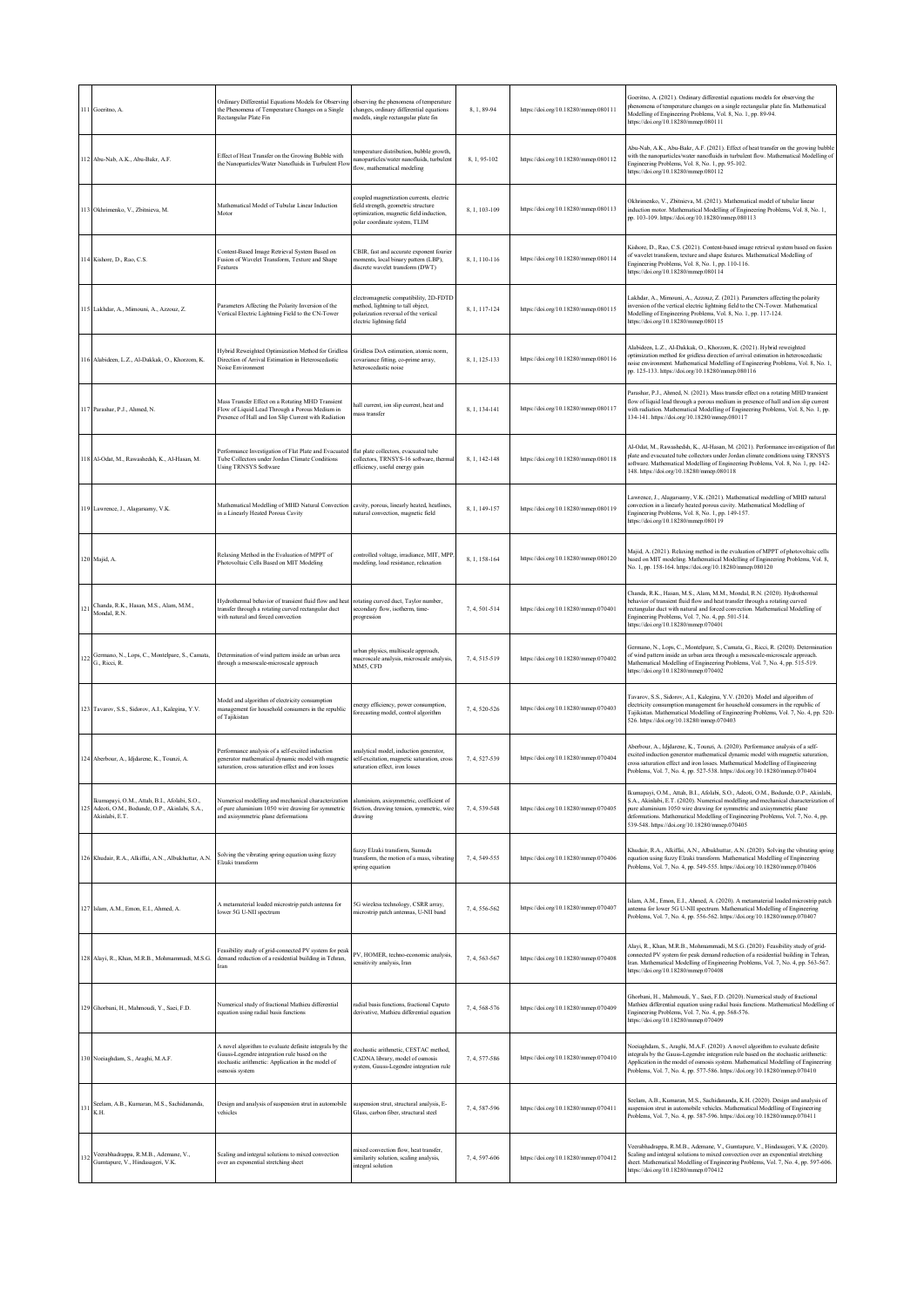|     | 133 Umbricht G.F. Rubio D. Tarzia D.A.                                    | Estimation technique for a contact point between two<br>materials in a stationary heat transfer problem                                                                       | elasticity analysis, heat transfer, interface<br>problem, mathematical modeling,<br>numerical simulation, parameter<br>estimation                                 | 7.4.607-613   | https://doi.org/10.18280/mmep.070413 | Umbricht, G.F., Rubio, D., Tarzia, D.A. (2020). Estimation technique for a contact<br>point between two materials in a stationary heat transfer problem. Mathematical<br>Modelling of Engineering Problems, Vol. 7, No. 4, pp. 607-613.<br>https://doi.org/10.18280/mmep.070413                                                        |
|-----|---------------------------------------------------------------------------|-------------------------------------------------------------------------------------------------------------------------------------------------------------------------------|-------------------------------------------------------------------------------------------------------------------------------------------------------------------|---------------|--------------------------------------|----------------------------------------------------------------------------------------------------------------------------------------------------------------------------------------------------------------------------------------------------------------------------------------------------------------------------------------|
| 134 | Menacer, B., Khatir, N., Bouchetara, M., Larbi,<br>A.A., Belhout, C.      | The heat transfer study in the diesel engine combustic<br>chamber using a two-zone combustion model                                                                           | onvective heat transfer, radiation heat<br>ransfer, Wiebe function, modeling, GT-<br>suite, diesel engine                                                         | 7, 4, 614-620 | https://doi.org/10.18280/mmep.070414 | Menacer, B., Khatir, N., Bouchetara, M., Larbi, A.A., Belhout, C. (2020). The heat<br>transfer study in the diesel engine combustion chamber using a two-zone combustion<br>nodel. Mathematical Modelling of Engineering Problems, Vol. 7, No. 4, pp. 614-<br>620. https://doi.org/10.18280/mmcp.070414                                |
| 135 | Bouddou, R., Benhamida, F., Ziane, I., Zeggai,<br>A., Belgacem, M.        | Solving bid-based dynamic economic dispatch in<br>competitive electricity market using improved<br>imulated annealing algorithm                                               | competitive electricity market, bid-based<br>dynamic economic dispatch (BBDED),<br>bidding strategy, improved simulated<br>annealing algorithm (ISA)              | 7, 4, 621-630 | https://doi.org/10.18280/mmep.070415 | Bouddou, R., Benhamida, F., Ziane, I., Zeggai, A., Belgacem, M. (2020). Solving<br>bid-based dynamic economic dispatch in competitive electricity market using<br>improved simulated annealing algorithm. Mathematical Modelling of Engineering<br>Problems, Vol. 7, No. 4, pp. 621-630. https://doi.org/10.18280/mmep.070415          |
|     | 136 Al-Saif, A.S.J., Al-Griffi, T.A.J.                                    | A new technique to solve two-dimensional viscous<br>fluid flow among slowly expand or contract walls                                                                          | Yang transform, homotopy perturbation<br>method, 2D viscous flow, convergence<br>analysis                                                                         | 7, 4, 631-641 | https://doi.org/10.18280/mmep.070416 | Al-Saif, A.S.J., Al-Griffi, T.A.J. (2020). A new technique to solve two-dimensional<br>viscous fluid flow among slowly expand or contract walls. Mathematical Modelling<br>of Engineering Problems, Vol. 7, No. 4, pp. 631-641.<br>https://doi.org/10.18280/mmcp.070416                                                                |
|     | 137 Sanavei, H.R.Z., Nasiri, F.                                           | Simple semi-analytical solutions using the perturbatio<br>method for gradually varied flow profile in triangular<br>channels                                                  | radually varied flow, nonlinear ordinary<br>differential equation, perturbation<br>nethod, semi-analytical solution,<br>triangular channel, water surface profile | 7, 4, 642-648 | https://doi.org/10.18280/mmep.070417 | Sanayei, H.R.Z., Nasiri, F. (2020). Simple semi-analytical solutions using the<br>perturbation method for gradually varied flow profile in triangular channels.<br>Mathematical Modelling of Engineering Problems, Vol. 7, No. 4, pp. 642-648.<br>https://doi.org/10.18280/mmep.070417                                                 |
|     | 138 Ullah, N.                                                             | Fractional order sliding mode control design for a buc<br>converter feeding resistive power loads                                                                             | DC-DC converters, DC nano grid,<br>fractional order sliding mode controllers,<br>fractional calculus, variable resistive<br>loading                               | 7, 4, 649-658 | https://doi.org/10.18280/mmep.070418 | Ullah, N. (2020). Fractional order sliding mode control design for a buck converter<br>feeding resistive power loads. Mathematical Modelling of Engineering Problems, Vol<br>7, No. 4, pp. 649-658. https://doi.org/10.18280/mmcp.070418                                                                                               |
|     | 139 Madan, H.T., Basarkod, P.I.                                           | Throughput and outage probability analysis for<br>cognitive radio-non-orthogonal multiple access in<br>uplink and downlink scenarios                                          | ognitive radio (CR), non orthogonal<br>nultiple access (NOMA), underlay<br>sharing, overlay sharing, primary users<br>(PU), secondary users (SU)                  | 7, 4, 659-666 | https://doi.org/10.18280/mmep.070419 | Madan, H.T., Basarkod, P.I. (2020). Throughput and outage probability analysis for<br>cognitive radio-non-orthogonal multiple access in uplink and downlink scenarios.<br>Mathematical Modelling of Engineering Problems, Vol. 7, No. 4, pp. 659-666.<br>https://doi.org/10.18280/mmcp.070419                                          |
|     | 140 Rawash, Y.Z.                                                          | In depth analysis of stretch function resulting from<br>solving the generalize fractional-order Bloch equation<br>using fractional calculus                                   | MRI, complex function, relaxation, Bloch<br>equations, DWI, Anomalous diffusion,<br>ensor, magnetization                                                          | 7, 4, 669-676 | https://doi.org/10.18280/mmcp.070420 | Rawash, Y.Z. (2020). In depth analysis of stretch function resulting from solving the<br>generalize fractional-order Bloch equations using fractional calculus. Mathematical<br>Modelling of Engineering Problems, Vol. 7, No. 4, pp. 667-676.<br>https://doi.org/10.18280/mmep.070420                                                 |
| 141 | Nicoletti, F., Cucumo, M.A., Ferraro, V.,<br>Kaliakatsos, D., Settino, J. | Performance analysis of a double-sided PV plant<br>priented with backtracking system                                                                                          | performance analysis, solar thermal<br>generator, dish collector, flat mirrors                                                                                    | 7.3.325-334   | https://doi.org/10.18280/mmep.070301 | Nicoletti, F., Cucumo, M.A., Ferraro, V., Kaliakatsos, D., Settino, J. (2020).<br>Performance analysis of a double-sided PV plant oriented with backtracking system.<br>Mathematical Modelling of Engineering Problems, Vol. 7, No. 3, pp. 325-334.<br>https://doi.org/10.18280/mmep.070301                                            |
|     | 142 Maouedj, R., Youcef, A.                                               | Impact of twisted fins on the overall performances of<br>rectangular-channel air-heat exchanger                                                                               | nathematical modelling, computational<br>fluid dynamics, turbulent flows, forced<br>convection, solar channel air-heat<br>exchanger, twisted fins                 | 7.3.335-344   | https://doi.org/10.18280/mmep.070302 | Maouedj, R., Youcef, A. (2020). Impact of twisted fins on the overall performances<br>of a rectangular-channel air-heat exchanger. Mathematical Modelling of Engineering<br>Problems, Vol. 7, No. 3, pp. 335-344. https://doi.org/10.18280/mmep.070302                                                                                 |
|     | 143 Mackolil, J., Mahanthesh, B.                                          | Logistic growth and SIR modelling of Coronavirus<br>disease (COVID-19) outbreak in India: Models based<br>on real-time data                                                   | COVID-19, epidemic, logistic growth<br>model, mathematical modelling, novel<br>Corona virus, SIR model                                                            | 7, 3, 345-350 | https://doi.org/10.18280/mmep.070303 | Mackolil, J., Mahanthesh, B. (2020). Logistic growth and SIR modelling of<br>Coronavirus disease (COVID-19) outbreak in India: Models based on real-time data<br>Mathematical Modelling of Engineering Problems, Vol. 7, No. 3, pp. 345-350.<br>https://doi.org/10.18280/mmep.070303                                                   |
| 144 | Gangadhar, K., Bhargavi, D.N., Munagala,<br>V.S.R.                        | Steady boundary layer flow of Casson fluid over a<br>nonlinear stretched sheet in presence of viscous<br>dissipation using the spectral relaxation method                     | SRM, exact solutions, Casson fluid,<br>nonlinear stretching sheet, viscous<br>dissipation                                                                         | 7.3.351-358   | https://doi.org/10.18280/mmep.070304 | Gangadhar, K., Bhargavi, D.N., Munagala, V.S.R. (2020). Steady boundary layer<br>flow of Casson fluid over a nonlinear stretched sheet in presence of viscous dissipation<br>using the spectral relaxation method. Mathematical Modelling of Engineering<br>Problems, Vol. 7, No. 3, pp. 351-358. https://doi.org/10.18280/mmep.070304 |
|     | 145 Noeiaghdam, S., Sidorov, D.                                           | Caputo-Fabrizio fractional derivative to solve the<br>fractional model of energy supply-demand system                                                                         | fractional differential equations, energy<br>upply-demand system, caputo-fabrizio<br>derivative                                                                   | 7, 3, 359-367 | https://doi.org/10.18280/mmep.070305 | Noeiaghdam, S., Sidorov, D. (2020). Caputo-Fabrizio fractional derivative to solve<br>the fractional model of energy supply-demand system. Mathematical Modelling of<br>Engineering Problems, Vol. 7, No. 3, pp. 359-367.<br>https://doi.org/10.18280/mmep.070305                                                                      |
|     | 146 Shanta, S.S., Biswas, M.H.A.                                          | The impact of media awareness in controlling the<br>spread of infectious diseases in terms of sir model                                                                       | nfectious disease, mathematical model,<br>pasic reproduction number, media<br>awareness                                                                           | 7, 3, 368-376 | https://doi.org/10.18280/mmep.070306 | Shanta, S.S., Biswas, M.H.A. (2020). The impact of media awareness in controlling<br>the spread of infectious diseases in terms of sir model. Mathematical Modelling of<br>Engineering Problems, Vol. 7, No. 3, pp. 368-376.<br>https://doi.org/10.18280/mmep.070306                                                                   |
|     | 147 Oloniiju, S.D., Goqo, S.P., Sibanda, P.                               | A Chebyshev based spectral method for solving<br>boundary layer flow of a fractional-order Oldroyd-B<br>fluid                                                                 | MHD fluid, non-isothermal flow.<br>fractional calculus, Chebyshev - Gauss -<br>.obatto quadrature, fractional Oldroyd-E<br>fluid                                  | 7, 3, 377-386 | https://doi.org/10.18280/mmep.070307 | Oloniiju, S.D., Goqo, S.P., Sibanda, P. (2020). A Chebyshev based spectral method<br>for solving boundary layer flow of a fractional-order Oldroyd-B fluid. Mathematical<br>Modelling of Engineering Problems, Vol. 7, No. 3, pp. 377-386.<br>https://doi.org/10.18280/mmep.070307                                                     |
|     |                                                                           | Viscous dissipation effect on MHD free convective<br>148 Parida, B.C., Swain, B.K., Senapati, N., Sahoo, S. flow in the presence of thermal radiation and chemical<br>eaction | chemical reaction, MHD, nusselt number<br>porous medium, sherwood number, skin<br>riction, thermal radiation, viscous<br>dissipation                              | 7, 3, 387-394 | https://doi.org/10.18280/mmep.070308 | Parida, B.C., Swain, B.K., Senapati, N., Sahoo, S. (2020). Viscous dissipation effect<br>on MHD free convective flow in the presence of thermal radiation and chemical<br>eaction. Mathematical Modelling of Engineering Problems, Vol. 7, No. 3, pp. 387-<br>394. https://doi.org/10.18280/mmcp.070308                                |
|     | 149 Al-awad, N.A.                                                         | Optimal controller design for reduced-order model of<br>rotational mechanical system                                                                                          | otational mechanical system, model<br>eduction. PID controller. LOR<br>ontroller, G.A-PID                                                                         | 7, 3, 395-402 | https://doi.org/10.18280/mmep.070309 | Al-awad, N.A. (2020). Optimal controller design for reduced-order model of<br>rotational mechanical system. Mathematical Modelling of Engineering Problems, Vol<br>7, No. 3, pp. 395-402. https://doi.org/10.18280/mmcp.070309                                                                                                         |
|     | 150 Wu, L.M., Zheng, Y.F., Gao, X., Wang, Z.Q.                            | Progressive collapse resistance of formwork support<br>system with couplers                                                                                                   | progressive collapse (PC), formwork<br>upport system with couplers, horizontal<br>tube, upright tube, node stiffness                                              | 7, 3, 403-410 | https://doi.org/10.18280/mmep.070310 | Wu, L.M., Zheng, Y.F., Gao, X., Wang, Z.Q. (2020). Progressive collapse resistance<br>of formwork support system with couplers. Mathematical Modelling of Engineering<br>Problems, Vol. 7, No. 3, pp. 403-410. https://doi.org/10.18280/mmep.070310                                                                                    |
|     | 151 Majid, A.                                                             | Reliability and failure rate evaluation of lifetime<br>extension analysis of ad hoc and wireless sensor<br>ietworks                                                           | Ad hoc, failure rate, lifetime extension.<br>probabilistic model, random lifetime<br>variable, reliability, sensors-targets<br>coverage, wireless sensor networks | 7, 3, 411-420 | https://doi.org/10.18280/mmep.070311 | Majid, A. (2020). Reliability and failure rate evaluation of lifetime extension analysis<br>of ad hoc and wireless sensor networks. Mathematical Modelling of Engineering<br>Problems, Vol. 7, No. 3, pp. 411-420. https://doi.org/10.18280/mmep.070311                                                                                |
|     | 152 Chaabane, R., Jemni, A.                                               | On the numerical treatment of magneto-hydro<br>dynamics free convection with mixed boundary<br>conditions                                                                     | mixed BC, convection, heat transfer,<br>LBM linearly, MHD, open cavity,<br>convection, linearly, heat transfer                                                    | 7, 3, 421-426 | https://doi.org/10.18280/mmep.070312 | Chaabane, R., Jemni, A. (2020). On the numerical treatment of magneto-hydro<br>dynamics free convection with mixed boundary conditions. Mathematical Modelling<br>of Engineering Problems, Vol. 7, No. 3, pp. 421-426.<br>https://doi.org/10.18280/mmep.070312                                                                         |
|     | 153 Giri, J.M., Nain, P.K.S.                                              | Performance optimization of thermoelectric cooler<br>ising genetic algorithm                                                                                                  | thermoelectric cooler, optimization,<br>genetic algorithm, finite-element method,<br>ANSYS workbench, cooling capacity,<br>COP                                    | 7.3.427-435   | https://doi.org/10.18280/mmep.070313 | Giri, J.M., Nain, P.K.S. (2020). Performance optimization of thermoelectric cooler<br>using genetic algorithm. Mathematical Modelling of Engineering Problems, Vol. 7,<br>No. 3, pp. 427-435. https://doi.org/10.18280/mmep.070313                                                                                                     |
|     | 154 Nguyen, T.A.                                                          | Establishing the dynamics model of the vehicle using<br>the 4-wheels steering systems                                                                                         | dynamic vehicle, 4-wheels steering,<br>andersteering, oversteering                                                                                                | 7, 3, 436-440 | https://doi.org/10.18280/mmep.070314 | Nguyen, T.A. (2020). Establishing the dynamics model of the vehicle using the 4-<br>wheels steering systems. Mathematical Modelling of Engineering Problems, Vol. 7,<br>No. 3, pp. 436-440. https://doi.org/10.18280/mmep.070314                                                                                                       |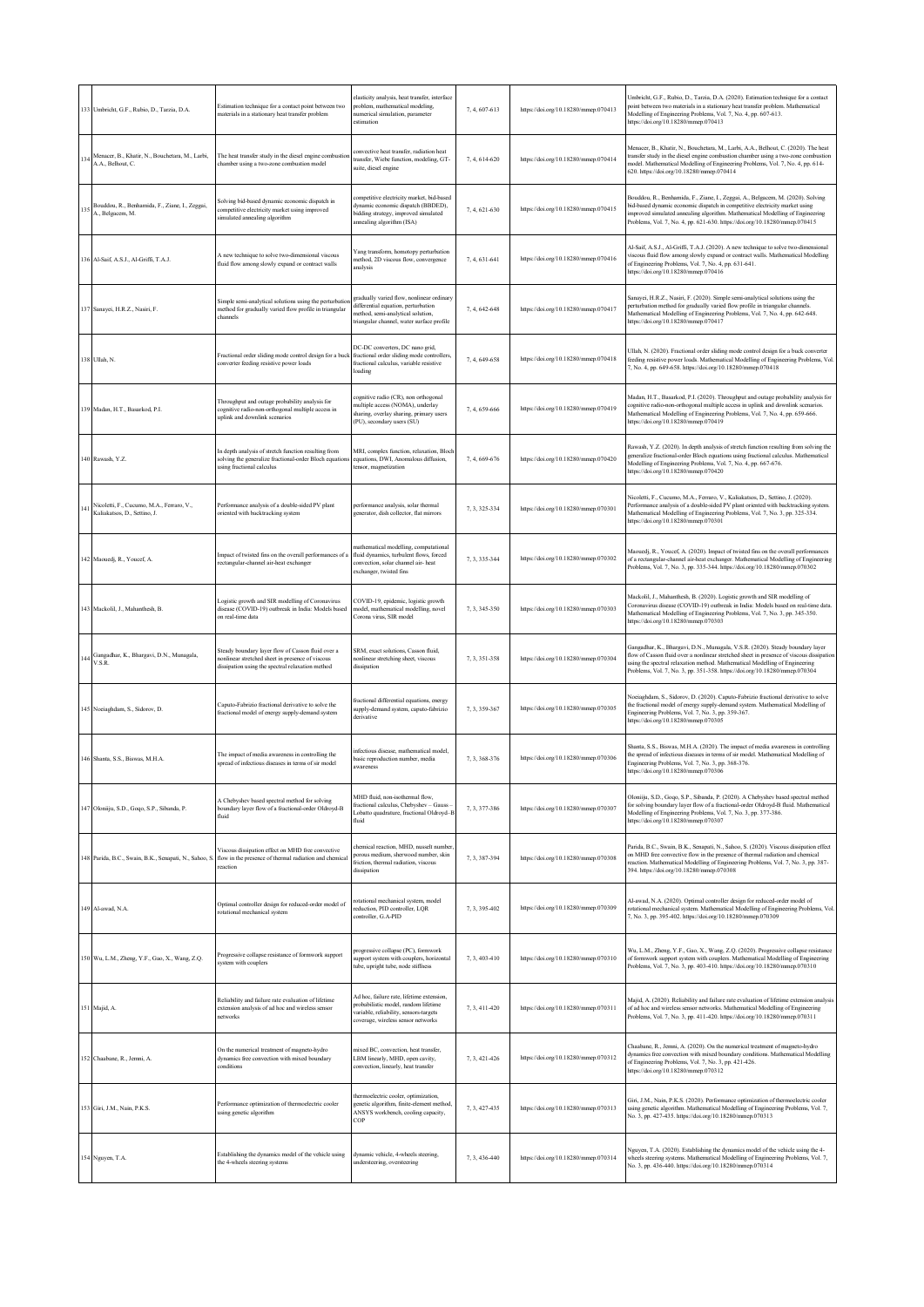| 15: | Ghauri, S.A., Sarfraz, M., Muhammad, N.B.,<br>Munir, S.                                                          | Genetic algorithm assisted support vector machine for<br>M-QAM classification                                                                       | automatic modulation classification<br>AMC), higher order cumulants (HOC).<br>enetic algorithm (GA), M-ARY<br>quadrature amplitude modulated (M-<br>QAM) signal, support vector machine<br>(SVM)                         | 7, 3, 441-449 | https://doi.org/10.18280/mmep.070315 | Ghauri, S.A., Sarfraz, M., Muhammad, N.B., Munir, S. (2020). Genetic algorithm<br>assisted support vector machine for M-QAM classification. Mathematical Modelling<br>of Engineering Problems, Vol. 7, No. 3, pp. 441-449.<br>https://doi.org/10.18280/mmep.070315                                                                           |
|-----|------------------------------------------------------------------------------------------------------------------|-----------------------------------------------------------------------------------------------------------------------------------------------------|--------------------------------------------------------------------------------------------------------------------------------------------------------------------------------------------------------------------------|---------------|--------------------------------------|----------------------------------------------------------------------------------------------------------------------------------------------------------------------------------------------------------------------------------------------------------------------------------------------------------------------------------------------|
|     | 156 Janamala, V., Pandraju, T.K.S.                                                                               | Static voltage stability of reconfigurable radial<br>distribution system considering voltage dependent loa<br>nodels                                | voltage stability analysis, radial<br>distribution system, network<br>econfiguration, voltage-dependent load<br>modeling                                                                                                 | 7, 3, 450-458 | https://doi.org/10.18280/mmep.070316 | Janamala, V., Pandraju, T.K.S. (2020). Static voltage stability of reconfigurable<br>radial distribution system considering voltage dependent load models. Mathematical<br>Modelling of Engineering Problems, Vol. 7, No. 3, pp. 450-458.<br>https://doi.org/10.18280/mmep.070316                                                            |
|     | Farida, A., Sihem, D., Zeroual, A.                                                                               | Numerical simulation of air flow and temperature<br>distribution in volumetric solar receiver consisting of<br>orous medium                         | eramic foams, local temperature<br>quilibrium, porous medium<br>etrakaidecahedra structure turbulence.<br>volumetric solar receiver                                                                                      | 7, 3, 459-464 | https://doi.org/10.18280/mmep.070317 | Farida, A., Sihem, D., Zeroual, A. (2020). Numerical simulation of air flow and<br>temperature distribution in volumetric solar receiver consisting of a porous medium<br>Mathematical Modelling of Engineering Problems, Vol. 7, No. 3, pp. 459-464.<br>https://doi.org/10.18280/mmep.070317                                                |
|     | Elsherbiny, A.M., Bayoumy, A.M., Elshabka,<br>A.M., Abdelrahman, M.M.                                            | Unrestricted general solution of 6DoF inverse<br>dynamics problem of a 3D guided glider                                                             | inverse simulation, direct simulation.<br>trajectory generation, guided glider                                                                                                                                           | 7, 3, 465-475 | https://doi.org/10.18280/mmep.070318 | Elsherbiny, A.M., Bayoumy, A.M., Elshabka, A.M., Abdelrahman, M.M. (2020).<br>Unrestricted general solution of 6DoF inverse dynamics problem of a 3D guided<br>glider. Mathematical Modelling of Engineering Problems, Vol. 7, No. 3, pp. 465-475.<br>https://doi.org/10.18280/mmep.070318                                                   |
| 159 | Senapati, M., Parida, S.K., Swain, B.K., Dash,<br>G.C.                                                           | MHD free convective flow in a composite medium<br>between co-axial vertical cylinders with temperature<br>dependent heat flux on inner cylinder     | Brinkman extended Darcy model, free<br>convection, heat flux, stress jump,<br>magnetic field, composite medium                                                                                                           | 7, 3, 476-482 | https://doi.org/10.18280/mmep.070319 | Senapati, M., Parida, S.K., Swain, B.K., Dash, G.C. (2020). MHD free convective<br>flow in a composite medium between co-axial vertical cylinders with temperature<br>dependent heat flux on inner cylinder. Mathematical Modelling of Engineering<br>Problems, Vol. 7, No. 3, pp. 476-482. https://doi.org/10.18280/mmep.070319             |
| 160 | Nagaraju, M., Durga Sukumar, G., Marutheswar,<br>G.V.                                                            | An indirect matrix converter fed linear induction moto<br>drive by considering time-varying parameters                                              | single-sided linear induction motor<br>SLIM), end-effect, saturation, indirect<br>natrix converter (IMC), indirect vector<br>ontrol technique, space vector<br>nodulation (SVM) and total harmonics<br>distraction (THD) | 7, 3, 483-492 | https://doi.org/10.18280/mmep.070320 | Nagaraju, M., Durga Sukumar, G., Marutheswar, G.V. (2020). An indirect matrix<br>converter fed linear induction motor drive by considering time-varying parameters.<br>Mathematical Modelling of Engineering Problems, Vol. 7, No. 3, pp. 483-492.<br>https://doi.org/10.18280/mmep.070320                                                   |
|     | Patel, D., Chowdhury, A.                                                                                         | Design and analysis of Sen Transformer using FEM<br>and no load loss calculation                                                                    | Sen Transformer, no load loss, FEM, flux<br>density, power flow controller, magnetic<br>equivalent circuit                                                                                                               | 7.3.493-500   | https://doi.org/10.18280/mmep.070321 | Patel, D., Chowdhury, A. (2020). Design and analysis of Sen Transformer using<br>FEM and no load loss calculation. Mathematical Modelling of Engineering Problems<br>Vol. 7, No. 3, pp. 493-500. https://doi.org/10.18280/mmep.070321                                                                                                        |
|     | 162 Doewes, R.I.                                                                                                 | Biomechanical analysis of backstroke start movement<br>in Indonesian swimming athletes in the 14-year age<br>group                                  | biomechanics, start, backstroke,<br>swimming                                                                                                                                                                             | 7, 2, 173-177 | https://doi.org/10.18280/mmep.070201 | Doewes, R.I. (2020). Biomechanical analysis of backstroke start movement in<br>Indonesian swimming athletes in the 14-year age group. Mathematical Modelling of<br>Engineering Problems, Vol. 7, No. 2, pp. 173-177.<br>https://doi.org/10.18280/mmep.070201                                                                                 |
|     | Chamkha, A.J., Menni, Y.                                                                                         | Hydrogen flow over a detached V-shaped rib in a<br>rectangular channel                                                                              | V-shaped rib, rectangular channel,<br>turbulent flow, forced convection.<br>hydrogen fluid                                                                                                                               | 7, 2, 178-186 | https://doi.org/10.18280/mmep.070202 | Chamkha, A.J., Menni, Y. (2020). Hydrogen flow over a detached V-shaped rib in a<br>rectangular channel. Mathematical Modelling of Engineering Problems, Vol. 7, No.<br>2, pp. 178-186. https://doi.org/10.18280/mmep.070202                                                                                                                 |
| 164 | Suneetha, K., Ibrahim, S.M., Reddy, G.V.R.,<br>Kumar, P.V.                                                       | Variable temperature and concentration impacts on<br>adiative chemically magnetohydrodynamic<br>viscoelastic fluid flow through porous moving plate | Visco-elastic, MHD, porous media, heat<br>ink, radiation, chemical reaction                                                                                                                                              | 7, 2, 187-195 | https://doi.org/10.18280/mmep.070203 | Suneetha, K., Ibrahim, S.M., Reddy, G.V.R., Kumar, P.V. (2020). Variable<br>temperature and concentration impacts on radiative chemically<br>magnetohydrodynamic viscoelastic fluid flow through porous moving plate.<br>Mathematical Modelling of Engineering Problems, Vol. 7, No. 2, pp. 187-195.<br>https://doi.org/10.18280/mmep.070203 |
|     | 165 Abu-Bakr, A.F., Iskakova, L.Y., Zubarev, A.Y.                                                                | Heat exchange within the surrounding biological tissue<br>during magnetic hyperthermia                                                              | bioheat transfer equation, mathematical<br>modeling, biological tissue, hyperthermia                                                                                                                                     | 7, 2, 196-200 | https://doi.org/10.18280/mmcp.070204 | Abu-Bakr, A.F., Iskakova, L.Y., Zubarev, A.Y. (2020). Heat exchange within the<br>surrounding biological tissue during magnetic hyperthermia. Mathematical Modelling<br>of Engineering Problems, Vol. 7, No. 2, pp. 196-200.<br>https://doi.org/10.18280/mmep.070204                                                                         |
|     | Sunarto, A., Sulaiman, J.                                                                                        | Performance numerical method Half-Sweep<br>Preconditioned Gauss-Seidel for solving fractional<br>diffusion equation                                 | HSPGS, space-fractional, Caputo's,<br>mplicit finite difference                                                                                                                                                          | 7.2.201-204   | https://doi.org/10.18280/mmep.070205 | Sunarto, A., Sulaiman, J. (2020). Performance numerical method Half-Sweep<br>Preconditioned Gauss-Seidel for solving fractional diffusion equation. Mathematical<br>Modelling of Engineering Problems, Vol. 7, No. 2, pp. 201-204.<br>https://doi.org/10.18280/mmep.070205                                                                   |
|     | 167 Taloub, D., Bouras, A., Driss, Z.                                                                            | Numerical resolution of the heat equation in the square<br>orm Four-Part-II-                                                                        | iterative methods, numerical methods,<br>ecurrence formula, thermal conduction                                                                                                                                           | 7, 2, 205-211 | https://doi.org/10.18280/mmep.070206 | Taloub, D., Bouras, A., Driss, Z. (2020). Numerical resolution of the heat equation in<br>the square form Four-Part- II-. Mathematical Modelling of Engineering Problems,<br>Vol. 7, No. 2, pp. 205-211. https://doi.org/10.18280/mmep.070206                                                                                                |
|     | 168 Bose, A., Sathujoda, P.                                                                                      | Effect of thermal gradient on vibration characteristics<br>of a functionally graded shaft system                                                    | functionally graded material, non-linear<br>emperature distribution, exponential<br>temperature distribution, finite element<br>method, whirl frequencies                                                                | 7, 2, 212-222 | https://doi.org/10.18280/mmep.070207 | Bose, A., Sathujoda, P. (2020). Effect of thermal gradient on vibration characteristics<br>of a functionally graded shaft system. Mathematical Modelling of Engineering<br>Problems, Vol. 7, No. 2, pp. 212-222. https://doi.org/10.18280/mmep.070207                                                                                        |
|     | 169 Benbouhenni, H., Boudjema, Z., Belaidi, A.                                                                   | Power control of DFIG in WECS using DPC and<br>NDPC-NPWM methods                                                                                    | DFIG. DPC, WECS, NDPC, NPWM.<br>NDPC-NPWM                                                                                                                                                                                | 7, 2, 223-236 | https://doi.org/10.18280/mmep.070208 | Benbouhenni, H., Boudjema, Z., Belaidi, A. (2020). Power control of DFIG in<br>WECS using DPC and NDPC-NPWM methods. Mathematical Modelling of<br>Engineering Problems, Vol. 7, No. 2, pp. 223-236.<br>https://doi.org/10.18280/mmep.070208                                                                                                  |
|     | Mohameden, A., Haiballa, M.M., Mahmoud,<br>S.M., Badra, S., Beddiaf, Y., Memoune, A.D.,<br>Memou, D., Dialoo, Y. | Design and study of planar antennas for ultra-wide<br>band applications                                                                             | printed antennas, design, broadband and<br>altra-wideband, characterization n.<br>oefficient of reflection, bandwidths                                                                                                   | 7, 2, 237-241 | https://doi.org/10.18280/mmcp.070209 | Mohameden, A., Haiballa, M.M., Mahmoud, S.M., Badra, S., Beddiaf, Y., Memoune<br>A.D., Memou, D., Dialoo, Y. (2020). Design and study of planar antennas for ultra-<br>wide band applications. Mathematical Modelling of Engineering Problems, Vol. 7,<br>No. 2, pp. 237-241. https://doi.org/10.18280/mmep.070209                           |
|     | Rani, A., Hssan, Q.M., Ayub, K., Ahmad, J.,<br>Zulfiqar, A.                                                      | Soliton solutions of nonlinear evolution equations by<br>vasic (G'/G)-expansion method                                                              | nethod of (G'/G)-expansion, nonlinear<br>volution equation, solutions of travelling<br>wave, maple 18                                                                                                                    | 7, 2, 242-250 | https://doi.org/10.18280/mmep.070210 | Rani, A., Hssan, Q.M., Ayub, K., Ahmad, J., Zulfiqar, A. (2020). Soliton solutions of<br>nonlinear evolution equations by basic (G'/G)-expansion method. Mathematical<br>Modelling of Engineering Problems, Vol. 7, No. 2, pp. 242-250.<br>https://doi.org/10.18280/mmcp.070210                                                              |
|     | 172 Benkharroubi, H., Mimouni, A., Bendaoud, A.                                                                  | Mathematical modelling of electric field generated by<br>vertical grounding electrode in horizontally stratified<br>ioil using the FDTD method      | <sup>7</sup> DTD, transient grounding, electric field<br>electromagnetic compatibility, stratified<br>soil                                                                                                               | 7.2.251-257   | https://doi.org/10.18280/mmep.070211 | Benkharroubi, H., Mimouni, A., Bendaoud, A. (2020). Mathematical modelling of<br>electric field generated by vertical grounding electrode in horizontally stratified soil<br>using the FDTD method. Mathematical Modelling of Engineering Problems, Vol. 7,<br>No. 2, pp. 251-257. https://doi.org/10.18280/mmep.070211                      |
|     | 173 Elmeiche, A., Bouamama, M., Elhannani, A.                                                                    | Forced vibration analysis of functionally graded beam<br>carrying moving harmonic loads under random<br>oundary conditions                          | forced vibrations, FGM beams, moving<br>aarmonic loads, LSBT, fundamental<br>frequencies, DAF, random boundary<br>onditions                                                                                              | 7, 2, 258-264 | https://doi.org/10.18280/mmep.070212 | Elmeiche, A., Bouamama, M., Elhannani, A. (2020). Forced vibration analysis of<br>functionally graded beams carrying moving harmonic loads under random boundary<br>conditions. Mathematical Modelling of Engineering Problems, Vol. 7, No. 2, pp. 258-<br>264. https://doi.org/10.18280/mmep.070212                                         |
|     | 174 Mukkamala, U., Gunji, S.R.                                                                                   | Comparison of regression model with multi-layer<br>perceptron model while optimising cutting force using<br>enetic algorithm                        | MQL, nano cutting fluids, modelling,<br>optimization, genetic algorithm, artificial<br>cural networks                                                                                                                    | 7, 2, 265-272 | https://doi.org/10.18280/mmep.070213 | Mukkamala, U., Gunji, S.R. (2020). Comparison of regression model with multi-<br>layer perceptron model while optimising cutting force using genetic algorithm.<br>Mathematical Modelling of Engineering Problems, Vol. 7, No. 2, pp. 265-272.<br>https://doi.org/10.18280/mmep.070213                                                       |
| 175 | Shanta, S.S., Islam, M.A.I., Mondol, K.,<br>Ahmmed, S.F.                                                         | Numerical study on unsteady flow and mass transfer<br>bast a vertical porous plate with variable viscosity                                          | xplicit finite difference method, mass<br>ransfer, unsteady flow, variable viscosity<br>vertical porous plate                                                                                                            | 7.2.273-282   | https://doi.org/10.18280/mmep.070214 | Shanta, S.S., Islam, M.A.I., Mondol, K., Ahmmed, S.F. (2020). Numerical study on<br>unsteady flow and mass transfer past a vertical porous plate with variable viscosity.<br>Mathematical Modelling of Engineering Problems, Vol. 7, No. 2, pp. 273-282.<br>https://doi.org/10.18280/mmep.070214                                             |
|     |                                                                                                                  |                                                                                                                                                     | ioconvection, couple-stress fluid,                                                                                                                                                                                       |               |                                      | Srinivasacharya, D., Sreenath, I. (2020). Bioconvection of couple stress fluid in a                                                                                                                                                                                                                                                          |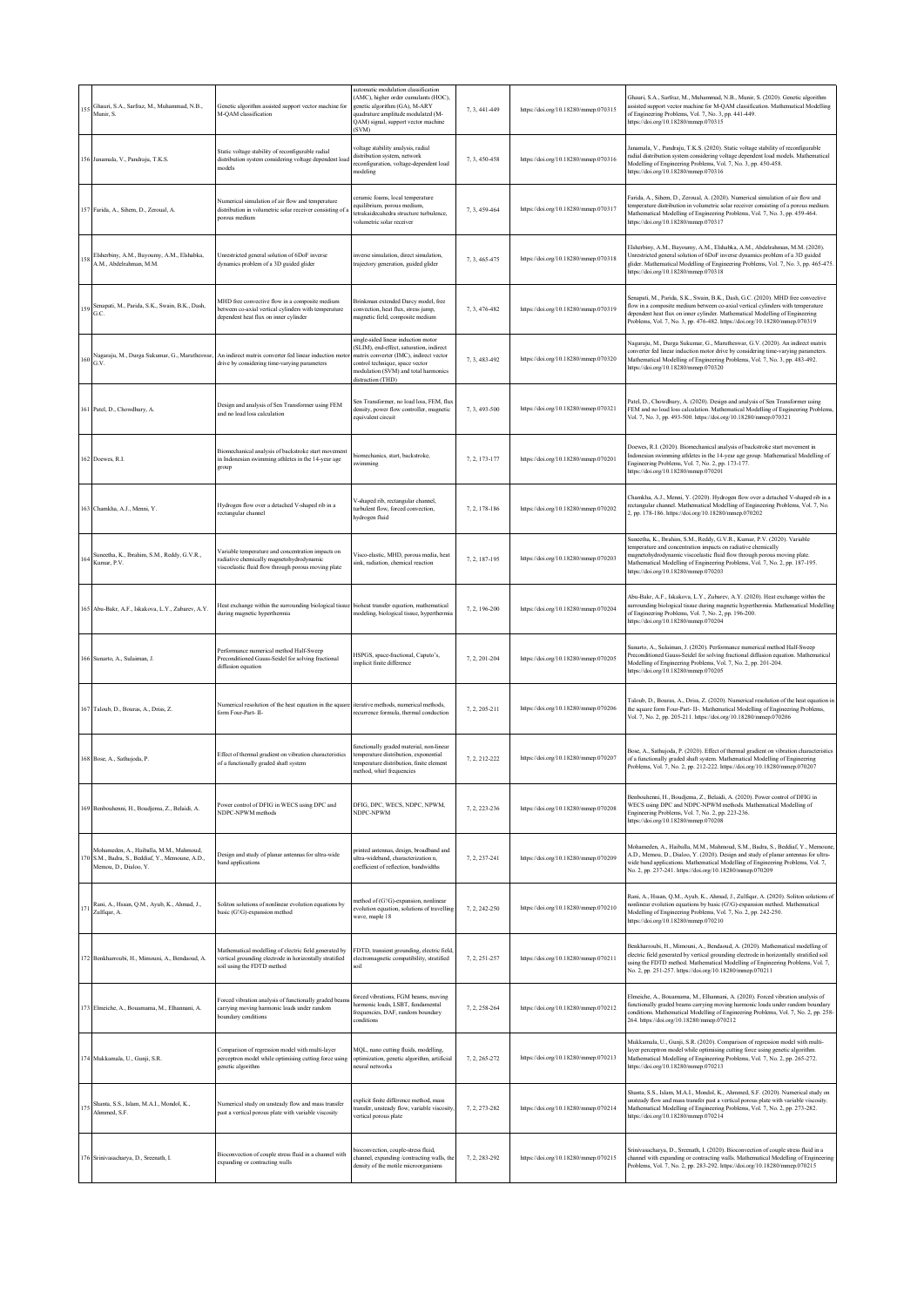|     | 177 Goeritno, A.                                                                         | Implementation of the coordination equation for<br>determining the transport-related losses in economic<br>dispatch phenomena                                                                      | coordination equation, economic dispatch<br>phenomena, the power loss on<br>transmission line                                                                            | 7, 2, 293-298 | https://doi.org/10.18280/mmep.070216 | Goeritno, A. (2020). Implementation of the coordination equation for determining the<br>transport-related losses in economic dispatch phenomena. Mathematical Modelling of<br>Engineering Problems, Vol. 7, No. 2, pp. 293-298.<br>https://doi.org/10.18280/mmep.070216                                                                                                   |
|-----|------------------------------------------------------------------------------------------|----------------------------------------------------------------------------------------------------------------------------------------------------------------------------------------------------|--------------------------------------------------------------------------------------------------------------------------------------------------------------------------|---------------|--------------------------------------|---------------------------------------------------------------------------------------------------------------------------------------------------------------------------------------------------------------------------------------------------------------------------------------------------------------------------------------------------------------------------|
|     | 178 Kumar, K., Goswami, M., Arya, R.                                                     | Statistical analysis of optimization-based clustering<br>scheme for multi-UAV networks                                                                                                             | UAV, FANET, clustering, WCA, CSA,<br>firefly, cuckoo search, network lifetime,<br>energy consumption                                                                     | 7, 2, 299-308 | https://doi.org/10.18280/mmcp.070217 | Kumar, K., Goswami, M., Arya, R. (2020). Statistical analysis of optimization-based<br>clustering scheme for multi-UAV networks. Mathematical Modelling of Engineering<br>Problems, Vol. 7, No. 2, pp. 299-308. https://doi.org/10.18280/mmep.070217                                                                                                                      |
|     | 179 Shah, K., Gadade, A.M.                                                               | Comparative study of moving least square and point<br>interpolation meshless technique for layered composit<br>beam subjected to transverse loading                                                | omposite beam, meshless method,<br>moving least square, point interpolation<br>method, higher order beam theory,<br>Timoshanko beam theory                               | 7, 2, 309-314 | https://doi.org/10.18280/mmep.070218 | Shah, K., Gadade, A.M. (2020). Comparative study of moving least square and point<br>interpolation meshless technique for layered composite beam subjected to transverse<br>loading. Mathematical Modelling of Engineering Problems, Vol. 7, No. 2, pp. 309-<br>314. https://doi.org/10.18280/mmep.070218                                                                 |
| 180 | Yasodhara, G., Sreenadh, S., Sumalatha, B.,<br>Srinivas, A.N.S.                          | Axisymmetric peristaltic flow of a non-Newtonian<br>fluid in a channel with elastic walls                                                                                                          | Casson fluid, peristaltic transport,<br>elasticity, yield stress                                                                                                         | 7, 2, 315-323 | https://doi.org/10.18280/mmep.070219 | Yasodhara, G., Sreenadh, S., Sumalatha, B., Srinivas, A.N.S. (2020). Axisymmetric<br>peristaltic flow of a non-Newtonian fluid in a channel with elastic walls.<br>Mathematical Modelling of Engineering Problems, Vol. 7, No. 2, pp. 315-323.<br>https://doi.org/10.18280/mmep.070219                                                                                    |
|     | 181 Yusuf, T.A., Mabood, F.                                                              | Slip effects and entropy generation on inclined MHD<br>flow of Williamson fluid through a permeable wall<br>with chemical reaction via DTM                                                         | activation energy, Chemical reaction,<br>MHD Williamson fluid, Bejan number,<br><b>DTM</b>                                                                               | $7, 1, 1-9$   | https://doi.org/10.18280/mmep.070101 | Yusuf, T.A., Mabood, F. (2020). Slip effects and entropy generation on inclined<br>MHD flow of Williamson fluid through a permeable wall with chemical reaction via<br>DTM. Mathematical Modelling of Engineering Problems, Vol. 7, No. 1, pp. 1-9.<br>https://doi.org/10.18280/mmep.070101                                                                               |
| 182 | Menni, Y., Chamkha, A.J., Lorenzini, G., Ameur,<br>H., Salmi, M., Fridja, D.             | Numerical simulation of dynamic pressure and kinetic<br>energy fields of turbulent oil flow in staggered baffled<br>pipes                                                                          | dynamic pressure, turbulent kinetic<br>energy, turbulent viscosity, oil flow,<br>baffled pipe                                                                            | 7, 1, 10-16   | https://doi.org/10.18280/mmep.070102 | Menni, Y., Chamkha, A.J., Lorenzini, G., Ameur, H., Salmi, M., Fridja, D. (2020).<br>Numerical simulation of dynamic pressure and kinetic energy fields of turbulent oil<br>flow in staggered baffled pipes. Mathematical Modelling of Engineering Problems,<br>Vol. 7, No. 1, pp. 10-16. https://doi.org/10.18280/mmep.070102                                            |
| 183 | Krishna, C.M., Reddy, G.V., Raju, S.S.K., Raju,<br>C.S.K., Mabood, F.                    | Active and passive controls on natural convection of<br>MHD Blasius and Sakiadis flows with variable<br>properties and chemical reaction                                                           | Blasius flow, Sakiadis flow, chemical<br>reaction, active and passive flows                                                                                              | 7, 1, 17-25   | https://doi.org/10.18280/mmep.070103 | Krishna, C.M., Reddy, G.V., Raju, S.S.K., Raju, C.S.K., Mabood, F. (2020). Active<br>and passive controls on natural convection of MHD Blasius and Sakiadis flows with<br>variable properties and chemical reaction. Mathematical Modelling of Engineering<br>Problems, Vol. 7, No. 1, pp. 17-25. https://doi.org/10.18280/mmep.070103                                    |
|     | 184 Salehizadeh, M.R., Nouri, H.                                                         | Circuit modelling by difference equation: Pedagogical<br>advantages and perspectives                                                                                                               | circuit, modelling, difference equation,<br>dynamic response, non-linear circuits                                                                                        | 7, 1, 26-30   | https://doi.org/10.18280/mmep.070104 | Salehizadeh, M.R., Nouri, H. (2020). Circuit modelling by difference equation:<br>Pedagogical advantages and perspectives. Mathematical Modelling of Engineering<br>Problems, Vol. 7, No. 1, pp. 26-30. https://doi.org/10.18280/mmep.070104                                                                                                                              |
|     | 185 Ray, S.C., Hasan, M.S., Mondal, R.N.                                                 | On the onset of hydrodynamic instability with<br>convective heat transfer through a rotating curved<br>rectangular duct                                                                            | rotating curved duct, steady solutions,<br>time evolution calculation, Taylor<br>number, secondary flow                                                                  | 7.1.31-44     | https://doi.org/10.18280/mmep.070105 | Ray, S.C., Hasan, M.S., Mondal, R.N. (2020). On the onset of hydrodynamic<br>instability with convective heat transfer through a rotating curved rectangular duct.<br>Mathematical Modelling of Engineering Problems, Vol. 7, No. 1, pp. 31-44.<br>https://doi.org/10.18280/mmep.070105                                                                                   |
|     | 186 Nayak, R.E., Rao, M.V.S., Gangadhar, K.                                              | Mixed convection boundary layer flow of non-<br>Newtonian nanofluid using the spectral quasi<br>linearization                                                                                      | Eyring-Powell fluid, nanofluid, buoyancy<br>effects, heat generation/absorption,<br>convective heating                                                                   | 7, 1, 45-54   | https://doi.org/10.18280/mmep.070106 | Nayak, R.E., Rao, M.V.S., Gangadhar, K. (2020). Mixed convection boundary layer<br>flow of non-Newtonian nanofluid using the spectral quasi linearization. Mathematical<br>Modelling of Engineering Problems, Vol. 7, No. 1, pp. 45-54.<br>https://doi.org/10.18280/mmep.070106                                                                                           |
| 187 | Ahmadi, M.H., Mohammadi, O., Sadeghzadeh,<br>M., Pourfayaz, F., Kumar, R., Lorenzini, G. | Exergy and economic analysis of solar chimney in Iran<br>climate: Tehran, Semnan, and Bandar Abbas                                                                                                 | solar chimney, solar radiation intensity,<br>exergy, optimization                                                                                                        | 7, 1, 55-67   | https://doi.org/10.18280/mmep.070107 | Ahmadi, M.H., Mohammadi, O., Sadeghzadeh, M., Pourfayaz, F., Kumar, R.,<br>Lorenzini, G. (2020). Exergy and economic analysis of solar chimney in Iran climate:<br>Tehran, Semnan, and Bandar Abbas. Mathematical Modelling of Engineering<br>Problems, Vol. 7, No. 1, pp. 55-67. https://doi.org/10.18280/mmep.070107                                                    |
|     | 188 Parlak, M., Taplak, H.                                                               | Rotor-dynamic analysis of a small steam turbine using<br>finite element method                                                                                                                     | critical speed, finite element method,<br>mode shapes, steam turbine                                                                                                     | 7.1.68-72     | https://doi.org/10.18280/mmep.070108 | Parlak, M., Taplak, H. (2020). Rotor-dynamic analysis of a small steam turbine using<br>finite element method. Mathematical Modelling of Engineering Problems, Vol. 7, No.<br>1, pp. 68-72. https://doi.org/10.18280/mmep.070108                                                                                                                                          |
|     | 189 Belhadj, M., Atia, A., Benchatti, A.                                                 | Analysis of natural convection in porous media for<br>thermal storage using Darcy-Brinkman-Forcheimer<br>formulation                                                                               | Darcy-Brinkman-Forcheimer, heat<br>convection, porosity, porous media                                                                                                    | 7, 1, 73-78   | https://doi.org/10.18280/mmep.070109 | Belhadj, M., Atia, A., Benchatti, A. (2020). Analysis of natural convection in porous<br>media for thermal storage using Darcy-Brinkman-Forcheimer formulation.<br>Mathematical Modelling of Engineering Problems, Vol. 7, No. 1, pp. 73-78.<br>https://doi.org/10.18280/mmep.070109                                                                                      |
|     | 190 Kumar, I., Mishra, R.K.                                                              | An efficient ICI mitigation technique for MIMO-<br>OFDM system in time-varying channels                                                                                                            | inter carrier interference (ICI), multiple-<br>input multiple-output OFDM systems<br>(MIMO-OFDM), OFDM, time domain<br>synchronous OFDM                                  | 7, 1, 79-86   | https://doi.org/10.18280/mmep.070110 | Kumar, I., Mishra, R.K. (2020). An efficient ICI mitigation technique for MIMO-<br>OFDM system in time-varying channels. Mathematical Modelling of Engineering<br>Problems, Vol. 7, No. 1, pp. 79-86. https://doi.org/10.18280/mmep.070110                                                                                                                                |
|     | 191 Baci, A.B., Salmi, M., Hima, A., Menni, Y.                                           | Performance of angstrom model under Algerian<br>elimate                                                                                                                                            | olar irradiation measurements, solar<br>irradiation modelling, solar energy,<br>Algerian climate, angstrom model                                                         | 7, 1, 87-93   | https://doi.org/10.18280/mmep.070111 | Baci, A.B., Salmi, M., Hima, A., Menni, Y. (2020). Performance of angstrom model<br>under Algerian climate. Mathematical Modelling of Engineering Problems, Vol. 7,<br>No. 1, pp. 87-93. https://doi.org/10.18280/mmep.070111                                                                                                                                             |
|     | 192 Dharmappa, D., Mandi, M.V., Siddaiah, R.                                             | Generation of binary sequences of length 10230 bits<br>aving better odd and even correlation with large<br>linear complexity for use in global navigation satellite<br>systems (GNSS) applications | global positioning system (GPS), global<br>navigation satellites systems (GNSS),<br>chaotic logistic map, auto correlation,<br>cross correlation, linear complexity (LC) | 7.1.94-102    | https://doi.org/10.18280/mmep.070112 | Dharmappa, D., Mandi, M.V., Siddaiah, R. (2020). Generation of binary sequences<br>of length 10230 bits having better odd and even correlation with large linear<br>complexity for use in global navigation satellites systems (GNSS) applications.<br>Mathematical Modelling of Engineering Problems, Vol. 7, No. 1, pp. 94-102.<br>https://doi.org/10.18280/mmep.070112 |
| 193 | Abdallah, N., Kaddour, R., Mimmoun, Y.,<br>Mostefa, B.                                   | Investigate the effect of damping parameters of the<br>hydrodynamic bearings using the optimization method<br>of design of experiments                                                             | hydrodynamic bearing, design of<br>experiments, stability, damping<br>coefficient, Plakett-Burman design,<br>rotating machines, dynamic coefficients                     | 7, 1, 103-112 | https://doi.org/10.18280/mmep.070113 | Abdallah, N., Kaddour, R., Mimmoun, Y., Mostefa, B. (2020). Investigate the effect<br>of damping parameters of the hydrodynamic bearings using the optimization method<br>of design of experiments. Mathematical Modelling of Engineering Problems, Vol. 7,<br>No. 1, pp. 103-112. https://doi.org/10.18280/mmep.070113                                                   |
|     | 194 Sreedhar, T., Ramana, N.V.                                                           | Impact of distribution network reconfiguration and<br>optimal capacitor placement under wheeling<br>ransactions                                                                                    | differential search algorithm, distribution<br>network reconfiguration, feeder<br>reconfiguration, wheeling transactions                                                 | 7, 1, 113-118 | https://doi.org/10.18280/mmep.070114 | Sreedhar, T., Ramana, N.V. (2020). Impact of distribution network reconfiguration<br>and optimal capacitor placement under wheeling transactions. Mathematical<br>Modelling of Engineering Problems, Vol. 7, No. 1, pp. 113-118.<br>https://doi.org/10.18280/mmep.070114                                                                                                  |
|     | 195 Sa'id, W.K., Al-Samarraie, S.A., Mshari, M.H.                                        | Simple flatness condition for 2DOF underactuated<br>mechanical systems with application to controller<br>design                                                                                    | flatness condition, 2DOF mechanical<br>systems, underactuated mechanical<br>system, TORA system                                                                          | 7, 1, 119-126 | https://doi.org/10.18280/mmep.070115 | Sa'id, W.K., Al-Samarraie, S.A., Mshari, M.H. (2020). Simple flatness condition for<br>2DOF underactuated mechanical systems with application to controller design.<br>Mathematical Modelling of Engineering Problems, Vol. 7, No. 1, pp. 119-126.<br>https://doi.org/10.18280/mmep.070115                                                                                |
| 196 | Kumar, M., Biswal, R., Gupta, A.K., Behera,<br>S.K., Sahoo, R.K.                         | Effect of wall heat flux on fluid flow and thermal<br>characteristics of a turbulent dual jet                                                                                                      | offset dual jet, fluid flow and thermal<br>characteristics, wall heat flux                                                                                               | 7, 1, 127-134 | https://doi.org/10.18280/mmep.070116 | Kumar, M., Biswal, R., Gupta, A.K., Behera, S.K., Sahoo, R.K. (2020). Effect of<br>wall heat flux on fluid flow and thermal characteristics of a turbulent dual jet.<br>Mathematical Modelling of Engineering Problems, Vol. 7, No. 1, pp. 127-134.<br>https://doi.org/10.18280/mmep.070116                                                                               |
|     | 197 Muiruri, P.I., Motsamai, O.S.                                                        | Computational effects of winglet tilted within range of<br>-45° and +45° on the up-scale wind turbine blade<br>using CFD                                                                           | aerodynamic-torque, axial force, bending<br>load, CFD-simulation, tangential force,<br>winglet                                                                           | 7, 1, 135-145 | https://doi.org/10.18280/mmep.070117 | Muiruri, P.I., Motsamai, O.S. (2020). Computational effects of winglet tilted within<br>range of -45° and +45° on the up-scale wind turbine blade using CFD. Mathematical<br>Modelling of Engineering Problems, Vol. 7, No. 1, pp. 135-145.<br>https://doi.org/10.18280/mmep.070117                                                                                       |
|     | 198 Mustafa, R., Jaglan, R.R., Agrawal, S.                                               | Two stage fusion in cognitive radio networks: A<br>clustering approach                                                                                                                             | cognitive radio network, cooperative<br>spectrum sensing, cluster head, neural<br>network, probability of detection                                                      | 7, 1, 146-150 | https://doi.org/10.18280/mmep.070118 | Mustafa, R., Jaglan, R.R., Agrawal, S. (2020). Two stage fusion in cognitive radio<br>networks: A clustering approach. Mathematical Modelling of Engineering Problems,<br>Vol. 7, No. 1, pp. 146-150. https://doi.org/10.18280/mmep.070118                                                                                                                                |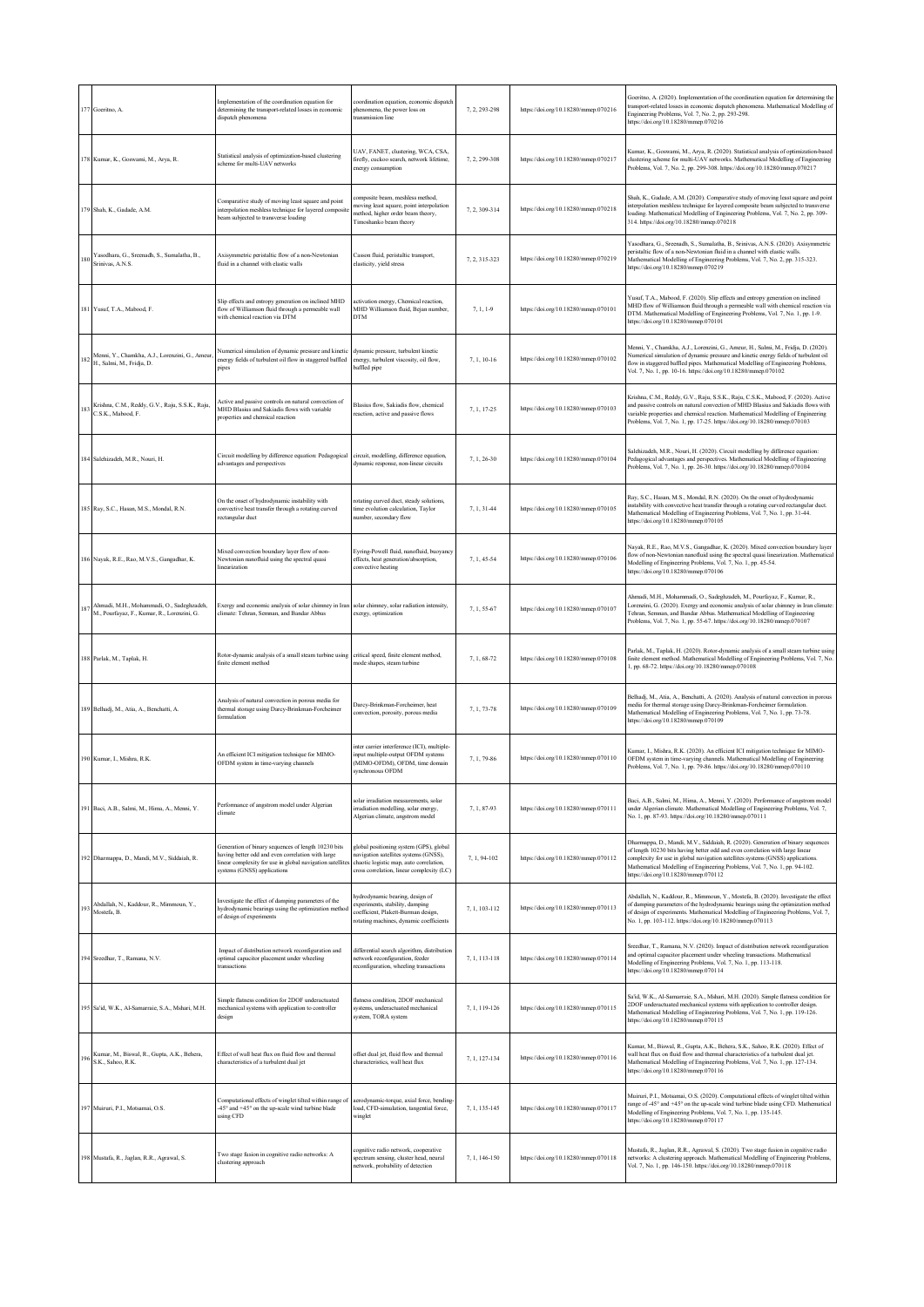| 199 | Choorikkat, S., Gajjele, R., Srinivas, M.N.,<br>Murty, A.V.S.                     | Effect-cause analysis and prediction convergence of<br>random failure gate in a probabilistic competitive<br>nvironment with case study on quality control proces                                             | ompetition, random failure gates,<br>oosition ratios, forecasting, Decision<br>Support Systems (DSS)                                                    | 7, 1, 151-159 | https://doi.org/10.18280/mmep.070119 | Choorikkat, S., Gajjele, R., Srinivas, M.N., Murty, A.V.S. (2020). Effect-cause<br>analysis and prediction convergence of random failure gate in a probabilistic<br>competitive environment with case study on quality control process. Mathematical<br>Modelling of Engineering Problems, Vol. 7, No. 1, pp. 151-159.<br>https://doi.org/10.18280/mmep.070119                       |
|-----|-----------------------------------------------------------------------------------|---------------------------------------------------------------------------------------------------------------------------------------------------------------------------------------------------------------|---------------------------------------------------------------------------------------------------------------------------------------------------------|---------------|--------------------------------------|--------------------------------------------------------------------------------------------------------------------------------------------------------------------------------------------------------------------------------------------------------------------------------------------------------------------------------------------------------------------------------------|
| 200 | Rajakumar, K.V.B., Rayaprolu, V.S.R.P.K.,<br>Balamurugan, K.S., Kumar, V.B.       | Unsteady MHD Casson dissipative fluid flow past a<br>semi-infinite vertical porous plate with radiation<br>absorption and chemical reaction in presence of heat<br>generation                                 | adiation absorption, viscous dissipation,<br>MHD, chemical reaction, heat generation<br>lasson fluid, porous medium multiple<br>egular perturbation law | 7, 1, 160-172 | https://doi.org/10.18280/mmep.070120 | Rajakumar, K.V.B., Rayaprolu, V.S.R.P.K., Balamurugan, K.S., Kumar, V.B.<br>(2020). Unsteady MHD Casson dissipative fluid flow past a semi-infinite vertical<br>porous plate with radiation absorption and chemical reaction in presence of heat<br>generation. Mathematical Modelling of Engineering Problems, Vol. 7, No. 1, pp. 160-<br>172. https://doi.org/10.18280/mmep.070120 |
| 201 | Bruno, R., Bevilacqua, P., Ferraro, V., Arcuri, N.                                | Second law analysis for the optimization of plate heat<br>exchangers                                                                                                                                          | design optimization, entropy generation<br>ninimization model, plate heat<br>exchanger, parametric study                                                | 6, 4, 475-482 | https://doi.org/10.18280/mmep.060401 | Bruno, R., Bevilacqua, P., Ferraro, V., Arcuri, N. (2019). Second law analysis for the<br>optimization of plate heat exchangers. Mathematical Modelling of Engineering<br>Problems, Vol. 6, No. 4, pp. 475-482. https://doi.org/10.18280/mmep.060401                                                                                                                                 |
| 202 | Mollah, M.T., Islam, M.M., Khatun, S., Alam,<br>M.M.                              | MHD generalized couette flow and heat transfer on<br>Bingham fluid through porous parallel plates                                                                                                             | MHD flow, Bingham fluid, generalized<br>Couette flow, heat transfer, Finite<br>Difference Method (FDM)                                                  | 6, 4, 483-490 | https://doi.org/10.18280/mmep.060402 | Mollah, M.T., Islam, M.M., Khatun, S., Alam, M.M. (2019). MHD generalized<br>couette flow and heat transfer on Bingham fluid through porous parallel plates.<br>Mathematical Modelling of Engineering Problems, Vol. 6, No. 4, pp. 483-490.<br>https://doi.org/10.18280/mmcp.060402                                                                                                  |
|     | 203 Kumar, P.V., Ibrahim, S.M., Jyothsna, K.                                      | Numerical modeling on radiative dissipative MHD<br>flow of a chemically casson fluid over an exponentiall<br>nclined stretching surface                                                                       | casson Nanofluid, Inclined Stretching<br>Sheet, Thermal Radiation, Viscous<br>Dissipation, HAM                                                          | 6, 4, 491-501 | https://doi.org/10.18280/mmep.060403 | Kumar, P.V., Ibrahim, S.M., Jyothsna, K. (2019). Numerical modeling on radiative<br>dissipative MHD flow of a chemically casson fluid over an exponentially inclined<br>stretching surface. Mathematical Modelling of Engineering Problems, Vol. 6, No. 4,<br>pp. 491-501. https://doi.org/10.18280/mmep.060403                                                                      |
|     | 204 Mabood, F., Usman, H.                                                         | Multiple slips effects on MHD thermo-solutal flow in<br>orous media saturated by nanofluid                                                                                                                    | HAM, heat transfer, mass transfer, MHD<br>nultiple slip, nanofluid, porous media                                                                        | 6, 4, 502-510 | https://doi.org/10.18280/mmep.060404 | Mabood, F., Usman, H. (2019). Multiple slips effects on MHD thermo-solutal flow in<br>porous media saturated by nanofluid. Mathematical Modelling of Engineering<br>Problems, Vol. 6, No. 4, pp. 502-510. https://doi.org/10.18280/mmep.060404                                                                                                                                       |
|     | 205 Kurra, S.S., Naralasetty, V.                                                  | Decentralized key management scheme using<br>alternating multilinear forms for cloud data sharing<br>with dynamic multiprivileged groups                                                                      | lecentralized group key management-<br>nembership driven, alternating<br>nultilinear forms, CAMDH, cloud data,<br>dynamic multiprivileged groups        | 6.4.511-518   | https://doi.org/10.18280/mmep.060405 | Kurra, S.S., Naralasetty, V. (2019). Decentralized key management scheme using<br>alternating multilinear forms for cloud data sharing with dynamic multiprivileged<br>groups. Mathematical Modelling of Engineering Problems, Vol. 6, No. 4, pp. 511-<br>518. https://doi.org/10.18280/mmep.060405                                                                                  |
|     | 206 Adibi, T., Adibi, O.                                                          | Laminar forced convection simulation at different<br>boundary conditions with averaging scheme<br>(numerical and theoretical research)                                                                        | cavity flow, forced convection, reynolds<br>number, complex boundary condition,<br>nusselt number                                                       | 6, 4, 519-526 | https://doi.org/10.18280/mmep.060406 | Adibi, T., Adibi, O. (2019). Laminar forced convection simulation at different<br>boundary conditions with averaging scheme (numerical and theoretical research).<br>Mathematical Modelling of Engineering Problems, Vol. 6, No. 4, pp. 519-526.<br>https://doi.org/10.18280/mmep.060406                                                                                             |
| 207 | Gajjela, N., Garvandha, M., Matta, A.                                             | Effect of mass transfer in a horizontal pipe with suctio<br>and chemical reaction on magnetic Newtonian flow                                                                                                  | mass transfer, suction, magnetic field,<br>chemical reaction, newtonian fluid, HAM                                                                      | 6, 4, 527-534 | https://doi.org/10.18280/mmep.060407 | Gajjela, N., Garvandha, M., Matta, A. (2019). Effect of mass transfer in a horizontal<br>pipe with suction and chemical reaction on magnetic Newtonian flow. Mathematical<br>Modelling of Engineering Problems, Vol. 6, No. 4, pp. 527-534.<br>https://doi.org/10.18280/mmep.060407                                                                                                  |
|     | 208 Kunamneni, R., Ramavathu, S.N.                                                | A grid connected modular multilevel converter for<br>hotovoltaic energy conversion                                                                                                                            | nodular multilevel converter, photo<br>voltaic, total harmonic distortion                                                                               | 6, 4, 535-540 | https://doi.org/10.18280/mmep.060408 | Kunamneni, R., Ramavathu, S.N. (2019). A grid connected modular multilevel<br>converter for photovoltaic energy conversion. Mathematical Modelling of<br>Engineering Problems, Vol. 6, No. 4, pp. 535-540.<br>https://doi.org/10.18280/mmep.060408                                                                                                                                   |
|     | 209 Qadiri, U., Wani, M.M.                                                        | Performance combustion and emission characteristics<br>of 3-Cylinder SI engine fuelled conventional gasoline,<br>ethanol blends, and micro-emulsion used as an<br>alternative fuel                            | performance, bio fuel, emissions, AVL<br>oost, micro-emulsions                                                                                          | 6, 4, 541-549 | https://doi.org/10.18280/mmep.060409 | Qadiri, U., Wani, M.M. (2019). Performance combustion and emission characteristics<br>of 3-Cylinder SI engine fuelled conventional gasoline, ethanol blends, and micro-<br>emulsion used as an alternative fuel. Mathematical Modelling of Engineering<br>Problems, Vol. 6, No. 4, pp. 541-549. https://doi.org/10.18280/mmep.060409                                                 |
| 210 | Alam, M.F., Bora, M.K., Sharma, B., Barman,<br>R.N.                               | Numerical investigation of magneto-hydrodynamics<br>mixed convection in a square cavity for various shaped<br>onducting obstacles placed at the center                                                        | nagneto-hydrodynamics, mixed<br>convection, nanofluid, heat transfer,<br>:avity                                                                         | 6, 4, 550-556 | https://doi.org/10.18280/mmep.060410 | Alam, M.F., Bora, M.K., Sharma, B., Barman, R.N. (2019). Numerical investigation<br>of magneto-hydrodynamics mixed convection in a square cavity for various shaped<br>conducting obstacles placed at the center. Mathematical Modelling of Engineering<br>Problems, Vol. 6, No. 4, pp. 550-556. https://doi.org/10.18280/mmep.060410                                                |
|     | 211 Yadav, R.R., Roy, J.                                                          | Solute transport phenomena with input through a plan<br>arface in porous media.                                                                                                                               | dvection, dispersion, porous medium,<br>poundwater velocity, laplace<br>ransformation technique                                                         | 6, 4, 557-565 | https://doi.org/10.18280/mmep.060411 | Yadav, R.R., Roy, J. (2019). Solute transport phenomena with input through a plane<br>surface in porous media. Mathematical Modelling of Engineering Problems, Vol. 6,<br>No. 4, pp. 557-565. https://doi.org/10.18280/mmep.060411                                                                                                                                                   |
|     | 212 Mihoubi, H., Bouderah, B., Tayebi, T.                                         | improvement of free convection heat transfer in a<br>oncentric cylindrical annulus heat exchanger using<br>anofluid                                                                                           | anofluids, natural convection, horizonta<br>oncentric cylinders, finite volume<br>nethod                                                                | 6, 4, 566-574 | https://doi.org/10.18280/mmep.060412 | Mihoubi, H., Bouderah, B., Tayebi, T. (2019). Improvement of free convection heat<br>ransfer in a concentric cylindrical annulus heat exchanger using nanofluid.<br>Mathematical Modelling of Engineering Problems, Vol. 6, No. 4, pp. 566-574.<br>https://doi.org/10.18280/mmep.060412                                                                                              |
|     | 213 Bouhezza, A., Kholai, O., Teggar, M.                                          | Numerical investigation of nanofluids mixed<br>convection in a vertical channel                                                                                                                               | mixed convection, nanofluid, vertical<br>channel, volume fraction                                                                                       | 6, 4, 575-580 | https://doi.org/10.18280/mmep.060413 | Bouhezza, A., Kholai, O., Teggar, M. (2019). Numerical investigation of nanofluids<br>mixed convection in a vertical channel. Mathematical Modelling of Engineering<br>Problems, Vol. 6, No. 4, pp. 575-580. https://doi.org/10.18280/mmep.060413                                                                                                                                    |
| 214 | Bhose, G.                                                                         | Sivanandam, S., Marimuthu, B., Arumugam, M., Stratification, slip and cross diffusion impacts on time<br>depending convective stream with chemical reaction                                                   | insteady flow, MHD, chemical reaction,<br>Soret/Dufour effect, stratification                                                                           | 6.4.581-588   | https://doi.org/10.18280/mmep.060414 | Sivanandam, S., Marimuthu, B., Arumugam, M., Bhose, G. (2019). Stratification,<br>slip and cross diffusion impacts on time depending convective stream with chemical<br>reaction. Mathematical Modelling of Engineering Problems, Vol. 6, No. 4, pp. 581-<br>588. https://doi.org/10.18280/mmep.060414                                                                               |
|     | 215 Tarrad, A.H., Khudor, D.S.                                                    | Thermal performance prediction for air flow in a wavy<br>corrugated duct at steady-state constant heat flux mode<br>and early stages of turbulent flow conditions                                             | enhancement, heat transfer, wavy<br>surfaces, correlation, constant heat flux                                                                           | 6, 4, 589-598 | https://doi.org/10.18280/mmep.060415 | Tarrad, A.H., Khudor, D.S. (2019). Thermal performance prediction for air flow in a<br>wavy corrugated duct at steady-state constant heat flux mode and early stages of<br>turbulent flow conditions. Mathematical Modelling of Engineering Problems, Vol. 6,<br>No. 4, pp. 589-598. https://doi.org/10.18280/mmep.060415                                                            |
|     | 216 Abdulkadhim. A                                                                | On simulation of the natural convection heat transfer<br>between circular cylinder and an elliptical enclosure<br>filled with nanofluid [part I: The effect of MHD and<br>nternal heat generation/absorption] | MHD, heat generation/absorption,<br>anofluid, elliptical enclosure, natural<br>onvection                                                                | 6.4.599-610   | https://doi.org/10.18280/mmep.060416 | Abdulkadhim, A. (2019). On simulation of the natural convection heat transfer<br>between circular cylinder and an elliptical enclosure filled with nanofluid [part I: The<br>effect of MHD and internal heat generation/absorption]. Mathematical Modelling of<br>Engineering Problems, Vol. 6, No. 4, pp. 599-610.<br>https://doi.org/10.18280/mmcp.060416                          |
|     | 217 Seeni, A.                                                                     | Aerodynamic performance characterization and static<br>structural analysis of slotted propeller: Part A effect of<br>osition                                                                                  | lotted propeller, computational fluid<br>dynamics, static structural, low reynolds<br>umber, APC slow flyer, ANSYS fluent,<br>ANSYS mechanical          | 6, 4, 611-624 | https://doi.org/10.18280/mmep.060417 | Seeni, A. (2019). Aerodynamic performance characterization and static structural<br>analysis of slotted propeller: Part A effect of position. Mathematical Modelling of<br>Engineering Problems, Vol. 6, No. 4, pp. 611-624.<br>https://doi.org/10.18280/mmcp.060417                                                                                                                 |
| 218 | Mondal, R.K., Reza-E-Rabbi, S., Gharami, P.P.,<br>Ahmmed, S.F., Arifuzzaman, S.M. | A simulation of Casson fluid flow with variable<br>viscosity and thermal conductivity effects                                                                                                                 | casson fluid, chemical reaction, porous<br>medium, explicit finite difference method<br><b>MHD</b>                                                      | 6.4.625-633   | https://doi.org/10.18280/mmcp.060418 | Mondal, R.K., Reza-E-Rabbi, S., Gharami, P.P., Ahmmed, S.F., Arifuzzaman, S.M.<br>(2019). A simulation of Casson fluid flow with variable viscosity and thermal<br>conductivity effects. Mathematical Modelling of Engineering Problems, Vol. 6, No. 4,<br>pp. 625-633. https://doi.org/10.18280/mmcp.060418                                                                         |
|     | 219 Madan, R., Saha, K., Bhowmick, S.                                             | Limit elastic analysis of E-FGM rotating disk with<br>emperature dependent mechanical properties                                                                                                              | imit elastic speed, fg rotating disk,<br>nodified rule of mixture, effective yield<br>stress variation                                                  | 6, 4, 634-640 | https://doi.org/10.18280/mmep.060419 | Madan, R., Saha, K., Bhowmick, S. (2019). Limit elastic analysis of E-FGM rotating<br>disk with temperature dependent mechanical properties. Mathematical Modelling of<br>Engineering Problems, Vol. 6, No. 4, pp. 634-640.<br>https://doi.org/10.18280/mmep.060419                                                                                                                  |
|     | 220 Machavarapu, S., Rao, M.V.G., Rao, P.V.R.                                     | Machine learning algorithm based static VAR<br>compensator to enhance voltage stability of multi-<br>machine power system                                                                                     | voltage stability, SVC FACTS controller,<br>susceptance model, firing angle model,<br>BPNN algorithm, ELM algorithm                                     | 6, 4, 641-649 | https://doi.org/10.18280/mmep.060420 | Machavarapu, S., Rao, M.V.G., Rao, P.V.R. (2019). Machine learning algorithm<br>based static VAR compensator to enhance voltage stability of multi-machine power<br>system. Mathematical Modelling of Engineering Problems, Vol. 6, No. 4, pp. 641-<br>649. https://doi.org/10.18280/mmep.060420                                                                                     |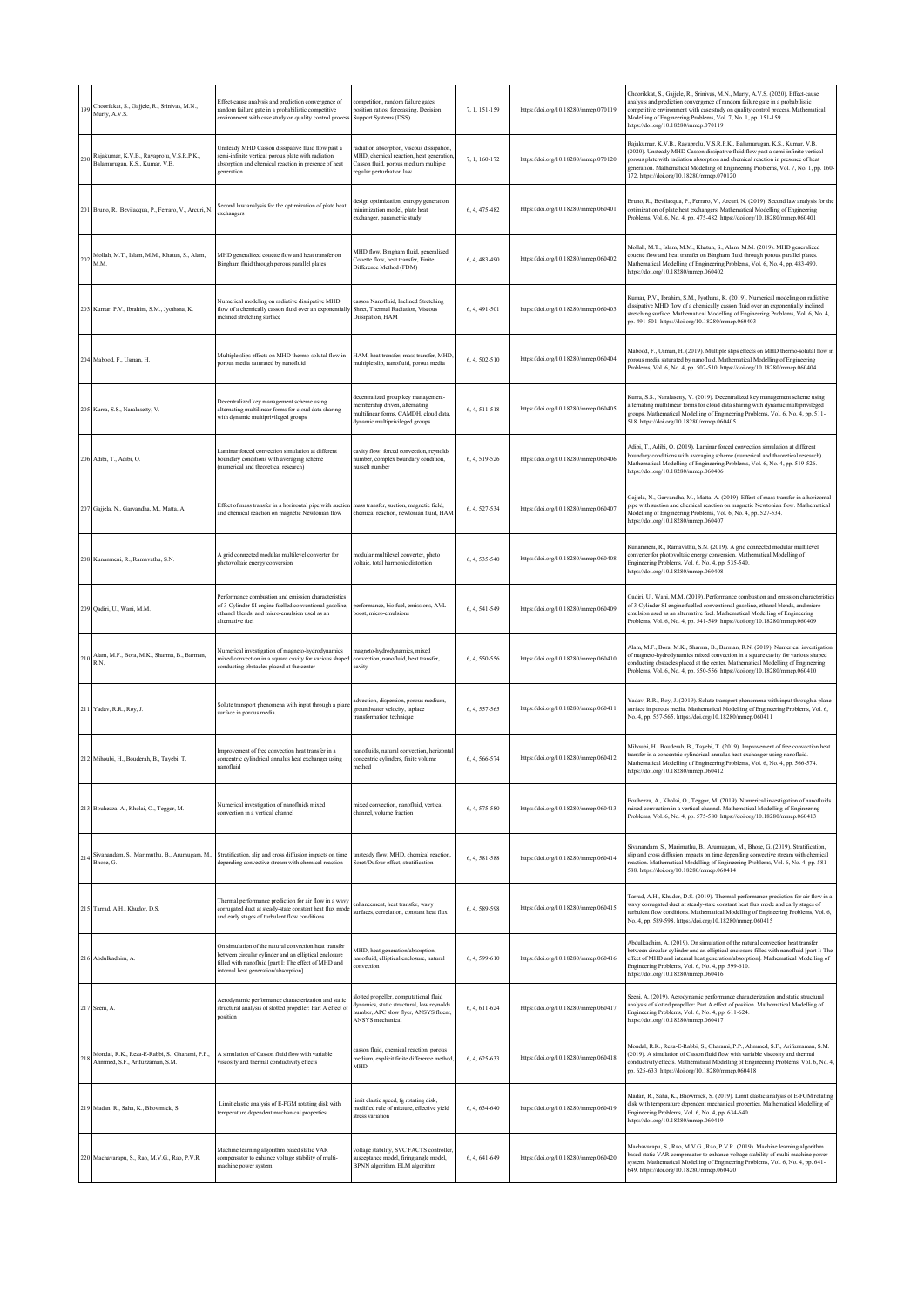| 221 | Giuliano, A., De Bari, I., Motola, V., Pierro, N.,<br>Giocoli, A., Barletta, D.                                                                             | Techno-environmental assessment of two biorefinery<br>systems to valorize the residual lignocellulosic bioma<br>of the Basilicata region                         | iorefineries, biofuels, CO2 savings,<br>biomass availability                                                                                          | 6, 3, 317-323 | https://doi.org/10.18280/mmep.060301 | Giuliano, A., De Bari, I., Motola, V., Pierro, N., Giocoli, A., Barletta, D. (2019).<br>Techno-environmental assessment of two biorefinery systems to valorize the residual<br>lignocellulosic biomass of the Basilicata region. Mathematical Modelling of<br>Engineering Problems, Vol. 6, No. 3, pp. 317-323.<br>https://doi.org/10.18280/mmep.060301                                                             |
|-----|-------------------------------------------------------------------------------------------------------------------------------------------------------------|------------------------------------------------------------------------------------------------------------------------------------------------------------------|-------------------------------------------------------------------------------------------------------------------------------------------------------|---------------|--------------------------------------|---------------------------------------------------------------------------------------------------------------------------------------------------------------------------------------------------------------------------------------------------------------------------------------------------------------------------------------------------------------------------------------------------------------------|
| 222 | Cravero, C., De Domenico, D., Leutcha, P.J.,<br>Marsano, D.                                                                                                 | Strategies for the numerical modelling of regenerative<br>pre-heating systems for recycled glass raw material                                                    | glass industry, heat recovery, CFD,<br>numerical optimization                                                                                         | 6, 3, 324-332 | https://doi.org/10.18280/mmep.060302 | Cravero, C., De Domenico, D., Leutcha, P.J., Marsano, D. (2019). Strategies for the<br>numerical modelling of regenerative pre-heating systems for recycled glass raw<br>material. Mathematical Modelling of Engineering Problems, Vol. 6, No. 3, pp. 324-<br>332. https://doi.org/10.18280/mmep.060302                                                                                                             |
| 223 | Ferraro, M., Farulla, G.A., Tumminia, G.,<br>Guarino, F., Aloisio, D., Brunaccini, G., Giusa,<br>F., Sergi, F., Colino, A.E., Cellura, M.,<br>Antonucci, V. | Experimental and computational fluid dynamic study<br>of an active ventilated façade integrating battery and<br>distributed MPPT                                 | BIPV, battery, ventilated façade, CFD                                                                                                                 | 6.3.333-342   | https://doi.org/10.18280/mmep.060303 | Ferraro, M., Farulla, G.A., Tumminia, G., Guarino, F., Aloisio, D., Brunaccini, G.,<br>Giusa, F., Sergi, F., Colino, A.E., Cellura, M., Antonucci, V. (2019). Experimental<br>and computational fluid dynamic study of an active ventilated façade integrating<br>battery and distributed MPPT. Mathematical Modelling of Engineering Problems,<br>Vol. 6, No. 3, pp. 333-342. https://doi.org/10.18280/mmep.060303 |
| 224 | Nayakar, R., Mahabaleshwar, U.S., Vinaykumar,<br>P.N., Lorenzini, G., Baleanu, D.                                                                           | Nonlinear stretching/shrinking cooling of a sheet<br>involving an MHD Walters' liquid B with suction                                                             | Non-linear stretching/shrinking sheet,<br>walters' liquid B, analytical solution,<br>magnetic field, fourth order non-linear<br>differential equation | 6, 3, 343-348 | https://doi.org/10.18280/mmep.060304 | Nayakar, R., Mahabaleshwar U.S., Vinaykumar, P.N., Lorenzini, G., Baleanu, D.<br>(2019). Nonlinear stretching/shrinking cooling of a sheet involving an MHD Walters'<br>liquid B with suction. Mathematical Modelling of Engineering Problems, Vol. 6, No.<br>3, pp. 343-348. https://doi.org/10.18280/mmcp.060304                                                                                                  |
| 225 | Nagaraju, K.R., Mahabaleshwar, U.S., Krimpeni,<br>A.A., Sarris, I.E., Lorenzini, G.                                                                         | Impact of mass transpiration on unsteady boundary<br>layer flow of impulsive porous stretching                                                                   | darcy number, ADM, mass<br>suction/injection, pade approximants                                                                                       | 6.3.349-354   | https://doi.org/10.18280/mmep.060305 | Nagaraju, K.R., Mahabaleshwar, U.S., Krimpeni, A.A., Sarris, I.E., Lorenzini, G.<br>(2019). Impact of mass transpiration on unsteady boundary layer flow of impulsive<br>porous stretching. Mathematical Modelling of Engineering Problems, Vol. 6, No. 3,<br>pp. 349-354. https://doi.org/10.18280/mmep.060305                                                                                                     |
|     | 226 Alhumoud, J.M., Almashan, N.                                                                                                                            | Muskingum method with variable parameter<br>estimation                                                                                                           | nuskingum models, linear, nonlinear.<br>trial and error method, least square<br>method, direct optimization method                                    | 6, 3, 355-362 | https://doi.org/10.18280/mmep.060306 | Alhumoud, J.M., Almashan, N. (2019). Muskingum method with variable parameter<br>estimation. Mathematical Modelling of Engineering Problems, Vol. 6, No. 3, pp. 355-<br>362. https://doi.org/10.18280/mmep.060306                                                                                                                                                                                                   |
|     | 227 Xiong, C.P., Sun, H., Pan, D., Li, Y.                                                                                                                   | A personalized collaborative filtering recommendation<br>algorithm based on linear regression                                                                    | tag, linear regression, collaborative<br>filtering, Recommender System (RS)                                                                           | 6, 3, 363-368 | https://doi.org/10.18280/mmep.060307 | Xiong, C.P., Sun, H., Pan, D., Li, Y. (2019). A personalized collaborative filtering<br>recommendation algorithm based on linear regression. Mathematical Modelling of<br>Engineering Problems, Vol. 6, No. 3, pp. 363-368.<br>https://doi.org/10.18280/mmcp.060307                                                                                                                                                 |
| 228 | Kunnegowda, T., Mahanthesh, B., Lorenzini, G.,<br>Animasaun. I.I.                                                                                           | Significance of induced magnetic field and exponential<br>space dependent heat source on quadratic convective<br>flow of casson fluid in a micro-channel via HPM | casson fluid, exponential heat source,<br>microchannel, nonlinear convection,<br>nonlinear boussinesq approximation                                   | 6, 3, 369-384 | https://doi.org/10.18280/mmep.060308 | Kunnegowda, T., Mahanthesh, B., Lorenzini, G., Animasaun, I.L. (2019).<br>Significance of induced magnetic field and exponential space dependent heat source<br>on quadratic convective flow of casson fluid in a micro-channel via HPM.<br>Mathematical Modelling of Engineering Problems, Vol. 6, No. 3, pp. 369-384.<br>https://doi.org/10.18280/mmep.060308                                                     |
| 229 | Bendjamaa, I., Allaoui, T., Menni, Y., Chamkha,<br>A.J., Lorenzini, G.                                                                                      | Study and comparison between two receivers of<br>parabolic trough collector                                                                                      | parabolic trough, modeling, solar thermal.<br>iquid water, MATLAB/simulink                                                                            | 6, 3, 385-389 | https://doi.org/10.18280/mmep.060309 | Bendjamaa, I., Allaoui, T., Menni, Y., Chamkha, A.J., Lorenzini, G. (2019). Study<br>and comparison between two receivers of parabolic trough collector. Mathematical<br>Modelling of Engineering Problems, Vol. 6, No. 3, pp. 385-389.<br>https://doi.org/10.18280/mmcp.060309                                                                                                                                     |
|     | 230 An, Q.Q.                                                                                                                                                | A novel recommendation algorithm considering<br>average similarity and user-based collaborative<br>filtering                                                     | Average Similarity (AS), User-Based<br>Collaborative Filtering (USF),<br>recommendation algorithm, scoring<br>matrix                                  | 6, 3, 390-396 | https://doi.org/10.18280/mmep.060310 | An, Q.Q. (2019). A novel recommendation algorithm considering average similarity<br>and user-based collaborative filtering. Mathematical Modelling of Engineering<br>Problems, Vol. 6, No. 3, pp. 390-396. https://doi.org/10.18280/mmep.060310                                                                                                                                                                     |
|     | 231 Hasan, M.S., Mondal, R.N., Lorenzini, G.                                                                                                                | Centrifugal instability with convective heat transfer<br>through a tightly coiled square duct                                                                    | turved square duct, secondary flow,<br>steady solution, unsteady solution, heat<br>transfer                                                           | 6, 3, 397-408 | https://doi.org/10.18280/mmep.060311 | Hasan, M.S., Mondal, R.N., Lorenzini, G. (2019). Centrifugal instability with<br>convective heat transfer through a tightly coiled square duct. Mathematical Modelling<br>of Engineering Problems, Vol. 6, No. 3, pp. 397-408.<br>https://doi.org/10.18280/mmep.060311                                                                                                                                              |
|     | 232 Sun, S.S., Lei, G., Sun, Z.P.                                                                                                                           | Dynamic and static load tests on a large-span rigid-<br>frame bridge                                                                                             | Dynamic and Static Load (DSL) tests.<br>bearing capacity, working performance,<br>rigid-frame bridge, stress state, dynamic<br>properties             | 6.3.409-414   | https://doi.org/10.18280/mmep.060312 | Sun, S.S., Lei, G., Sun, Z.P. (2019). Dynamic and static load tests on a large-span<br>rigid-frame bridge. Mathematical Modelling of Engineering Problems, Vol. 6, No. 3,<br>pp. 409-414. https://doi.org/10.18280/mmep.060312                                                                                                                                                                                      |
|     | 233 Menni, Y., Chamkha, A.J., Lorenzini, G., Kaid,<br>N., Ameur, H., Bensafi, M.                                                                            | Advances of nanofluids in solar collectors - A review<br>of numerical studies                                                                                    | anofluid, base fluid, heat transfer, fluid<br>flow, solar collector, numerical<br>simulation                                                          | 6, 3, 415-427 | https://doi.org/10.18280/mmep.060313 | Menni, Y., Chamkha, A.J., Lorenzini, G., Kaid, N., Ameur, H., Bensafi, M. (2019).<br>Advances of nanofluids in solar collectors - A review of numerical studies.<br>Mathematical Modelling of Engineering Problems, Vol. 6, No. 3, pp. 415-427.<br>https://doi.org/10.18280/mmep.060313                                                                                                                             |
| 234 | Ige, E.O.                                                                                                                                                   | Fasogbon, S.K., Oyelami, F.H., Adetimirin, E.O., On blasius plate solution of particle dispersion and<br>deposition in human respiratory track                   | combust fuel, environmental pollution,<br>oio-fuel combusts, combust fossil aerosol,<br>blasius solution                                              | 6, 3, 428-432 | https://doi.org/10.18280/mmep.060314 | Fasogbon, S.K., Oyelami, F.H., Adetimirin, E.O., Ige, E.O. (2019). On blasius plate<br>solution of particle dispersion and deposition in human respiratory track.<br>Mathematical Modelling of Engineering Problems, Vol. 6, No. 3, pp. 428-432.<br>https://doi.org/10.18280/mmep.060314                                                                                                                            |
|     | 235 Qin, Y.P., Zheng, C.F.                                                                                                                                  | A backpropagation neural network-based flexural-<br>tensile strength prediction model for asphalt mixture is<br>cold regions under cyclic thermal stress         | cold regions, asphalt mixture, flexural-<br>tensile strength, Backpropagation Neural<br>Network (BPNN), regression analysis                           | 6, 3, 433-436 | https://doi.org/10.18280/mmep.060315 | Qin, Y.P., Zheng, C.F. (2019). A backpropagation neural network-based flexural-<br>tensile strength prediction model for asphalt mixture in cold regions under cyclic<br>thermal stress. Mathematical Modelling of Engineering Problems, Vol. 6, No. 3, pp.<br>433-436. https://doi.org/10.18280/mmep.060315                                                                                                        |
|     | 236 Qin, Y.P., Zheng, C.F.                                                                                                                                  | Analysis of aspect ratio effects of left heated 2D cavity<br>using energy streamlines and field synergy principle                                                | Rayliegh number, aspect ratio, energy<br>streamlines, field synergy, Nusselt<br>umber                                                                 | 6, 3, 437-448 | https://doi.org/10.18280/mmep.060316 | Qin, Y.P., Zheng, C.F. (2019). Analysis of aspect ratio effects of left heated 2D cavity<br>using energy streamlines and field synergy principle. Mathematical Modelling of<br>Engineering Problems, Vol. 6, No. 3, pp. 437-448.<br>https://doi.org/10.18280/mmep.060316                                                                                                                                            |
| 237 | Camaraza-Medina, Y., García-Lovella, Y., Sá<br>nchez-Escalona, A.A., Torres-Sarmiento, E.,<br>Cruz-Fonticiella, O.M., García-Morales, O.F.                  | Suggested method for heat transfer calculation during<br>film condensation inside pipes with movable frontiers                                                   | flow condensation, heat transfer<br>coefficient, mathematical deduction,<br>novable frontiers                                                         | 6, 3, 449-454 | https://doi.org/10.18280/mmep.060317 | Camaraza-Medina, Y., García-Lovella, Y., Sánchez-Escalona, A.A., Torres-<br>Sarmiento, E., Cruz-Fonticiella, O.M., García-Morales, O.F. (2019). Suggested<br>method for heat transfer calculation during film condensation inside pipes with<br>movable frontiers. Mathematical Modelling of Engineering Problems, Vol. 6, No. 3,<br>pp. 449-454. https://doi.org/10.18280/mmep.060317                              |
|     | 238 Leonidovich, P.E.                                                                                                                                       | On development of analytical approach for analysis of<br>energy transfer of traveling wave tube                                                                  | raveling wave tube, analysis of operating<br>regimes, analysis of energy transfer,<br>increasing of efficiency, analytical<br>approach for analysis   | 6, 3, 455-459 | https://doi.org/10.18280/mmep.060318 | Leonidovich, P.E. (2019). On development of analytical approach for analysis of<br>energy transfer of traveling wave tube. Mathematical Modelling of Engineering<br>Problems, Vol. 6, No. 3, pp. 455-459. https://doi.org/10.18280/mmep.060318                                                                                                                                                                      |
| 239 | Roshid, M., Bashar, H.                                                                                                                                      | Breather wave and kinky periodic wave solutions of<br>one-dimensional oskolkov equation                                                                          | kinky periodic wave, breather wave, the<br>Oskolkov equation, simple equation<br>method                                                               | 6, 3, 460-466 | https://doi.org/10.18280/mmep.060319 | Roshid, M., Bashar, H. (2019). Breather wave and kinky periodic wave solutions of<br>one-dimensional oskolkov equation. Mathematical Modelling of Engineering<br>Problems, Vol. 6, No. 3, pp. 460-466. https://doi.org/10.18280/mmep.060319                                                                                                                                                                         |
|     | 240 Oyelami, A.T., Olusunle, S.O.O.                                                                                                                         | Spherical storage tank development through<br>mathematical modeling of constituent sections                                                                      | nodeling, pressurized sections, sphere<br>and stresses                                                                                                | 6, 3, 467-473 | https://doi.org/10.18280/mmep.060320 | Oyelami, A.T., Olusunle, S.O.O. (2019). Spherical storage tank development through<br>mathematical modeling of constituent sections. Mathematical Modelling of<br>Engineering Problems, Vol. 6, No. 3, pp. 467-473.<br>https://doi.org/10.18280/mmcp.060320                                                                                                                                                         |
|     | 241 Abderrahim A., Ghellai N., Bouzid Z., Menni Y.                                                                                                          | Wind energy resource assessment in south western of<br>Algeria                                                                                                   | wind energy, wind resource, assessment<br>wind potential, weibull parameters, the<br>southwest of algeria                                             | 6, 2, 157-162 | https://doi.org/10.18280/mmep.060201 | Abderrahim, A., Ghellai, N., Bouzid, Z., Menni, Y. (2019). Wind energy resource<br>assessment in south western of Algeria. Mathematical Modelling of Engineering<br>Problems, Vol. 6, No. 2, pp. 157-162. https://doi.org/10.18280/mmep.060201                                                                                                                                                                      |
|     | 242 Alhumoud J.M                                                                                                                                            | Non-equilibrium natural convection flow through a<br>porous medium                                                                                               | natural convection, non-equilibrium<br>model, porous layer, porous medium                                                                             | 6, 2, 163-169 | https://doi.org/10.18280/mmep.060202 | Alhumoud, J.M. (2019). Non-equilibrium natural convection flow through a porous<br>medium. Mathematical Modelling of Engineering Problems, Vol. 6, No. 2, pp. 163-<br>169. https://doi.org/10.18280/mmep.060202                                                                                                                                                                                                     |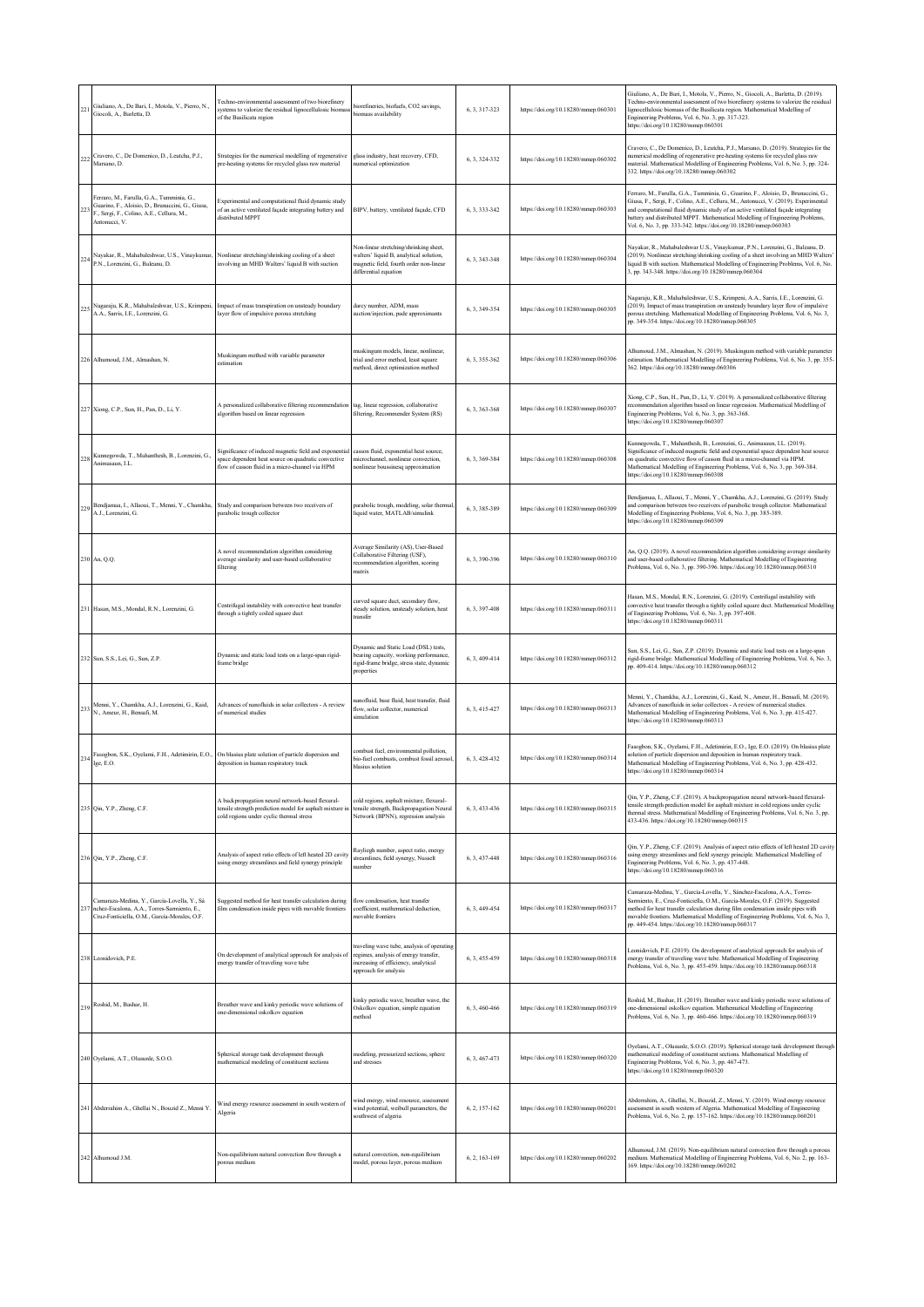| 243 | Y. Menni, A.J. Chamkha, G. Lorenzini, B.<br>Benyoucef                                                   | Computational fluid dynamics based numerical<br>simulation of thermal and thermo-hydraulic<br>performance of a solar air heater channel having<br>various ribs on absorber plates                       | nusselt number, skin friction coefficient,<br>thermal enhancement factor, ribs,<br>bstacles, CFD                                                                                                                                                               | 6, 2, 170-174 | https://doi.org/10.18280/mmep.060203 | Menni, Y., Chamkha, A.J., Lorenzini, G., Benyoucef, B. (2019). Computational fluid<br>dynamics based numerical simulation of thermal and thermo-hydraulic performance<br>of a solar air heater channel having various ribs on absorber plates. Mathematical<br>Modelling of Engineering Problems, Vol. 6, No. 2, pp. 170-174.<br>https://doi.org/10.18280/mmcp.060203                        |
|-----|---------------------------------------------------------------------------------------------------------|---------------------------------------------------------------------------------------------------------------------------------------------------------------------------------------------------------|----------------------------------------------------------------------------------------------------------------------------------------------------------------------------------------------------------------------------------------------------------------|---------------|--------------------------------------|----------------------------------------------------------------------------------------------------------------------------------------------------------------------------------------------------------------------------------------------------------------------------------------------------------------------------------------------------------------------------------------------|
| 244 | Mallikarjun P., Murthy R.V., Mahabaleshwar<br>U.S., Lorenzini G.                                        | Numerical study of mixed convective flow of a couple<br>tress fluid in a vertical channel with first order<br>chemical reaction and heat generation/absorption                                          | nixed convection, couple stress fluid,<br>chemical reaction, vertical channel,<br>numerical method                                                                                                                                                             | 6, 2, 175-182 | https://doi.org/10.18280/mmep.060204 | Mallikarjun, P., Murthy, R.V., Mahabaleshwar, U.S., Lorenzini, G. (2019).<br>Numerical study of mixed convective flow of a couple stress fluid in a vertical<br>channel with first order chemical reaction and heat generation/absorption.<br>Mathematical Modelling of Engineering Problems, Vol. 6, No. 2, pp. 175-182.<br>https://doi.org/10.18280/mmep.060204                            |
|     | 245 Radhi D., Mohsen A.M.H., Abdulkadhim A.                                                             | Experimental investigation of two-phase fluid flow<br>over a rectangular obstructions located inside enlarged<br>ectangular channel                                                                     | wo-phase flow, rectangular obstructions,<br>flow rate                                                                                                                                                                                                          | 6, 2, 183-187 | https://doi.org/10.18280/mmep.060205 | Radhi, D., Mohsen, A.M.H., Abdulkadhim, A. (2019). Experimental investigation of<br>wo-phase fluid flow over a rectangular obstructions located Inside enlarged<br>rectangular channel. Mathematical Modelling of Engineering Problems, Vol. 6, No.<br>2, pp. 183-187. https://doi.org/10.18280/mmcp.060205                                                                                  |
|     | 246 Ayano, M.S., Otegbeye, O., Motsa, S.S.                                                              | MHD mixed convection chemically reactive casson<br>fluid flow over an inclined stretching/shrinking sheet:<br>paired quasilinearization approach (PQLM)                                                 | eat transfer, mass transfer,<br>sydromagnetic flow, secondary flow,<br>umerical solution, hall effect, chemical<br>reaction, soret and dufour                                                                                                                  | 6, 2, 188-196 | https://doi.org/10.18280/mmep.060206 | Ayano, M.S., Otegbeye, O., Motsa, S.S. (2019). MHD mixed convection chemically<br>reactive casson fluid flow over an inclined stretching/shrinking sheet: Paired<br>quasilinearization approach (PQLM). Mathematical Modelling of Engineering<br>Problems, Vol. 6 No. 2, pp. 188-196. https://doi.org/10.18280/mmep.060206                                                                   |
| 247 | Sánchez-Escalona A.A., Góngora-Leyva E.,<br>Camaraza-Medina Y.                                          | Monoethanolamine heat exchangers modeling using<br>the buckingham pi theorem                                                                                                                            | amine treatment, CO2 capture,<br>dimensional analysis, heat transfer,<br>ndustrial applications, performance,<br>prediction                                                                                                                                    | 6, 2, 197-202 | https://doi.org/10.18280/mmep.060207 | Sánchez-Escalona, A.A., Góngora-Leyva, E., Camaraza-Medina, Y. (2019).<br>Monoethanolamine heat exchangers modeling using the buckingham Pi theorem.<br>Mathematical Modelling of Engineering Problems, Vol. 6, No. 2, pp. 197-202.<br>https://doi.org/10.18280/mmep.060207                                                                                                                  |
|     | 248 Katuri R., Gorantla S.                                                                              | Design and simulation of a controller for a hybrid<br>energy storage system based electric vehicle                                                                                                      | Bidirectional Converter (BDC),<br>Unidirectional Converter (UDC), Battery<br>Ultracapacitor (UC), MFB controller,<br>Proportional Integral (PI) controller,<br>Proportional Integral Derivative (PID)<br>controller, fuzzy logic controller, ANN<br>:ontroller | 6, 2, 203-216 | https://doi.org/10.18280/mmep.060208 | Katuri, R., Gorantla, S. (2019). Design and simulation of a controller for a hybrid<br>energy storage system based electric vehicle. Mathematical Modelling of Engineering<br>Problems, Vol. 6, No. 2, pp. 203-216. https://doi.org/10.18280/mmep.060208                                                                                                                                     |
|     | 249 Driss A., Maalej S., Chouat I., Zaghdoudi M.C.                                                      | Experimental investigation on the thermal performanc<br>of a heat pipe-based cooling system                                                                                                             | capillary pumping, electronics cooling,<br>teat pipes, grooves                                                                                                                                                                                                 | 6, 2, 217-228 | https://doi.org/10.18280/mmcp.060209 | Driss, A., Maalej, S., Chouat, I., Zaghdoudi, M.C. (2019). Experimental investigation<br>on the thermal performance of a heat pipe-based cooling system. Mathematical<br>Modelling of Engineering Problems, Vol. 6, No. 2, pp. 217-228.<br>https://doi.org/10.18280/mmep.060209                                                                                                              |
|     | 250 Cui L.M., Liao Y.L.                                                                                 | A predictor-preview controller for discrete-time<br>systems with input delay and external interference                                                                                                  | liscrete-time system, input delay,<br>predictor-preview control, external<br>nterference                                                                                                                                                                       | 6.2.229-234   | https://doi.org/10.18280/mmep.060210 | Cui, L.M., Liao, Y.L. (2019). A predictor-preview controller for discrete-time<br>systems with input delay and external interference. Mathematical Modelling of<br>Engineering Problems, Vol. 6, No. 2, pp. 229-234.<br>https://doi.org/10.18280/mmep.060210                                                                                                                                 |
| 251 | Radid A., Rhofir K.                                                                                     | Partitioning differential transformation for solving<br>integro-differential equations problem and application<br>o electrical circuits                                                                 | Multi-Stages Differential Transformation<br>Method (MsDTM), Taylor'S Series,<br>Power Series, integro-differential<br>equations, electrical circuit modelling                                                                                                  | 6, 2, 235-240 | https://doi.org/10.18280/mmep.060211 | Radid, A., Rhofir, K. (2019). Partitioning differential transformation for solving<br>integro-differential equations problem and application to electrical circuits.<br>Mathematical Modelling of Engineering Problems, Vol. 6, No. 2, pp. 235-240.<br>https://doi.org/10.18280/mmep.060211                                                                                                  |
|     | 252 Choudhury K., Ahmed N.                                                                              | Unsteady MHD mass transfer flow past a temporarily<br>accelerated semi-infinite vertical plate in presence of<br>thermal diffusion with ramped wall temperature                                         | eat transfer, ramped temperature,<br>hermal diffusion, thermal radiation                                                                                                                                                                                       | 6, 2, 241-248 | https://doi.org/10.18280/mmep.060212 | Choudhury, K., Ahmed, N. (2019). Unsteady MHD mass transfer flow past a<br>temporarily accelerated semi-infinite vertical plate in presence of thermal diffusion<br>with ramped wall temperature. Mathematical Modelling of Engineering Problems,<br>Vol. 6, No. 2, pp. 241-248. https://doi.org/10.18280/mmep.060212                                                                        |
|     | 253 Ali A.A., Hegaze M.M., Elrodesly A.S.                                                               | In-flight correction of the satellite orientation<br>parameter during target mode                                                                                                                       | rientation parameters, pointing accuracy<br>satellite attitude and orbit control, time-<br>optimal nonlinear feedback control                                                                                                                                  | 6, 2, 249-262 | https://doi.org/10.18280/mmep.060213 | Ali, A.A., Hegaze, M.M., Elrodesly, A.S. (2019). In-flight correction of the satellite<br>orientation parameter during target mode. Mathematical Modelling of Engineering<br>Problems, Vol. 6, No. 2, pp. 249-262. https://doi.org/10.18280/mmep.060213                                                                                                                                      |
| 254 | Alayi R., Nemati R., Shamel A., Kasaeian A.,<br>Sarkalch M.K., Ahmadi M.H.                              | Energetic and exergetic analysis hybrid solid oxide<br>fuel cell systems and gas turbine (SOFC-GT)                                                                                                      | Modeling, Energetic, Exergetic, SOFC,<br>Gas Turbine                                                                                                                                                                                                           | 6.2.263-270   | https://doi.org/10.18280/mmep.060214 | Alayi, R., Nemati, R., Shamel, A., Kasaeian, A., Sarkaleh M.K., Ahmadi, M.H.<br>(2019). Energetic and exergetic analysis hybrid solid oxide fuel cell systems and gas<br>turbine (SOFC-GT). Mathematical Modelling of Engineering Problems, Vol. 6, No.<br>2, pp. 263-270. https://doi.org/10.18280/mmep.060214                                                                              |
| 255 | Pengpom N., Vongpradubchai S., Rattanadecho                                                             | Numerical analysis of pollutant concentration<br>lispersion and convective flow in a two-dimensional<br>confluent river model                                                                           | sollutant concentration dispersion.<br>onfluent river, convective heat transfer                                                                                                                                                                                | 6, 2, 271-279 | https://doi.org/10.18280/mmep.060215 | Pengpom, N., Vongpradubchai, S., Rattanadecho, P. (2019). Numerical analysis of<br>bollutant concentration dispersion and convective flow in a two-dimensional confluen<br>iver model. Mathematical Modelling of Engineering Problems, Vol. 6, No. 2, pp.<br>271-279. https://doi.org/10.18280/mmep.060215                                                                                   |
|     | 256 Srivastava M., Sinha M.K.                                                                           | Mathematical modelling for the performance of<br>encapsulated phase change tess and effect of stefan's<br>umber                                                                                         | onduction, encapsulation, HBI method,<br>nterface movement.<br>nelting/solidification nonlinear behavior,<br>bhase change materials, Stefan's numbe                                                                                                            | 6, 2, 280-284 | https://doi.org/10.18280/mmep.060216 | Srivastava, M., Sinha, M.K. (2019). Mathematical modelling for the performance of<br>encapsulated phase change TESS and effect of Stefan's number. Mathematical<br>Modelling of Engineering Problems, Vol. 6, No. 2, pp. 280-284.<br>ttps://doi.org/10.18280/mmep.060216                                                                                                                     |
|     | 257 Nabila C.K., Azzedine S.                                                                            | Numerical study of surface roughness effects on the<br>behavior of fluid flow in micro-channels                                                                                                         | CFD, friction factor, laminar flow, rough<br>surface, smooth surface                                                                                                                                                                                           | 6, 2, 285-292 | https://doi.org/10.18280/mmep.060217 | Nabila, C.K., Azzedine, S. (2019). Numerical study of surface roughness effects on<br>the behavior of fluid flow in micro-channels. Mathematical Modelling of Engineering<br>Problems, Vol. 6, No. 2, pp. 285-292. https://doi.org/10.18280/mmep.060217                                                                                                                                      |
|     | 258 Swain K., Parida S.K., Dash G.C.                                                                    | Higher order chemical reaction on MHD nanofluid<br>flow with slip boundary conditions: a numerical<br>approach                                                                                          | anofluid, non-linear thermal radiation,<br>chemical reaction, porous medium                                                                                                                                                                                    | 6, 2, 293-299 | https://doi.org/10.18280/mmep.060218 | Swain, K., Parida, S.K., Dash, G.C. (2019). Higher order chemical reaction on MHD<br>nanofluid flow with slip boundary conditions: A numerical approach. Mathematical<br>Modelling of Engineering Problems, Vol. 6, No. 2, pp. 293-299.<br>https://doi.org/10.18280/mmep.060218                                                                                                              |
|     | 259 Srinivasacharya D., Jagadeeshwar P.                                                                 | Flow over an exponentially stretching sheet with<br>double dispersion and convective thermal condition                                                                                                  | double dispersion, porous medium,<br>onvective thermal condition, heat and<br>nass transfer                                                                                                                                                                    | 6, 2, 300-308 | https://doi.org/10.18280/mmep.060219 | Srinivasacharya, D., Jagadeeshwar, P. (2019). Flow over an exponentially stretching<br>sheet with double dispersion and convective thermal condition. Mathematical<br>Modelling of Engineering Problems, Vol. 6, No. 2, pp. 300-306.<br>https://doi.org/10.18280/mmep.060219                                                                                                                 |
|     | 260 Benchabane A., Charif F.                                                                            | Gradient based neural network with fourier transform<br>for AR spectral estimator                                                                                                                       | gradient-based neural networks, toeplitz<br>systems, fast fourier transform, auto<br>regressive model                                                                                                                                                          | 6, 2, 309-315 | https://doi.org/10.18280/mmep.060220 | Benchabane, A., Charif, F. (2019). Gradient based neural network with fourier<br>transform for AR spectral estimator. Mathematical Modelling of Engineering<br>Problems, Vol. 6, No. 2, pp. 309-315. https://doi.org/10.18280/mmep.060220                                                                                                                                                    |
| 26  | Rosa J.S., Lorenzini G., Altafini C.R., Wander<br>P.R., Telli G.D., Rocha L.A.O.                        | Performance effects and economic viability of high-<br>hydrated ethanol fumigation and diesel direct injectior<br>in a small compression ignition engine                                                | nternal combustion engine, fumigation,<br>economic viability, ethanol, diesel oil                                                                                                                                                                              | $6, 1, 1-9$   | https://doi.org/10.18280/mmep.060101 | Rosa, J.S., Lorenzini, G., Altafini, C.R., Wander, P.R., Telli, G.D., Rocha L.A.O.<br>(2019). Performance effects and economic viability of high-hydrated ethanol<br>fumigation and diesel direct injection in a small compression ignition engine.<br>Mathematical Modelling of Engineering Problems, Vol. 6, No. 1, pp. 1-9.<br>https://doi.org/10.18280/mmep.060101                       |
| 262 | Izadi M., Mehryan S.A.M., Chamkha A.J.,<br>Lorenzini G.                                                 | The impacts of heat generation/absorption and partial<br>slip on boundary layer flow and heat transfer of a<br>anofluid comprising of self-impelled motile<br>microorganisms passing a stretching sheet | anofluid, stretching sheet, motile<br>gyrotactic microorganisms, heat<br>eneration/absorption, partial slip                                                                                                                                                    | 6, 1, 10-20   | https://doi.org/10.18280/mmep.060102 | Izadi, M., Mehryan, S.A.M., Chamkha, A.J., Lorenzini, G. (2019). The impacts of<br>heat generation/absorption and partial slip on boundary layer flow and heat transfer of<br>a nanofluid comprising of self-impelled motile microorganisms passing a stretching<br>sheet. Mathematical Modelling of Engineering Problems, Vol. 6, No. 1, pp. 10-20.<br>https://doi.org/10.18280/mmep.060102 |
| 263 | Menni Y., Chamkha A.J., Zidani C., Benyoucef                                                            | Heat and nanofluid transfer in baffled channels of<br>different outlet models                                                                                                                           | anofluid, forced convection, turbulent<br>flow, fluid mechanics, baffle, channel                                                                                                                                                                               | 6, 1, 21-28   | https://doi.org/10.18280/mmep.060103 | Menni, Y., Chamkha, A.J., Zidani, C., Benyoucef, B. (2019). Heat and nanofluid<br>transfer in baffled channels of different outlet models. Mathematical Modelling of<br>Engineering Problems, Vol. 6, No. 1, pp. 21-28.<br>https://doi.org/10.18280/mmep.060103                                                                                                                              |
|     | Somashekhara S.C.H., Setty A.K.Y.,<br>Sridharmurthy S.M., Adiga P., Mahabaleshwar<br>U.S., Lorenzini G. | Makespan reduction using dynamic job sequencing<br>combined with buffer optimization applying genetic<br>algorithm in a manufacturing system                                                            | onveyor system, diverging conveyor,<br>dynamic sequencing, job sequencing,<br>vork optimization                                                                                                                                                                | 6, 1, 29-37   | https://doi.org/10.18280/mmep.060104 | Somashekhara, S.C.H., Setty, A.K.Y., Sridharmurthy, S.M., Adiga, P.,<br>Mahabaleshwar, U.S., Lorenzini, G. (2019). Makespan reduction using dynamic job<br>sequencing combined with buffer optimization applying genetic algorithm in a<br>manufacturing system. Mathematical Modelling of Engineering Problems, Vol. 6, No.<br>, pp. 29-37. https://doi.org/10.18280/mmep.060104            |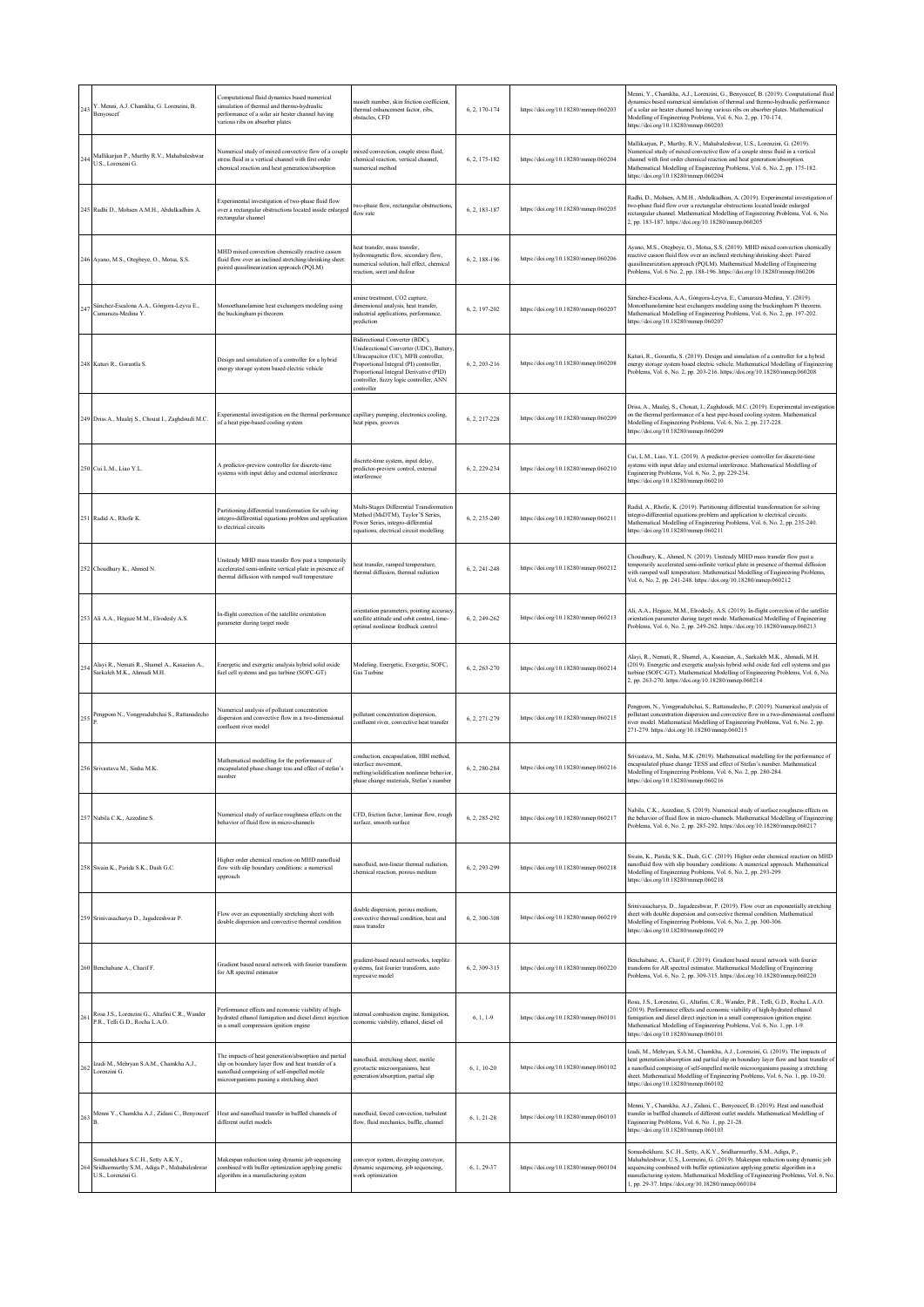|             | 265 Subba Rao M.V., Gangadhar K., Lorenzini G.                                   | A computational analysis for boundary layer flow of<br>magneto hydrodynamic tangent hyperbolic fluid of<br>icat and mass transfer past a stretching cylinder with<br>suction/injection using spectral relaxation method | stretching sheet, tangent hyperbolic fluid,<br>suction/injection, SRM                                                                                         | 6, 1, 38-46     | https://doi.org/10.18280/mmep.060105 | Subba Rao, M.V., Gangadhar, K., Lorenzini, G. (2019). A computational analysis for<br>boundary layer flow of magneto hydrodynamic tangent hyperbolic fluid of heat and<br>mass transfer past a stretching cylinder with suction/injection using spectral relaxation<br>nethod. Mathematical Modelling of Engineering Problems, Vol. 6, No. 1, pp. 38-46.<br>https://doi.org/10.18280/mmep.060105 |
|-------------|----------------------------------------------------------------------------------|-------------------------------------------------------------------------------------------------------------------------------------------------------------------------------------------------------------------------|---------------------------------------------------------------------------------------------------------------------------------------------------------------|-----------------|--------------------------------------|--------------------------------------------------------------------------------------------------------------------------------------------------------------------------------------------------------------------------------------------------------------------------------------------------------------------------------------------------------------------------------------------------|
| 266         | Mostafaci A., Mirrzaci M., Ghazvini M., Ahmadi<br>M.H. Lorenzini G.              | Investigation of energy saving in building by using<br>phase-change materials (PCM)                                                                                                                                     | phase change materials, energy storage,<br>energy plus, energy consumption                                                                                    | $6, 1, 47-51$   | https://doi.org/10.18280/mmep.060106 | Mostafaei, A., Mirrzaei, M., Ghazvini, M., Ahmadi M.H., Lorenzini G. (2019).<br>Investigation of energy saving in building by using phase-change materials (PCM).<br>Mathematical Modelling of Engineering Problems, Vol. 6, No. 1, pp. 47-51.<br>https://doi.org/10.18280/mmep.060106                                                                                                           |
| 267         | Menni Y., Chamkha A.J., Zidani C., Benyoucef                                     | Numerical analysis of heat and nanofluid mass transfe<br>in a channel with detached and attached baffle plates                                                                                                          | design, optimization, flow control,<br>nanofluid filed, computational nanofluid<br>dynamics                                                                   | $6, 1, 52 - 60$ | https://doi.org/10.18280/mmep.060107 | Menni, Y., Chamkha, A.J., Zidani, C., Benyoucef, B. (2019). Numerical analysis of<br>heat and nanofluid mass transfer in a channel with detached and attached baffle<br>plates. Mathematical Modelling of Engineering Problems, Vol. 6, No. 1, pp. 52-60.<br>https://doi.org/10.18280/mmep.060107                                                                                                |
|             | 268 Kadri M., Sahli A., Sahli S.                                                 | Analysis of cylindrical shells by the Least Squares<br>Method                                                                                                                                                           | container, cylindrical shells, enrichment,<br>linear behavior, weighted residual method                                                                       | $6, 1, 61-68$   | https://doi.org/10.18280/mmep.060108 | Kadri, M., Sahli, A., Sahli, S. (2019). Analysis of cylindrical shells by the Least<br>Squares Method. Mathematical Modelling of Engineering Problems, Vol. 6, No. 1,<br>pp. 61-68. https://doi.org/10.18280/mmep.060108                                                                                                                                                                         |
|             | 269 Qadri U., Marouf Wani M.                                                     | Experimental investigation on multi-cylinder SI engin<br>fueled conventional gasoline, ethanol blends, and<br>micro-emulsion as an alternative fuel                                                                     | performance, emissions, bio fuels, micro-<br>emulsions, 3-Cylinder                                                                                            | $6, 1, 69-76$   | https://doi.org/10.18280/mmep.060109 | Qadri, U., Marouf Wani, M. (2019). Experimental investigation on multi-cylinder SI<br>engine fueled conventional gasoline, ethanol blends, and micro-emulsion as an<br>alternative fuel. Mathematical Modelling of Engineering Problems, Vol. 6, No. 1, pp.<br>69-76. https://doi.org/10.18280/mmep.060109                                                                                       |
| 270         | Menni Y., Chamkha A.J., Azzi A., Zidani C.,<br>Benyoucef B.                      | Study of air flow around flat and arc-shaped baffles in<br>shell-and-tube heat exchangers                                                                                                                               | shell-and-tube heat exchangers,<br>turbulence, heat transfer, friction,<br>reynolds number                                                                    | 6.1.77-84       | https://doi.org/10.18280/mmep.060110 | Menni, Y., Chamkha, A.J., Azzi, A., Zidani, C., Benyoucef, B. (2019). Study of air<br>low around flat and arc-shaped baffles in shell-and-tube heat exchangers.<br>Mathematical Modelling of Engineering Problems, Vol. 6, No. 1, pp. 77-84.<br>https://doi.org/10.18280/mmep.060110                                                                                                             |
|             | 271 Bikku T.                                                                     | An indigenous tool (NoJavaCloud) to handle virtual<br>nodes to simulate the cloud tasks                                                                                                                                 | cloudsim, cloud computing, data<br>management, NoJavaCloud                                                                                                    | 6, 1, 85-91     | https://doi.org/10.18280/mmep.060111 | Bikku, T. (2019). An indigenous tool (NoJavaCloud) to handle virtual nodes to<br>simulate the cloud tasks. Mathematical Modelling of Engineering Problems, Vol. 6,<br>No. 1, pp. 85-91. https://doi.org/10.18280/mmep.060111                                                                                                                                                                     |
|             |                                                                                  | 272 Chabane F., Bensahal D., Brima A., Moummi N. Solar drying of drying agricultural product (Apricot)                                                                                                                  | drying room, solar air collector, moisture<br>content, mass flow rate, apricot,<br>temperature                                                                | 6.1.92-98       | https://doi.org/10.18280/mmep.060112 | Chabane, F., Bensahal, D., Brima, A., Moummi, N. (2019). Solar drying of drying<br>agricultural product (Apricot). Mathematical Modelling of Engineering Problems,<br>Vol. 6, No. 1, pp. 92-98. https://doi.org/10.18280/mmep.060112                                                                                                                                                             |
| 273         | Mehdaoui Y., Malaoui A., Gaga A., Alami R.E.,<br>Mrabti M.                       | The efficiency of the CORDIC Operator in the MIMC<br>MC-CDMA receiver                                                                                                                                                   | MIMO MC-CDMA, CORDIC, DFT,<br>fixed point, processing time                                                                                                    | 6, 1, 90-104    | https://doi.org/10.18280/mmep.060113 | Mehdaoui, Y., Malaoui, A., Gaga, A., Alami, R.E., Mrabti, M. (2019). The<br>efficiency of the CORDIC Operator in the MIMO MC-CDMA receiver.<br>Mathematical Modelling of Engineering Problems, Vol. 6, No. 1, pp. 90-104.<br>https://doi.org/10.18280/mmep.060113                                                                                                                                |
|             | 274 Dutta S., Biswas A.K.                                                        | A numerical investigation of natural convection heat<br>ransfer of copper-water nanofluids in a<br>rectotrapezoidal enclosure heated uniformly from the<br>bottom wall                                                  | atural convection, nanofluids,<br>rectotrapezoidal enclosure                                                                                                  | 6, 1, 105-114   | https://doi.org/10.18280/mmep.060114 | Dutta, S., Biswas, A.K. (2019). A numerical investigation of natural convection heat<br>ransfer of copper-water nanofluids in a rectotrapezoidal enclosure heated uniformly<br>from the bottom wall. Mathematical Modelling of Engineering Problems, Vol. 6, No.<br>1, pp. 105-114. https://doi.org/10.18280/mmcp.060114                                                                         |
|             | 275 Zhang Z.Z., Wang P.                                                          | Research on the first passage of double-layer micro-<br>plate in the piezoelectric model                                                                                                                                | MEMS, First passage, strain gradient<br>theory, stochastic average method                                                                                     | 6, 1, 115-120   | https://doi.org/10.18280/mmep.060115 | Zhang, Z.Z., Wang, P. (2019). Research on the first passage of double-layer micro-<br>plate in the piezoelectric model. Mathematical Modelling of Engineering Problems,<br>Vol. 6, No. 1, pp. 115-120. https://doi.org/10.18280/mmep.060115                                                                                                                                                      |
|             | 276 Khatun M.R., Ali Biswas M.H.                                                 | Mathematical modeling applied to renewable fishery<br>nanagement                                                                                                                                                        | nathematical model, prey-predator<br>model, renewable resource, stability,<br>nonlinear differential equation                                                 | 6, 1, 121-128   | https://doi.org/10.18280/mmep.060116 | Khatun, M.R., Ali Biswas, M.H. (2019). Mathematical modeling applied to<br>renewable fishery management. Mathematical Modelling of Engineering Problems,<br>Vol. 6, No. 1, pp. 121-128. https://doi.org/10.18280/mmep.060116                                                                                                                                                                     |
| 277         | Beaumont F., Bogard F., Murer S., Polidori G.,<br>Madaci F., Taiar R.            | How does aerodynamics influence physiological<br>responses in middle-distance running drafting?                                                                                                                         | VO2, energy cost, CFD, drag area, air<br>resistance                                                                                                           | 6.1.129-135     | https://doi.org/10.18280/mmep.060117 | Beaumont, F., Bogard, F., Murer, S., Polidori, G., Madaci, F., Taiar, R. (2019). How<br>does aerodynamics influence physiological responses in middle-distance running<br>drafting. Mathematical Modelling of Engineering Problems, Vol. 6, No. 1, pp. 129-<br>135. https://doi.org/10.18280/mmep.060117                                                                                         |
|             | 278 Zhou Y.C., Meng P.C.                                                         | Diagnosis of causes for high railway traffic based on<br>Bayesian network                                                                                                                                               | rail traffic, high traffic, bayesian network,<br>fuzzy set                                                                                                    | 6, 1, 136-140   | https://doi.org/10.18280/mmep.060118 | Zhou, Y.C., Meng, P.C. (2019). Diagnosis of causes for high railway traffic based on<br>Bayesian network. Mathematical Modelling of Engineering Problems, Vol. 6, No. 1,<br>pp. 136-140. https://doi.org/10.18280/mmep.060118                                                                                                                                                                    |
|             | 279 Abourabia A.M., Abdel Moneim S.A.                                            | Analytical solution of sea water steady magneto-<br>hydrodynamic equations subjected to stretching sheet<br>under induced magnetic field and heat transfer                                                              | oejan number, entropy generation, heat<br>transfer, homogeneous balance method,<br>incompressible mhd equations, seawater<br>data, stretched sheets           | 6, 1, 141-151   | https://doi.org/10.18280/mmep.060119 | Abourabia, A.M., Abdel Moneim, S.A. (2019). Analytical solution of sea water<br>steady magneto-hydrodynamic equations subjected to stretching sheet under induced<br>magnetic field and heat transfer. Mathematical Modelling of Engineering Problems,<br>Vol. 6, No. 1, pp. 141-151. https://doi.org/10.18280/mmep.060119                                                                       |
|             | 280 Eparu C., Neacșu S., Neacșa A., Prundurel A.                                 | The comparative thermodynamic analysis of<br>ompressor's energetic performance                                                                                                                                          | compressor, energy, gas, performance,<br>thermodynamic                                                                                                        | 6, 1, 152-155   | https://doi.org/10.18280/mmep.060120 | Eparu, C., Neacșu, S., Neacșa, A., Prundurel, A. (2019). The comparative<br>thermodynamic analysis of compressor's energetic performance. Mathematical<br>Modelling of Engineering Problems, Vol. 6, No. 1, pp. 152-155.<br>https://doi.org/10.18280/mmep.060120                                                                                                                                 |
| 281         | Ramezanizadeh M., Nazari M.A., Ahmadi M.H.,<br>Lorenzini G., Kumar R., Jilte R.  | A review on the solar applications of thermosyphons                                                                                                                                                                     | thermosyphon, nanofluids, solar energy<br>systems, heat transfer, solar desalination.                                                                         | 5.4.275-280     | https://doi.org/10.18280/mmep.050401 | Ramezanizadeh, M., Nazari, M.A., Ahmadi, M.H., Lorenzini, G., Kumar, R., Jilte, R.<br>(2018). A review on the solar applications of thermosyphons. Mathematical<br>Modelling of Engineering Problems, Vol. 5, No. 4, pp. 275-280. https://doi.org/<br>10.18280/mmep.050401                                                                                                                       |
| ${\bf 282}$ | Ahmadi M.H., Ramezanizadeh M., Nazari M.A.,<br>Lorenzini G., Kumar R., Jilte R.  | Applications of nanofluids in geothermal: A review                                                                                                                                                                      | nanofluid, geothermal, heat transfer,<br>renewable energy.                                                                                                    | 5, 4, 281-285   | https://doi.org/10.18280/mmep.050402 | Ahmadi, M.H., Ramezanizadeh, M., Nazari, M.A., Lorenzini, G., Kumar, R., Jilte, R.<br>(2018). Applications of nanofluids in geothermal: A review. Mathematical Modelling<br>of Engineering Problems, Vol. 5, No. 4, pp. 281-285. https://doi.org/<br>10.18280/mmep.050402                                                                                                                        |
| 283         | Vand A.Z., Mirzaei M., Ahmadi M.H., Lorenzini<br>G., Kumar R., Jilte R.          | Technical and economical optimization of CHP<br>systems by using gas turbine and energy recovery<br>system                                                                                                              | technical and economic optimizati,<br>simultaneous production system, gas<br>turbine, energy recycling system.                                                | 5, 4, 286-292   | https://doi.org/10.18280/mmep.050403 | Vand, A.Z., Mirzaei M., Ahmadi, M.H., Lorenzini, G., Kumar, R., Jilte, R. (2018).<br>Technical and economical optimization of CHP systems by using gas turbine and<br>energy recovery system. Mathematical Modelling of Engineering Problems, Vol. 5,<br>No. 4, pp. 286-292. https://doi.org/ 10.18280/mmep.050403                                                                               |
|             | Raju C.S.K., Sandeep N., Lorenzini G., Ahmadi<br>$^{284}$ $_{\rm{M.H.}}^{^\sim}$ | Chemically reacting Carreau fluid in a suspension of<br>convective conditions over three geometries with<br>Cattaneo-Christov heat flux model                                                                           | MHD, carreau fluid, cattaneo-christov<br>heat flux model, brownian motion and<br>thermophoresis effects, chemical reaction,<br>biot number, cone, wedge/plate | 5, 4, 293-302   | https://doi.org/10.18280/mmep.050404 | Raju, C.S.K., Sandeep, N., Lorenzini, G., Ahmadi, M.H. (2018). Chemically reacting<br>Carreau fluid in a suspension of convective conditions over three geometries with<br>Cattaneo-Christov heat flux model. Mathematical Modelling of Engineering<br>Problems, Vol. 5, No. 4, pp. 293-302. https://doi.org/ 10.18280/mmep.050404                                                               |
|             | 285 Trancossi M., Cannistraro M., Pascoa J.                                      | Can constructal law and exergy analysis produce a<br>robust design method that couples with industry 4.0<br>paradigms? The case of a container house                                                                    | onstructal, design, industry 4.0, digital<br>win, thermodynamic, evolution, lifecycle<br>container house, configuration,<br>optimization                      | 5, 4, 303-312   | https://doi.org/10.18280/mmep.050405 | Trancossi, M., Cannistraro, M., Pascoa, J. (2018). Can constructal law and exergy<br>malysis produce a robust design method that couples with industry 4.0 paradigms?<br>The case of a container house. Mathematical Modelling of Engineering Problems,<br>Vol. 5, No. 4, pp. 303-312. https://doi.org/10.18280/mmep.050405                                                                      |
|             | 286 Iulianelli A., Huang Y., Basile A.                                           | A thin supported Pd-Au based membrane for hydroger<br>generation and purification: A case study                                                                                                                         | Pd and Pd-Au/Al <sub>2</sub> O <sub>3</sub> membranes,<br>hydrogen separation, H2/N2 selectivity,<br>methane steam reforming                                  | 5, 4, 313-316   | https://doi.org/10.18280/mmep.050406 | Iulianelli, A., Huang, Y., Basile, A. (2018). A thin supported Pd-Au based membrane<br>for hydrogen generation and purification: A case study. Mathematical Modelling of<br>Engineering Problems, Vol. 5, No. 4, pp. 313-316.<br>https://doi.org/10.18280/mmep.050406                                                                                                                            |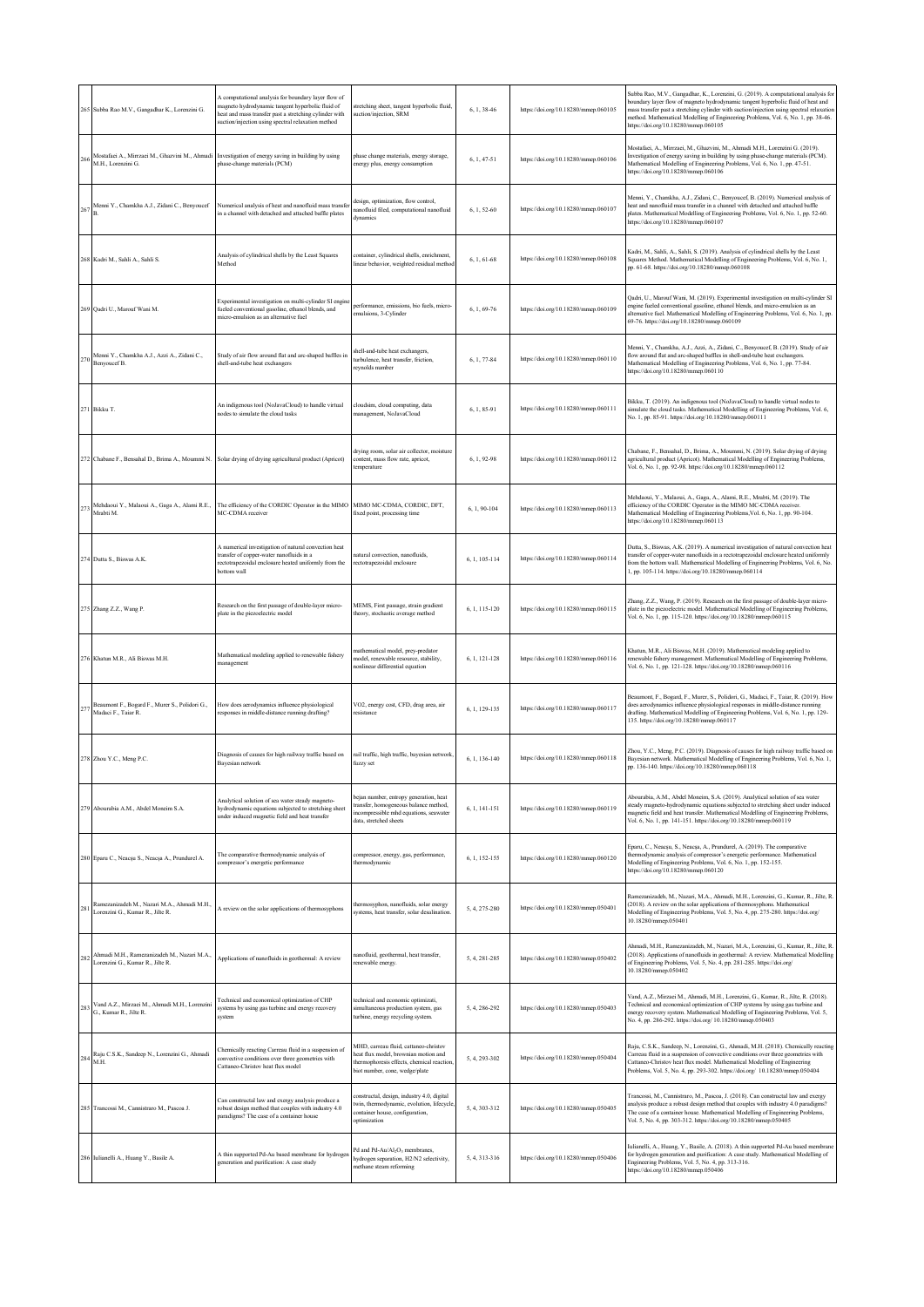|     | 287 Marino C., Nucara A., Pietrafesa M.                                                                                         | Evaluation of the direct and diffused component of<br>solar radiation starting from global radiation<br>neasurements: Preliminary analysis                   | olar radiation, direct-diffuse and<br>reflected component, six-directional<br>echnique                                                                                                                           | 5, 4, 317-322 | https://doi.org/10.18280/mmep.050407 | Marino, C., Nucara, A., Pietrafesa, M. (2018). Evaluation of the direct and diffused<br>component of solar radiation starting from global radiation measurements:<br>Preliminary analysis. Mathematical Modelling of Engineering Problems, Vol. 5, No.<br>4, pp. 317-322. https://doi.org/ 10.18280/mmep.050407                                                                  |
|-----|---------------------------------------------------------------------------------------------------------------------------------|--------------------------------------------------------------------------------------------------------------------------------------------------------------|------------------------------------------------------------------------------------------------------------------------------------------------------------------------------------------------------------------|---------------|--------------------------------------|----------------------------------------------------------------------------------------------------------------------------------------------------------------------------------------------------------------------------------------------------------------------------------------------------------------------------------------------------------------------------------|
| 288 | Fedele R., Praticò F.G., Carotenuto R., Della<br>Corte F.G.                                                                     | Energy savings in transportation: Setting up an<br>nnovative SHM method                                                                                      | nergy savings, management process<br>nprovement, P-F curves, road pavement,<br>structural health monitoring                                                                                                      | 5, 4, 323-330 | https://doi.org/10.18280/mmep.050408 | Fedele, R., Praticò, F.G., Carotenuto, R., Della Corte, F.G. (2018). Energy savings in<br>transportation: Setting up an innovative SHM method. Mathematical Modelling of<br>Engineering Problems, Vol. 5, No. 4, pp. 323-330. https://doi.org/<br>10.18280/mmep.050408                                                                                                           |
|     | 289 Trancossi M., Pascoa J.                                                                                                     | A new dimensionless approach to general fluid<br>dynamics problems that accounts both the first and the<br>econd law of thermodynamics                       | fluid dynamics, conservation laws, bejan<br>number, bejan energy, entropy generation<br>agen number                                                                                                              | 5, 4, 331-340 | https://doi.org/10.18280/mmep.050409 | Trancossi, M., Pascoa, J. (2018). A new dimensionless approach to general fluid<br>dynamics problems that accounts both the first and the second law of<br>thermodynamics. Mathematical Modelling of Engineering Problems, Vol. 5, No. 4,<br>pp. 331-340. https://doi.org/ 10.18280/mmep.050409                                                                                  |
| 290 | Blaise K.K., Magloire K.E.P., Prosper G.                                                                                        | Thermal performance amelioration of flat plate solar<br>collector of an indirect dryer                                                                       | flat plate collector, baffles, thermal<br>efficiency, temperatures                                                                                                                                               | 5.4.341-347   | https://doi.org/10.18280/mmep.050410 | Blaise, K.K., Magloire, K.E.P., Prosper, G. (2018). Thermal performance<br>amelioration of flat plate solar collector of an indirect dryer. Mathematical Modelling<br>of Engineering Problems, Vol. 5, No. 4, pp. 341-347. https://doi.org/<br>10.18280/mmep.050410                                                                                                              |
| 291 | Sánchez-Escalona A.A., Góngora-Leyva E.                                                                                         | Artificial neural network modeling of hydrogen<br>ulphide gas coolers ensuring extrapolation capability                                                      | rtificial neural network, extrapolation,<br>teat exchanger, hydrogen sulphide,<br>nodeling                                                                                                                       | 5, 4, 348-356 | https://doi.org/10.18280/mmep.050411 | Sánchez-Escalona, A.A., Góngora-Leyva, E. (2018). Artificial neural network<br>modeling of hydrogen sulphide gas coolers ensuring extrapolation capability.<br>Mathematical Modelling of Engineering Problems, Vol. 5, No. 4, pp. 348-356.<br>https://doi.org/ 10.18280/mmep.050411                                                                                              |
|     | 292 Garg R., Thakur H., Tripathi B.                                                                                             | Numerical simulation of two-dimensional fluid flow<br>problem using truly meshfree method                                                                    | teady-state analysis, transient analysis,<br>ncompressible fluid flow, direct method<br>of interpolation, penalty function method,<br>meshless local petrov-galerkin method                                      | 5.4.357-364   | https://doi.org/10.18280/mmep.050412 | Garg, R., Thakur, H., Tripathi, B. (2018). Numerical simulation of two-dimensional<br>fluid flow problem using truly meshfree method. Mathematical Modelling of<br>Engineering Problems, Vol. 5, No. 4, pp. 357-364.<br>https://doi.org/10.18280/mmep.050412                                                                                                                     |
| 293 | Camaraza-Medina Y., Rubio-Gonzales Á.M.,<br>Cruz-Fonticiella O.M., García-Morales O.F., Vizc<br>ón-Toledo R., Quiza-Sardiñas R. | Simplified analysis of heat transfer through a finned<br>tube bundle in air cooled condenser-second assessment                                               | airflow, heat transfer coefficient, fins tube<br>bank                                                                                                                                                            | 5, 4, 365-372 | https://doi.org/10.18280/mmep.050413 | Camaraza-Medina, Y., Rubio-Gonzales, Á.M., Cruz-Fonticiella, O.M., García-<br>Morales, O.F., Vizcón-Toledo, R., Ouiza-Sardiñas, R. (2018). Simplified analysis of<br>heat transfer through a finned tube bundle in air cooled condenser-second assessment<br>Mathematical Modelling of Engineering Problems, Vol. 5, No. 4, pp. 365-372.<br>https://doi.org/10.18280/mmep.050413 |
|     | 294 Kumar H.N.S., Choudhary R.P., Murthy Ch.S.N.                                                                                | Reliability-based preventive maintainability analysis<br>of shovel-dumper system in surface coal mine using<br>ANN and isograph reliability workbench        | hovel-dumper system, surface coal mine,<br>reliability, availability, maintainability,<br>K-S test and ANN                                                                                                       | 5, 4, 373-378 | https://doi.org/10.18280/mmcp.050414 | Kumar, H.N.S., Choudhary, R.P., Murthy, Ch.S.N. (2018). Reliability-based<br>preventive maintainability analysis of shovel-dumper system in surface coal mine<br>using ANN and isograph reliability workbench. Mathematical Modelling of<br>Engineering Problems, Vol. 5, No. 4, pp. 373-378. https://doi.org/<br>10.18280/mmep.050414                                           |
|     | 295 Bouras A., Taloub D., Djezzar M., Driss Z.                                                                                  | Natural convective heat transfer from a heated<br>horizontal elliptical cylinder to its coaxial square<br>enclosure                                          | atural convection, thermal rayleigh<br>umber, boussinesq approximation,<br>elliptic-square                                                                                                                       | 5, 4, 379-385 | https://doi.org/10.18280/mmep.050415 | Bouras, A., Taloub, D., Djezzar, M., Driss, Z. (2018). Natural convective heat<br>transfer from a heated horizontal elliptical cylinder to its coaxial square enclosure.<br>Mathematical Modelling of Engineering Problems, Vol. 5, No. 4, pp. 379-385.<br>https://doi.org/10.18280/mmep.050415                                                                                  |
|     | 296 Katuri R., Gorantla S.                                                                                                      | Analysis of math function based controller for a<br>mooth transition between battery and ultracapacitor                                                      | Electric Vehicles (EVs), Battery,<br>Ultracapacitor (UC), Bidirectional<br>Converter, Unidirectional Converter,<br>Math Function Based (MFB) controller,<br>Proportional-Integral-Derivative (PID)<br>:ontroller | 5, 4, 386-394 | https://doi.org/10.18280/mmep.050416 | Katuri, R., Gorantla, S. (2018). Analysis of math function based controller for a<br>smooth transition between battery and ultracapacitor. Mathematical Modelling of<br>Engineering Problems, Vol. 5, No. 4, pp. 386-394.<br>https://doi.org/10.18280/mmep.050416                                                                                                                |
| 297 | Abdulkadhim A., Abed A.M., Mohsen A.M., Al-<br>Farhany K.                                                                       | Effect of partially thermally active wall on natural<br>convection in porous enclosure                                                                       | porous media, natural convection,<br>partially heated, conjugate                                                                                                                                                 | 5.4.395-406   | https://doi.org/10.18280/mmep.050417 | Abdulkadhim, A., Abed, A.M., Mohsen, A.M., Al-Farhany, K. (2018). Effect of<br>partially thermally active wall on natural convection in porous enclosure.<br>Mathematical Modelling of Engineering Problems, Vol. 5, No. 4, pp. 395-406.<br>https://doi.org/10.18280/mmep.050417                                                                                                 |
| 298 | Mostefa B., Kaddour R., Mimoun Y., Abdallah                                                                                     | Plackett-burman desing to study the influence of the<br>stiffness of hydrodynamic bearings on the dynamic<br>behaviour of turbo machinerv                    | tiffness, DOE, hydrodynamic bearings,<br>dynamic behaviour, turbomachinery                                                                                                                                       | 5, 4, 407-417 | https://doi.org/10.18280/mmep.050418 | Mostefa, B., Kaddour, R., Mimoun, Y., Abdallah, N. (2018). Plackett-burman desing<br>to study the influence of the stiffness of hydrodynamic bearings on the dynamic<br>behaviour of turbo machinery. Mathematical Modelling of Engineering Problems,<br>Vol. 5, No. 4, pp. 407-417.https://doi.org/10.18280/mmcp.050418                                                         |
|     | 299 Garai D., Agrawal H., Mishra A.K., Kumar S.                                                                                 | influence of initiation system on blast-induced ground<br>vibration using random forest algorithm, artificial<br>eural network, and scaled distance analysis | ANN, random forest, blast induced<br>ground vibration, peak particle velocity,<br>prediction                                                                                                                     | 5.4.418-426   | https://doi.org/10.18280/mmep.050419 | Garai, D., Agrawal, H., Mishra, A.K., Kumar, S. (2018). Influence of initiation<br>system on blast-induced ground vibration using random forest algorithm, artificial<br>neural network, and scaled distance analysis. Mathematical Modelling of Engineering<br>Problems, Vol. 5, No. 4, pp. 418-426. https://doi.org/10.18280/mmep.050419                                       |
|     | 300 Karmaker S., Ruhi F.Y., Mallick U.K.                                                                                        | Mathematical analysis of a model on guava for<br>biological pest control                                                                                     | mathematical model, prey-predator,<br>guava borers, parasitoids, natural<br>treatment                                                                                                                            | 5, 4, 427-440 | https://doi.org/10.18280/mmep.050420 | Karmaker, S., Ruhi, F.Y., Mallick, U.K. (2018). Mathematical analysis of a model or<br>guava for biological pest control. Mathematical Modelling of Engineering Problems,<br>Vol. 5, No. 4, pp. 427-440. https://doi.org/10.18280/mmcp.050420                                                                                                                                    |
| 301 | Cucumo M., Ferraro V., Kaliakatsos D., Mele                                                                                     | A simple correlation for the dynamic simulation of a<br>olar thermal plant connected to a radiant floor                                                      | simple correlation, dynamic simulation,<br>solar plant, radiant floor                                                                                                                                            | 5, 3, 131-138 | https://doi.org/10.18280/mmep.050301 | Cucumo, M., Ferraro, V., Kaliakatsos, D., Mele, M. (2018). A simple correlation for<br>the dynamic simulation of a solar thermal plant connected to a radiant floor.<br>Mathematical Modelling of Engineering Problems, Vol. 5, No. 3, pp. 131-138.<br>https://doi.org/10.18280/mmep.050301                                                                                      |
| 302 | M., Lorenzini G.                                                                                                                | Gulotta T.M., Guarino F., Mistretta M., Cellura Introducing exergy analysis in life cycle assessment:<br>ase study:                                          | xergy analysis, Life Cycle Assessment<br>(LCA), Cumulative Exergy Demand<br>(CEXD), technology obsolescence,<br>biomass boiler                                                                                   | 5, 3, 139-145 | https://doi.org/10.18280/mmep.050302 | Gulotta, T.M., Guarino, F., Mistretta, M., Cellura, M., Lorenzini, G. (2018).<br>Introducing exergy analysis in life cycle assessment: A case study. Mathematical<br>Modelling of Engineering Problems, Vol. 5, No. 3, pp. 139-145.<br>https://doi.org/10.18280/mmep.050302                                                                                                      |
|     | 303 Balocco C., Petrone G.                                                                                                      | Heat and moisture transfer investigation of surface<br>building materials                                                                                    | noisture buffer, adsorption/desorption,<br>porous material, CFD, transient<br>simulation                                                                                                                         | 5, 3, 146-152 | https://doi.org/10.18280/mmep.050303 | Balocco, C., Petrone, G. (2018). Heat and moisture transfer investigation of surface<br>building materials. Mathematical Modelling of Engineering Problems, Vol. 5, No. 3,<br>pp. 146-152. https://doi.org/10.18280/mmep.050303                                                                                                                                                  |
| 304 | Genco A., Viggiano A., Magi V.                                                                                                  | How to enhance the energy efficiency of HVAC<br>systems                                                                                                      | HVAC, energy efficiency, dynamic<br>simulation                                                                                                                                                                   | 5, 3, 153-160 | https://doi.org/10.18280/mmep.050304 | Genco, A., Viggiano, A., Magi, V. (2018). How to enhance the energy efficiency of<br>HVAC systems. Mathematical Modelling of Engineering Problems, Vol. 5, No. 3, pp.<br>153-160. https://doi.org/10.18280/mmep.050304                                                                                                                                                           |
|     | 305 Marchitto A., Misale M.                                                                                                     | Experiments on parallel connected loops in single<br>phase natural circulation: preliminary results                                                          | ingle-phase natural circulation loop,<br>parallel circuits, different heat sink<br>emperature                                                                                                                    | 5, 3, 161-167 | https://doi.org/10.18280/mmep.050305 | Marchitto, A., Misale, M. (2018). Experiments on parallel connected loops in single<br>phase natural circulation: preliminary results. Mathematical Modelling of<br>Engineering Problems, Vol. 5, No. 3, pp. 161-167.<br>https://doi.org/10.18280/mmep.050305                                                                                                                    |
| 306 | Distefano D.L., Gagliano A., Naboni E.,<br>Sapienza V., Timpanaro N.                                                            | Thermophysical characterization of a cardboard<br>emergency kit-house                                                                                        | rchitecture, emergency, cardboard,<br>reversibility, repeatability                                                                                                                                               | 5, 3, 168-174 | https://doi.org/10.18280/mmep.050306 | Distefano, D.L., Gagliano, A., Naboni, E., Sapienza, V., Timpanaro, N. (2018).<br>Thermophysical characterization of a cardboard emergency kit-house. Mathematical<br>Modelling of Engineering Problems, Vol. 5, No. 3, pp. 168-174.<br>https://doi.org/10.18280/mmep.050306                                                                                                     |
|     | 307 Nocera F., Gagliano A., Detommaso M.                                                                                        | Energy performance of cross-laminated timber panel<br>(X-Lam) buildings: A case study                                                                        | dynamic energy analysis, X-lam, nZEB,<br>cross laminated timber panel                                                                                                                                            | 5, 3, 175-182 | https://doi.org/10.18280/mmep.050307 | Nocera, F., Gagliano, A., Detommaso, M. (2018). Energy performance of cross-<br>laminated timber panel (X-Lam) buildings: A case study. Mathematical Modelling of<br>Engineering Problems, Vol. 5, No. 3, pp. 175-182.<br>https://doi.org/10.18280/mmep.050307                                                                                                                   |
|     | 308 Cardinale T., Sposato C., A. Feo P., Fazio D.                                                                               | Clay and fibers: Energy efficiency in buildings<br>between tradition and innovation                                                                          | adobe bricks, biobased materials,<br>mechanical strength, natural fibers,<br>hermal conductivity                                                                                                                 | 5.3.183-189   | https://doi.org/10.18280/mmep.050308 | Cardinale, T., Sposato, C., A. Feo, P., Fazio, D. (2018). Clay and fibers: Energy<br>efficiency in buildings between tradition and innovation. Mathematical Modelling of<br>Engineering Problems, Vol. 5, No. 3, pp. 183-189.<br>https://doi.org/10.18280/mmep.050308                                                                                                            |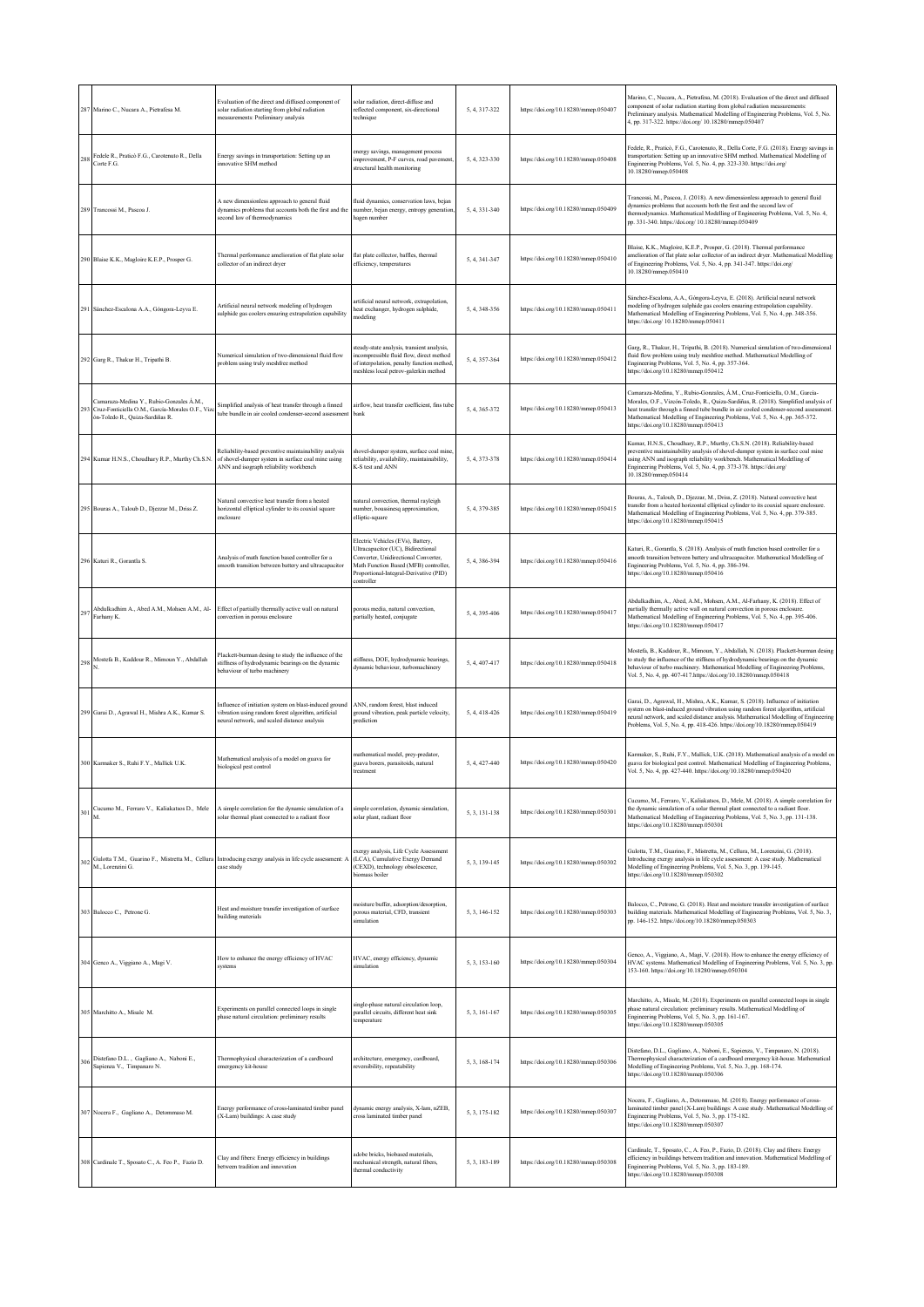|     | 309 Tirmizi S.T., Tirmizi S.R.U.H.                                                                                | GIS based risk assessment of oil spill and gas leakage<br>vulnerable zones in Pakistan                                                                | risk assessment, GIS, spatial analysis,<br>oiland gas industry, pakistan                                                                                                                     | 5, 3, 190-196 | https://doi.org/10.18280/mmep.050309 | Tirmizi, S.T., Tirmizi, S.R.U.H. (2018). GIS based risk assessment of oil spill and<br>gas leakage vulnerable zones in Pakistan. Mathematical Modelling of Engineering<br>Problems, Vol. 5, No. 3, pp. 190-196. https://doi.org/10.18280/mmep.050309                                                                                             |
|-----|-------------------------------------------------------------------------------------------------------------------|-------------------------------------------------------------------------------------------------------------------------------------------------------|----------------------------------------------------------------------------------------------------------------------------------------------------------------------------------------------|---------------|--------------------------------------|--------------------------------------------------------------------------------------------------------------------------------------------------------------------------------------------------------------------------------------------------------------------------------------------------------------------------------------------------|
|     | 310 Bergero S., Cavalletti P., Chiari A.                                                                          | The importance of thermal bridge correction in energy<br>refurbishment of existing buildings                                                          | thermal bridges, mean thermal<br>transmittance, mean global heat<br>transmission coefficient, aerogel<br>insulating material, energy refurbishment<br>of buildings, 2-D numerical simulation | 5, 3, 197-204 | https://doi.org/10.18280/mmep.050310 | Bergero, S., Cavalletti, P., Chiari, A. (2018). The importance of thermal bridge<br>correction in energy refurbishment of existing buildings. Mathematical Modelling of<br>Engineering Problems, Vol. 5, No. 3, pp. 197-204.<br>https://doi.org/10.18280/mmep.050310                                                                             |
| 311 | Cannistraro M., Mainardi E., Bottarelli M.                                                                        | Testing a dual-source heat pump                                                                                                                       | dual-source heat pump, horizontal ground<br>heat exchangers, flat-panel                                                                                                                      | 5, 3, 205-210 | https://doi.org/10.18280/mmep.050311 | Cannistraro, M., Mainardi, E., Bottarelli, M. (2018). Testing a dual-source heat<br>pump. Mathematical Modelling of Engineering Problems, Vol. 5, No. 3, pp. 205-210.<br>https://doi.org/10.18280/mmep.050311                                                                                                                                    |
|     | Evola G., Marletta L., Cimino D.                                                                                  | Weather data morphing to improve building energy<br>modeling in an urban context                                                                      | dynamic simulations, cooling load,<br>heating load, urban areas, weather data                                                                                                                | 5, 3, 211-216 | https://doi.org/10.18280/mmep.050312 | Evola, G., Marletta, L., Cimino, D. (2018). Weather data morphing to improve<br>puilding energy modeling in an urban context. Mathematical Modelling of<br>Engineering Problems, Vol. 5, No. 3, pp. 211-216.<br>https://doi.org/10.18280/mmep.050312                                                                                             |
| 313 | Caldera M., Ungaro P., Cammarata G., Puglisi                                                                      | Survey-based analysis of the electrical energy demand<br>in Italian households                                                                        | electrical energy demand, ecodesign,<br>esidential sector, statistical model                                                                                                                 | 5, 3, 217-224 | https://doi.org/10.18280/mmep.050313 | Caldera, M., Ungaro, P., Cammarata, G., Puglisi, G. (2018). Survey-based analysis<br>of the electrical energy demand in Italian households. Mathematical Modelling of<br>Engineering Problems, Vol. 5, No. 3, pp. 217-224.<br>https://doi.org/10.18280/mmep.050313                                                                               |
|     | 314 Srikanth B., Kumar H., Rao K.U.M.                                                                             | A robust approach for WSN localization for<br>underground coal mine monitoring using improved<br>RSSI technique                                       | wsn, coal mine monitoring, localization,<br>localization error, signal strength                                                                                                              | 5, 3, 225-231 | https://doi.org/10.18280/mmep.050314 | Srikanth, B., Kumar, H., Rao, K.U.M. (2018). A robust approach for WSN<br>ocalization for underground coal mine monitoring using improved RSSI technique.<br>Mathematical Modelling of Engineering Problems, Vol. 5, No. 3, pp. 225-231.<br>https://doi.org/10.18280/mmep.050314                                                                 |
| 315 | M., Boutassouna B.                                                                                                | Hamdi M., Belhorma H.A., Benchatti A., Souici The relaxation effect on residual stress value in butt-<br>welded X70 steel                             | welding, residual stresses, relaxation, steel<br>x70, Siny 2 method                                                                                                                          | 5, 3, 232-236 | https://doi.org/10.18280/mmep.050315 | Hamdi, M., Belhorma, H.A., Benchatti, A., Souici, M., Boutassouna, B. (2018). The<br>relaxation effect on residual stress value in butt-welded X70 steel. Mathematical<br>Modelling of Engineering Problems, Vol. 5, No. 3, pp. 232-<br>236.https://doi.org/10.18280/mmep.050315                                                                 |
| 316 | Camaraza-Medina Y., Rubio-Gonzales Á.M.,<br>Cruz-Fonticiella O.M., García-Morales O.F.                            | Simplified analysis of heat transfer through a finned<br>tube bundle in air cooled condenser                                                          | airflow, heat transfer coefficient, fins tube<br>bank                                                                                                                                        | 5, 3, 237-242 | https://doi.org/10.18280/mmep.050316 | Camaraza-Medina, Y., Rubio-Gonzales, Á.M., Cruz-Fonticiella, O.M., García-<br>Morales, O.F. (2018). Simplified analysis of heat transfer through a finned tube<br>pundle in air cooled condenser. Mathematical Modelling of Engineering Problems,<br>Vol. 5, No. 3, pp. 237-242. https://doi.org/10.18280/mmep.050316                            |
|     | 317 Amiri E.O.                                                                                                    | Application of computational experiments based on th<br>response surface methodology for studying of the<br>recirculation zone in the Y-shaped channe | CFD, computational experiments,<br>recirculation length, y-shape                                                                                                                             | 5, 3, 243-248 | https://doi.org/10.18280/mmep.050317 | Amiri, E.O. (2018). Application of computational experiments based on the response<br>surface methodology for studying of the recirculation zone in the Y-shaped channe.<br>Mathematical Modelling of Engineering Problems, Vol. 5, No. 3, pp. 243-248.<br>https://doi.org/10.18280/mmep.050317                                                  |
|     | 318 Tripathy D.P., Harish Y.N.                                                                                    | Prevention of illegal transportation using ANPR and<br>biometric fingerprint in mining industry                                                       | automatic number plate recognition,<br>mining, finger print, microcontroller,<br>gabor filter                                                                                                | 5.3.249-255   | https://doi.org/10.18280/mmep.050318 | Tripathy, D.P., Harish, Y.N. (2018). Prevention of illegal transportation using ANPR<br>and biometric fingerprint in mining industry. Mathematical Modelling of Engineering<br>Problems, Vol. 5, No. 3, pp. 249-255. https://doi.org/10.18280/mmep.050318                                                                                        |
|     | Karthik G., Jayanthu S.                                                                                           | Selection of suitable location and method for<br>installation of TDR in opencast mine-an experimental<br>approach                                     | Time Domain Reflectometry (TDR),<br>hangwall, footwall, joint survey                                                                                                                         | 5, 3, 256-259 | https://doi.org/10.18280/mmep.050319 | Karthik, G., Jayanthu, S. (2018). Selection of suitable location and method for<br>nstallation of TDR in opencast mine-an experimental approach. Mathematical<br>Modelling of Engineering Problems, Vol. 5, No. 3, pp. 256-259.<br>https://doi.org/10.18280/mmep.050319                                                                          |
|     | 320 Jha B.K., Yusuf T.S.                                                                                          | Transient pressure driven flow in an annulus partially<br>filled with porous material: Azimuthal pressure<br>gradient                                 | innulus, circumferential pressure<br>gradient, porous material, riemann-sum<br>approximation, azimuthal pressure<br>gradient                                                                 | 5.3.260-267   | https://doi.org/10.18280/mmep.050320 | Jha, B.K., Yusuf, T.S. (2018). Transient pressure driven flow in an annulus partially<br>filled with porous material: Azimuthal pressure gradient. Mathematical Modelling of<br>Engineering Problems, Vol. 5, No. 3, pp. 260-267.<br>https://doi.org/10.18280/mmep.050320                                                                        |
| 321 | Magrini A., Lazzari S., Marenco L., Guazzi G.                                                                     | Cost optimal analysis of energy refurbishment actions<br>depending on the local climate and its variations                                            | building energy performance, building<br>refurbishment, cost optimal methodology                                                                                                             | 5, 3, 268-274 | https://doi.org/10.18280/mmep.050321 | Magrini, A., Lazzari, S., Marenco, L., Guazzi, G. (2018). Cost optimal analysis of<br>nergy refurbishment actions depending on the local climate and its variations.<br>Mathematical Modelling of Engineering Problems, Vol. 5, No. 3, pp. 268-274.<br>https://doi.org/10.18280/mmep.050321                                                      |
|     | 322 Youssef A.M                                                                                                   | Operations of electric vehicle traction system                                                                                                        | electric vehicle, four quadrant operation<br>BLDC motor, drive system, rechargeable<br>energy storage system, regenerative<br>braking                                                        | 5.2.51-57     | https://doi.org/10.18280/mmep.050201 | Youssef, A.M. (2018). Operations of electric vehicle traction system. Mathematical<br>Modelling of Engineering Problems, Vol. 5, No. 2, pp. 51-57.<br>https://doi.org/10.18280/mmep.050201                                                                                                                                                       |
| 323 | Ike C.C.                                                                                                          | Energy formulation for flexural - torsional buckling<br>thin-walled column with open cross- section                                                   | flexural - torsional buckling, thin-walled<br>columns with open cross-sections, energy<br>formulation, euler - lagrange differential<br>equation                                             | 5, 2, 58-66   | https://doi.org/10.18280/mmep.050202 | Ike, C.C. (2018). Energy formulation for flexural - torsional buckling of thin-walled<br>column with open cross- section. Mathematical Modelling of Engineering Problems,<br>Vol. 5, No. 2, pp. 58-66. https://doi.org/10.18280/mmep.050202                                                                                                      |
|     | 324 Halber A., Chakravarty D.                                                                                     | Wireless relay placement optimization in underground<br>room and pillar mines                                                                         | graph theory, mining engineering,<br>combinatorial optimization, wireless<br>infrastructure, WSNs                                                                                            | 5, 2, 67-75   | https://doi.org/10.18280/mmep.050203 | Halber, A., Chakravarty, D. (2018). Wireless relay placement optimization in<br>underground room and pillar mines. Mathematical Modelling of Engineering<br>Problems, Vol. 5, No. 2, pp. 67-75. https://doi.org/ 10.18280/mmep.050203                                                                                                            |
| 32. | Camaraza-Medina Y., Khandy N.H., Carlson<br>K.M., Cruz-Fonticiella O.M., García-Morales<br>O.F., Reyes-Cabrera D. | Evaluation of condensation heat transfer in air-cooled<br>condenser by dominant flow criteria                                                         | flow criteria, condensation, deviation,<br>heat transfer                                                                                                                                     | 5, 2, 76-82   | https://doi.org/10.18280/mmep.050204 | Camaraza-Medina, Y., Khandy, N.H., Carlson, K.M., Cruz-Fonticiella, O.M., Garcí<br>-Morales, O.F., Reyes-Cabrera, D. (2018). Evaluation of condensation heat transfer<br>n air-cooled condenser by dominant flow criteria. Mathematical Modelling of<br>Engineering Problems, Vol. 5, No. 2, pp. 76-82. https://doi.org/<br>10.18280/mmep.050204 |
|     | 326 Ike C.C.                                                                                                      | Flexural analysis of rectangular kirchhoff plate on<br>winkler foundation using galerkin-vlasov variational<br>method                                 | ralerkin-vlasov variational method.<br>kirchhoff plate, winkler foundatio                                                                                                                    | 5, 2, 83-92   | https://doi.org/10.18280/mmep.050205 | Ike, C.C. (2018). Flexural analysis of rectangular kirchhoff plate on winkler<br>foundation using galerkin-vlasov variational method. Mathematical Modelling of<br>Engineering Problems, Vol. 5, No. 2, pp. 83-92.<br>https://doi.org/10.18280/mmep.050205                                                                                       |
| 327 | Halber A., Chakravarty D.                                                                                         | Investigation of wireless tracking performance in the<br>tunnel-like environment with particle filter                                                 | ndoor localization, particle filter, monte<br>carlo localization, wireless positioning,<br>underground tracking                                                                              | 5, 2, 93-101  | https://doi.org/10.18280/mmep.050206 | Halber, A., Chakravarty, D. (2018). Investigation of wireless tracking performance in<br>the tunnel-like environment with particle filter. Mathematical Modelling of<br>Engineering Problems, Vol. 5, No. 2, pp. 93-101.<br>https://doi.org/10.18280/mmep.050206                                                                                 |
|     | 328 Yu H.                                                                                                         | Numerical simulation of European option payoff base<br>on stochastic differential delay equations                                                     | tochastic differential delay equations,<br>European option payoff, culer-maruyama<br>method, monte carlo method                                                                              | 5, 2, 102-107 | https://doi.org/10.18280/mmep.050207 | Yu, H. (2018). Numerical simulation of European option payoff based on stochastic<br>differential delay equations. Mathematical Modelling of Engineering Problems, Vol.<br>5, No. 2, pp. 102-107. https://doi.org/ 10.18280/mmep.050207                                                                                                          |
| 329 | Avchar A., Choudhary B.S., Budi G., Sawaiker<br>U.G.                                                              | Effect of rock properties on rippability of laterite in<br>Iron Ore mines of Goa                                                                      | rippability, ripper performance, laterite,<br>rock properties                                                                                                                                | 5, 2, 108-115 | https://doi.org/10.18280/mmep.050208 | Avchar, A., Choudhary, B.S., Budi, G., Sawaiker, U.G. (2018). Effect of rock<br>properties on rippability of laterite in Iron Ore mines of Goa. Mathematical Modelling<br>of Engineering Problems, Vol. 5, No. 2, pp. 108-<br>115.https://doi.org/10.18280/mmep.050208                                                                           |
|     | 330 Bala R.J., Govinda R.M., Murthy C.S.N.                                                                        | Reliability analysis and failure rate evaluation of load<br>haul dump machines using Weibull distribution<br>analysis                                 | veibull distribution, maintenance,<br>reliability, failure rate, LHD                                                                                                                         | 5, 2, 116-122 | 10.18280/mmep.050209                 | Bala, R.J., Govinda, R.M., Murthy, C.S.N. (2018). Reliability analysis and failure<br>rate evaluation of load haul dump machines using Weibull distribution analysis.<br>Mathematical Modelling of Engineering Problems, Vol. 5, No. 2, pp. 116-122.<br>https://doi.org/10.18280/mmep.050209                                                     |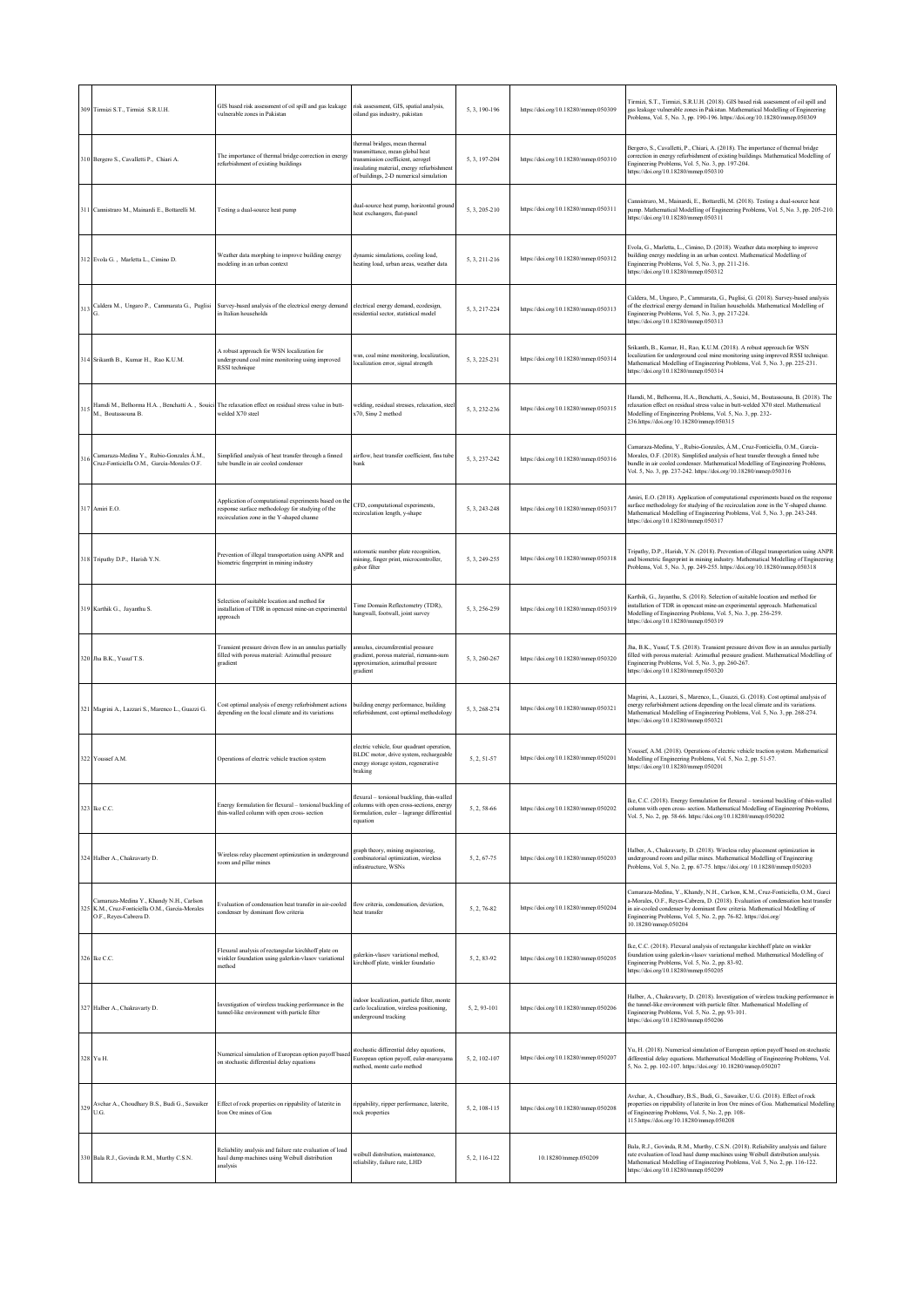|     | 331 Vasanthakumari R., Pondy P.                                                                             | Mixed convection of silver and titanium dioxide<br>nanofluids along inclined stretching sheet in presence<br>of MHD with heat generation and suction effect  | nanofluids, inclined stretching sheet,<br>HAM, MHD                                                                                                      | 5, 2, 123-129 | 10.18280/mmep.050210                 | Vasanthakumari, R., Pondy, P. (2018). Mixed convection of silver and titanium<br>dioxide nanofluids along inclined stretching sheet in presence of MHD with heat<br>generation and suction effect. Mathematical Modelling of Engineering Problems, Vol.<br>5, No. 2, pp. 123-129. https://doi.org/10.18280/mmep.050210         |
|-----|-------------------------------------------------------------------------------------------------------------|--------------------------------------------------------------------------------------------------------------------------------------------------------------|---------------------------------------------------------------------------------------------------------------------------------------------------------|---------------|--------------------------------------|--------------------------------------------------------------------------------------------------------------------------------------------------------------------------------------------------------------------------------------------------------------------------------------------------------------------------------|
|     | 332 Nwoji C.U., Onah H.N., Mama B.O., Ike C.C.                                                              | Ritz variational method for bending of rectangular<br>kirchhoff plate under transverse hydrostatic load<br>distribution                                      | ritz variational method, kirchhoff plate,<br>hydrostatic load distribution                                                                              | $5, 1, 1-10$  | https://doi.org/10.18280/mmep.050101 | Nwoji, C.U., Onah, H.N., Mama, B.O., Ike, C.C. (2018). Ritz variational method for<br>bending of rectangular kirchhoff plate under transverse hydrostatic load distribution.<br>Mathematical Modelling of Engineering Problems, Vol. 5, No. 1, pp. 1-10.<br>https://doi.org/10.18280/mmep.050101                               |
| 333 | Elbeltagy A.E.H.M., Youssef A.M., Bayoumy<br>A.M., Elhalwagy Y.Z.                                           | Fixed ground-target tracking control of satellites using<br>a nonlinear model predictive control                                                             | C/GMRES method, ground-target<br>tracking, image quality, optimization,<br>predictive control                                                           | 5, 1, 11-20   | https://doi.org/10.18280/mmep.050102 | Elbeltagy, A.E.H.M., Youssef, A.M., Bayoumy, A.M., Elhalwagy, Y.Z. (2018).<br>Fixed ground-target tracking control of satellites using a nonlinear model predictive<br>control. Mathematical Modelling of Engineering Problems, Vol. 5, No. 1, pp. 11-20.<br>https://doi.org/10.18280/mmep.050102                              |
|     | 334 Wang X.R., Ren G.L., Zhang J.X.                                                                         | Numerical simulation and optimization analysis of<br>thermal balance of heavy oil box-type substation<br>ouver arrangement                                   | box-type substation, louver arrangement,<br>optimization analysis, thermal<br>equilibrium analysis                                                      | 5, 1, 21-26   | https://doi.org/10.18280/mmep.050103 | Wang, X.R., Ren, G.L., Zhang, J.X. (2018). Numerical simulation and optimization<br>analysis of thermal balance of heavy oil box-type substation louver arrangement.<br>Mathematical Modelling of Engineering Problems, Vol. 5, No. 1, pp. 21-26.<br>https://doi.org/10.18280/mmep.050103                                      |
|     | 335 Dzimunya N., Radhe K., William C.M.                                                                     | Design and dimensioning of sublevel stoping for<br>extraction of thin ore (< 12 m) at very deep level: a<br>case study of konkola copper mines (kcm), Zambia | stope, instability of stope, numerical<br>modelling, empirical analysis and<br>productivity                                                             | 5, 1, 27-32   | https://doi.org/10.18280/mmep.050104 | Dzimunya, N., Radhe, K., William, C.M. (2018). Design and dimensioning of<br>sublevel stoping for extraction of thin ore (< 12 m) at very deep level: a case study of<br>conkola copper mines (kcm), Zambia. Mathematical Modelling of Engineering<br>Problems, Vol. 5, No. 1, pp. 27-32. https://doi.org/10.18280/mmep.050104 |
|     | 336 Ike C.C.                                                                                                | Exponential fourier integral transform method for<br>stress analysis of boundary load on soil                                                                | exponential fourier transform method.<br>compatibility equation, differential<br>equation of equilibrium, elastic half plane<br>problem                 | 5.1.33-39     | https://doi.org/10.18280/mmep.050105 | Ike, C.C. (2018). Exponential fourier integral transform method for stress analysis of<br>boundary load on soil. Mathematical Modelling of Engineering Problems, Vol. 5, No.<br>1, pp. 33-39. https://doi.org/10.18280/mmep.050105                                                                                             |
|     |                                                                                                             | 337 Kezza M., Tabet I., Chieul M, Nafir N., Khentout Analytical investigation of heat transfer of solar air<br>collector by Adomian decomposition method     | solar air collector, thermal efficiency,<br>analytic solution, decomposition method<br>adomian                                                          | 5, 1, 40-45   | https://doi.org/10.18280/mmep.050106 | Kezza, M., Tabet, I., Chieul, M, Nafir, N., Khentout, A. (2018). Analytical<br>investigation of heat transfer of solar air collector by Adomian decomposition method<br>Mathematical Modelling of Engineering Problems, Vol. 5, No. 1, pp. 40-45.<br>https://doi.org/10.18280/mmep.050106                                      |
|     | 338 Song S.L.                                                                                               | Application of gray prediction and linear programmin<br>model in economic management                                                                         | gray prediction, linear programming<br>model, technical progress, investment<br>benefit                                                                 | $5.1.46 - 50$ | https://doi.org/10.18280/mmep.050107 | Song, S.L. (2018). Application of gray prediction and linear programming model in<br>economic management. Mathematical Modelling of Engineering Problems, Vol. 5,<br>No. 1, pp. 46-50.https://doi.org/10.18280/mmep.050107                                                                                                     |
|     | 339 Tirmizi S.T., Tirmizi S.R.U.H.                                                                          | Hierarchical linear modelling of risk assessment of<br>etroleum installations                                                                                | hierarchical linear modelling, oil and gas<br>industry, risk assessment                                                                                 | 4, 4, 139-144 | https://doi.org/10.18280/mmep.040401 | Tirmizi S.T., Tirmizi S.R.U.H. (2017). Hierarchical linear modelling of risk<br>assessment of petroleum installations. Mathematical Modelling of Engineering<br>Problems, Vol. 4, No. 4, pp. 139-144. https://doi.org10.18280/mmep.040401                                                                                      |
|     | 340 Ike C.C.                                                                                                | Flexural Analysis of Kirchhoff plates on Winkler<br>foundations using finite Fourier sine integral transfort<br>method                                       | finite fourier sine transform method,<br>kirchhoff plate, winkler foundation,<br>Navier's double trigonometric series<br>method, boundary value problem | 4.4.145-154   | https://doi.org/10.18280/mmep.040402 | Ike C.C. (2017). Flexural Analysis of Kirchhoff plates on Winkler foundations using<br>finite Fourier sine integral transform method. Mathematical Modelling of Engineering<br>Problems, Vol. 4, No. 4, pp. 145-154. https://doi.org10.18280/mmep.040402                                                                       |
|     | 341 BalaRaju J., Raj M.G., Murthy Ch S.N.                                                                   | Evaluation of influential measures to control the<br>monetary aspects of load haul dump machine-case<br>study                                                | machine failure, acquisition value,<br>operating price, renovation cost, disposal<br>or scrap price, lifestyles cycle cost                              | 4, 4, 155-161 | https://doi.org/10.18280/mmep.040403 | BalaRaju J., Raj M.G., Murthy Ch S.N. (2017). Evaluation of influential measures to<br>control the monetary aspects of load haul dump machine-case study. Mathematical<br>Modelling of Engineering Problems, Vol. 4, No. 4, pp. 155-161.<br>https://doi.org10.18280/mmep.040403                                                |
|     | 342 Medina Y.C., Fonticiella O.M.C., Morales O.F.G.                                                         | Design and modelation of piping systems by means of<br>use friction factor in the transition turbulent zone                                                  | explicit equation, darcy friction factor.<br>flow in pipes, pipe diameter                                                                               | 4, 4, 162-167 | https://doi.org/10.18280/mmcp.040404 | Medina Y.C., Fonticiella O.M.C., Morales O.F.G. (2017). Design and modelation of<br>piping systems by means of use friction factor in the transition turbulent zone.<br>Mathematical Modelling of Engineering Problems, Vol. 4, No. 4, pp. 162-167.<br>https://doi.org10.18280/mmep.040404                                     |
|     | 343 Oni M.O., Yusuf T.S.                                                                                    | Unsteady couette flow in an annulus with combined<br>mode of magnetic field application: A generalization                                                    | transverse magnetic field, radial magnetic<br>field, annulus, unsteady, couette flow                                                                    | 4, 4, 168-172 | https://doi.org/10.18280/mmep.040405 | Oni M.O., Yusuf T.S. (2017). Unsteady couette flow in an annulus with combined<br>mode of magnetic field application: A generalization. Mathematical Modelling of<br>Engineering Problems, Vol. 4, No. 4, pp. 168-172.<br>https://doi.org10.18280/mmep.040405                                                                  |
| 344 | Qu W.X., Xie Y.H., Shen Y., Han J., You M.Y., Simulation on the effects of various factors on the<br>Zhu T. | motion of ultrasonic cavitation bubble                                                                                                                       | ultrasonic cavitation, cavitation bubble,<br>bubble radius, ultrasonic frequency,<br>ultrasonic amplitude                                               | 4, 4, 173-178 | https://doi.org/10.18280/mmep.040406 | Qu W.X., Xie Y.H., Shen Y., Han J., You M.Y., Zhu T. (2017). Simulation on the<br>effects of various factors on the motion of ultrasonic cavitation bubble. Mathematical<br>Modelling of Engineering Problems, Vol. 4, No. 4, pp. 173-178.<br>https://doi.org10.18280/mmep.040406                                              |
|     | 345 Wang C.L., Wang Q.Y., Cao Y.P.                                                                          | Blind source separation of indoor mobile voice sources                                                                                                       | mobile voice sources, reverberation, blind<br>source separation, natural gradient,<br>independent component analysis                                    | 4, 4, 179-183 | https://doi.org/10.18280/mmep.040407 | Wang C.L., Wang Q.Y., Cao Y.P. (2017). Blind source separation of indoor mobile<br>voice sources. Mathematical Modelling of Engineering Problems, Vol. 4, No. 4, pp.<br>179-183. https://doi.org10.18280/mmep.040407                                                                                                           |
|     | 346 Sen G.D., Sharma J., Goyal G.R., Singh A.K.                                                             | A Multi-objective PSO (MOPSO) algorithm for<br>optimal active power dispatch with pollution control                                                          | optimal power dispatch, swarm<br>intelligence, Particle Swarm Optimization<br>(PSO), Multi-objective PSO (MOPSO),<br>pareto-front technique             | 4, 3, 113-119 | https://doi.org/10.18280/mmep.040301 | Sen G.D., Sharma J., Goyal G.R., Singh A.K. (2017). A Multi-objective PSO<br>(MOPSO) algorithm for optimal active power dispatch with pollution control.<br>Mathematical Modelling of Engineering Problems, Vol. 4, No. 3, pp. 113-119.<br>https://doi.org10.18280/mmep.040301                                                 |
| 347 | Ghernaout B., Ghernaout D., Bouabdallah S.,<br>Atia A.                                                      | Two transitions of thermosolutal natural convection in<br>the presence of an external magnetic field                                                         | <b>Thermosolutal Natural Convection</b><br>(TSNC), Magnetic Field (MF),<br>Oscillatory Flows, Onset Flow, Buoyancy<br>Ratio                             | 4, 3, 120-125 | https://doi.org/10.18280/mmep.040302 | Ghernaout B., Ghernaout D., Bouabdallah S., Atia A. (2017). Two transitions of<br>thermosolutal natural convection in the presence of an external magnetic field.<br>Mathematical Modelling of Engineering Problems, Vol. 4, No. 3, pp. 120-125.<br>https://doi.org10.18280/mmep.040302                                        |
| 348 | Medina Y.C., Khandy N.H., Fonticiella O.M.C.,<br>Morales O.F.G.                                             | Abstract of heat transfer coefficient modelation in<br>single-phase systems inside pipes                                                                     | average coefficient, heat transfer, model,<br>regression                                                                                                | 4, 3, 126-131 | https://doi.org/10.18280/mmep.040303 | Medina Y.C., Khandy N.H., Fonticiella O.M.C., Morales O.F.G. (2017). Abstract of<br>heat transfer coefficient modelation in single-phase systems inside pipes.<br>Mathematical Modelling of Engineering Problems, Vol. 4, No. 3, pp. 126-131.<br>https://doi.org10.18280/mmep.040303                                           |
|     | 349 Sharma A., Goyal G.R.                                                                                   | Solution of an ELD problem with valve-point effect<br>using artificial intelligence techniques                                                               | Valve-point effect, Cuckoo Search<br>Method (CS), Modified PSO (MPSO)                                                                                   | 4.3.132-137   | https://doi.org/10.18280/mmep.040304 | Sharma A., Goyal G.R. (2017). Solution of an ELD problem with valve-point effect<br>using artificial intelligence techniques. Mathematical Modelling of Engineering<br>Problems, Vol. 4, No. 3, pp. 132-137. https://doi.org10.18280/mmep.040304                                                                               |
|     | 350 Sun K., Li Y.P., Roy U.                                                                                 | A PLM-based data analytics approach for improving<br>product development lead time in an engineer-to-order<br>nanufacturing firm                             | :RISP-DM, Engineer-to-order (ETO),<br>nodel-based optimization, prescriptive<br>analytics, Product Lifecycle Management<br>(PLM)                        | 4, 2, 69-74   | https://doi.org/10.18280/mmep.040201 | Sun K., Li Y.P., Roy U. (2017). A PLM-based data analytics approach for improving<br>product development lead time in an engineer-to-order manufacturing firm.<br>Mathematical Modelling of Engineering Problems, Vol. 4, No. 2, pp. 69-74.<br>https://doi.org10.18280/mmep.040201                                             |
|     | 351 Pal M., Sarkar G., Barai R.K., Roy T.                                                                   | Design of different reference model based model<br>reference adaptive controller for inversed model non-<br>minimum phase system                             | lyapunov stability theory, model reference<br>adaptive control, non-minimum phase<br>system, reference model                                            | 4, 2, 75-79   | https://doi.org/10.18280/mmep.040202 | Pal M., Sarkar G., Barai R.K., Roy T. (2017). Design of different reference model<br>based model reference adaptive controller for inversed model non-minimum phase<br>system. Mathematical Modelling of Engineering Problems, Vol. 4, No. 2, pp. 75-79.<br>https://doi.org10.18280/mmep.040202                                |
|     | 352 Das A., Deb K., Bajerjee S., Bag R.                                                                     | A new method for tutorial gap identification towards<br>students modeling                                                                                    | ICT, OBE, tutorial, gap, students<br>modeling                                                                                                           | 4, 2, 80-83   | https://doi.org/10.18280/mmep.040203 | Das A., Deb K., Bajerjee S., Bag R. (2017). A new method for tutorial gap<br>identification towards students modeling. Mathematical Modelling of Engineering<br>Problems, Vol. 4, No. 2, pp. 80-83. https://doi.org10.18280/mmep.040203                                                                                        |